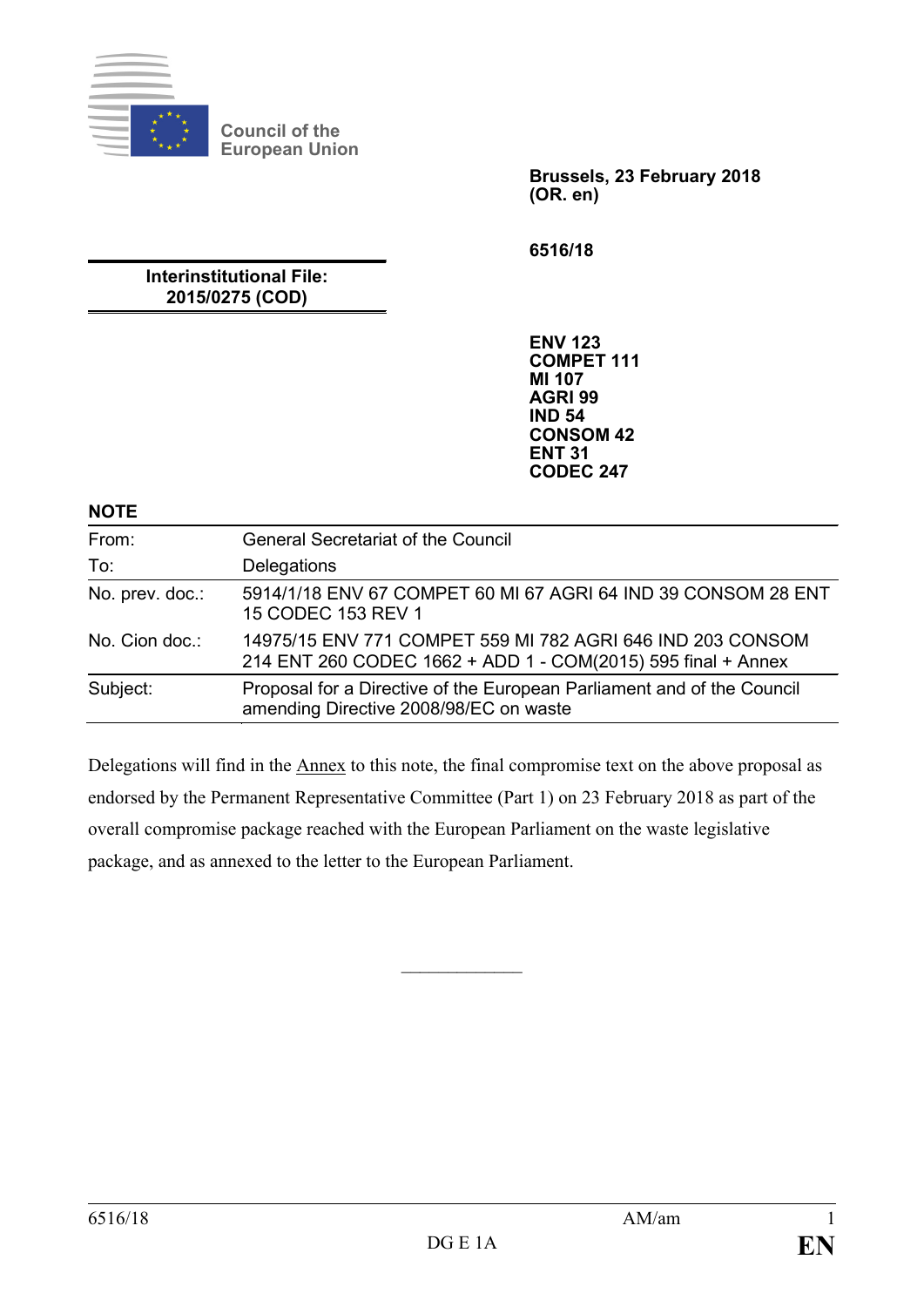### **DIRECTIVE (EU) 2018/… OF THE EUROPEAN PARLIAMENT AND OF THE COUNCIL**

**of …**

#### **amending Directive 2008/98/EC on waste**

(Text with EEA relevance)

#### THE EUROPEAN PARLIAMENT AND THE COUNCIL OF THE EUROPEAN UNION,

Having regard to the Treaty on the Functioning of the European Union, and in particular Article 192(1) thereof,

Having regard to the proposal from the European Commission,

After transmission of the draft legislative act to the national parliaments,

Having regard to the opinion of the European Economic and Social Committee<sup>[1](#page-1-0)</sup>,

Having regard to the opinion of the Committee of the Regions<sup>[2](#page-1-1)</sup>,

Acting in accordance with the ordinary legislative procedure<sup>[3](#page-1-2)</sup>,

Whereas:

 $\overline{a}$ **<sup>1</sup>** OJ C *264*, *20.7.2016*, p. *98*.

<span id="page-1-1"></span><span id="page-1-0"></span>**<sup>2</sup>** OJ C *17*, *18.1.2017*, p. *46*.

<span id="page-1-2"></span>**<sup>3</sup>** *Position of the European Parliament of ... (not yet published in the Official Journal) and decision of the Council of ...*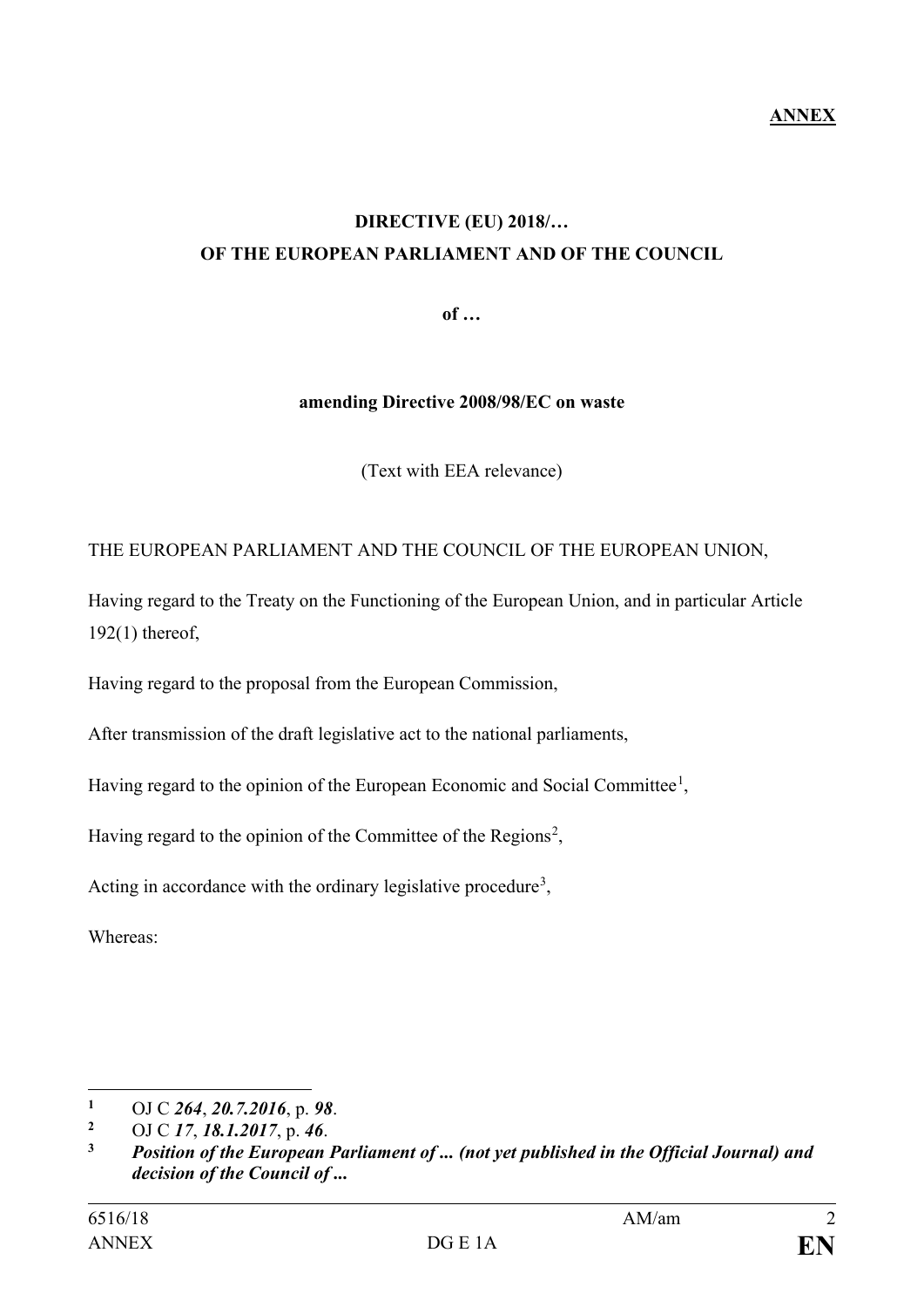- *(-1) The aim of this Directive is to lay down measures to protect the environment and human health by preventing or reducing the adverse impacts of the generation and management of waste, by reducing overall impacts of resource use and improving the efficiency of such use. Improving the efficiency of resource use and ensuring waste is valued as a resource can contribute to reduce the EU's dependence on the import of raw materials and facilitate the transition to more sustainable material management and a circular economy model. This transition should contribute to the smart, sustainable and inclusive growth goals set out in the Europe 2020 strategy and create important opportunities for local economies and stakeholders, while helping to increase synergies between the circular economy and energy, climate, agriculture, industry and research policies and bringing benefits to the environment in terms of greenhouse gas emission savings and to the economy.*
- (1) Waste management in the Union should be improved *and transformed into sustainable material management* with a view to protecting, preserving and improving the quality of the environment, protecting human health, ensuring prudent*, efficient* and rational *use* of natural resources**, ▌** promoting *the principles of the* circular economy*, enhancing the use of renewable energy, increasing energy efficiency, reducing the dependence of the Union on imported resources, providing new economic opportunities and contributing to long-term competitiveness. In order to make the economy truly circular, it is necessary to take additional measures on sustainable production and consumption, focusing on the whole life cycle of products in a way that preserves resources and closes the loop. Using resources more efficiently would also bring substantial net savings for Union businesses, public authorities and consumers while reducing total annual greenhouse gas emissions.*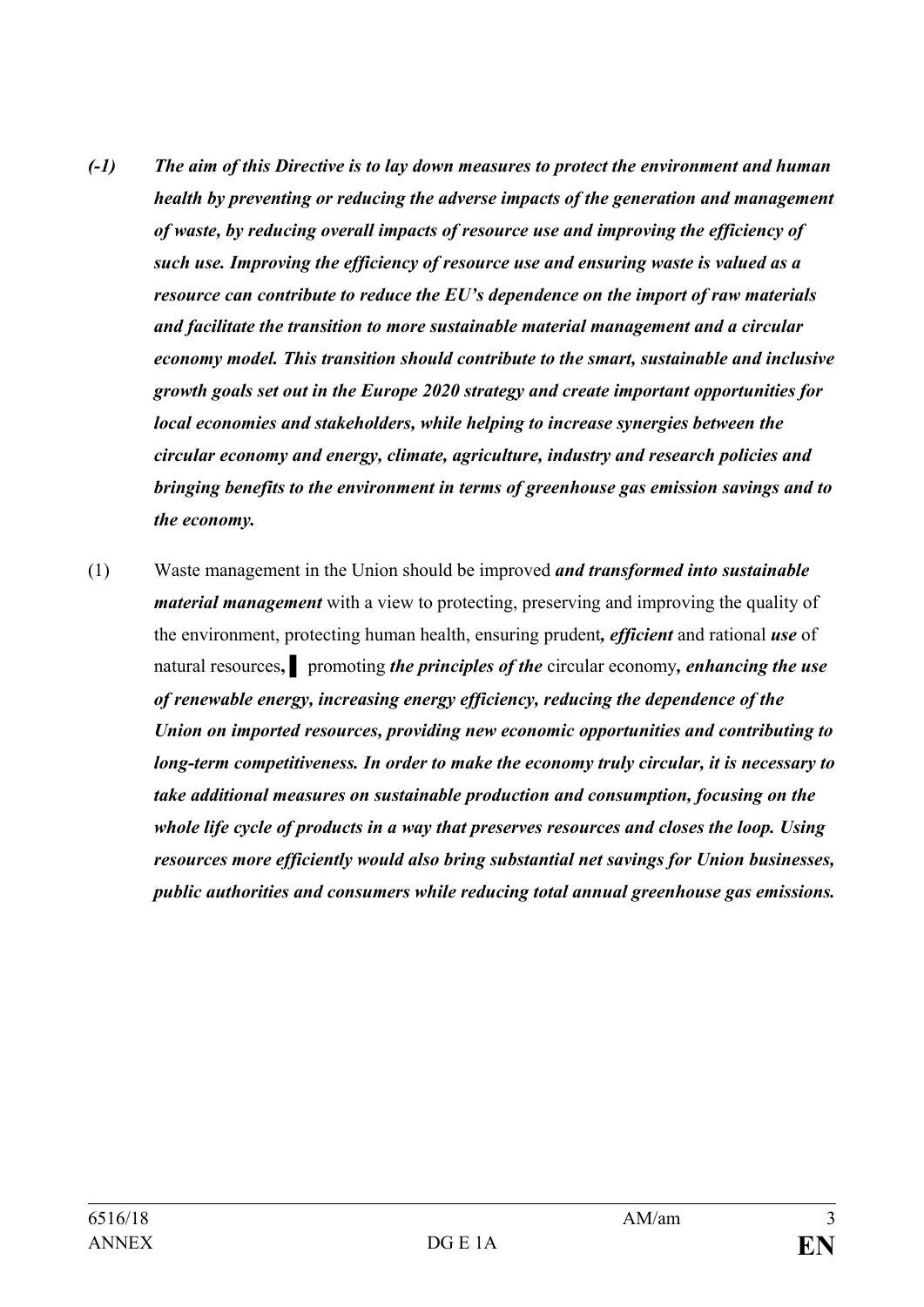- (2) The targets laid down in Directive 2008/98/EC of the European Parliament and of the Council[4](#page-3-0) for preparing for re-use and recycling of waste should be *increased* to make them better reflect the Union's ambition to move to a circular economy.
- *(2a) The coherence between Directive 2008/98/EC and related Union legislative acts such as Directive 2009/28/EC of the European Parliament and of the Council[5](#page-3-1) and Regulation (EC) No 1907/2006 of the European Parliament and of the Council[6](#page-3-2) needs to be ensured.*
- (3) Many Member States have yet to develop the necessary waste management infrastructure. It is therefore essential to set long-term policy objectives in order to guide measures and investments, notably by preventing the creation of structural overcapacities for the treatment of residual waste and lock-ins of recyclable materials at the *lower levels* of the waste hierarchy.

<span id="page-3-0"></span> $\overline{a}$ **<sup>4</sup>** Directive 2008/98/EC of the European Parliament and of the Council of 19 November 2008 on waste and repealing certain Directives (OJ L 312, 22.11.2008, p. 3).

<span id="page-3-1"></span>*<sup>5</sup> Directive 2009/28/EC of the European Parliament and of the Council of 23 April 2009 on the promotion of the use of energy from renewable sources and amending and subsequently repealing Directives 2001/77/EC and 2003/30/EC (OJ L 140, 5.6.2009, p. 16).*

<span id="page-3-2"></span>**<sup>6</sup>** *Regulation (EC) No 1907/2006 of the European Parliament and of the Council of 18 December 2006 concerning the Registration, Evaluation, Authorisation and Restriction of Chemicals (REACH), establishing a European Chemicals Agency, amending Directive 1999/45/EC and repealing Council Regulation (EEC) No 793/93 and Commission Regulation (EC) No 1488/94 as well as Council Directive 76/769/EEC and Commission Directives 91/155/EEC, 93/67/EEC, 93/105/EC and 2000/21/EC (OJ L 396, 30.12.2006, p. 1).*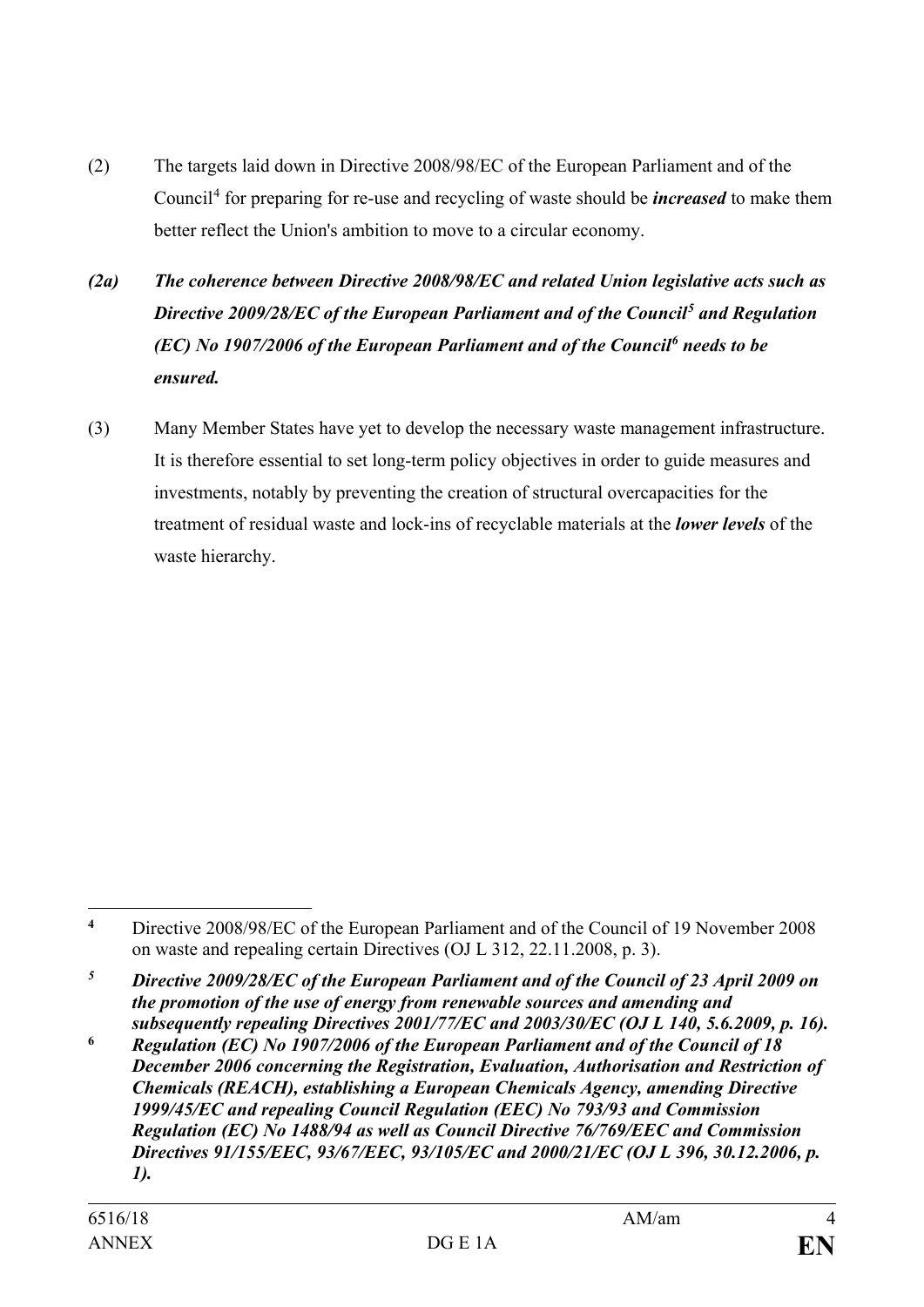- (4) Municipal waste constitutes approximately between 7 and 10 % of the total waste generated in the Union; however, this waste stream is amongst the most complex ones to manage, and the way it is managed generally gives a good indication of the quality of the overall waste management system in a country. The challenges of municipal waste management result from its highly complex and mixed composition, direct proximity of the generated waste to citizens, **▌** a very high public visibility *and its impact on the environment and human health*. As a result, its management involves a need for a highly complex waste management system including an efficient collection scheme, *an effective sorting system, a proper tracing of waste streams,* a need to actively engage citizens and businesses, a need for infrastructure adjusted to the specific waste composition, and an elaborate financing system. Countries which have developed efficient municipal waste management systems generally perform better in overall waste management*, including the achievement of the recycling targets.*
- *(4a) Experience has shown that, irrespective of the allocation of responsibilities for waste management between public and private actors, waste management systems can help to achieve a circular economy and that the decision on the allocation of responsibilities frequently depends on geographical and structural conditions. The rules laid down in this Directive allow for waste management systems where the municipalities have the general responsibility for collecting municipal waste, for systems where such services are contracted out to private operators, or for any other type of allocation of responsibilities between public and private actors. The choice for any such systems, and whether or not to change them, remains the responsibility of Member States.*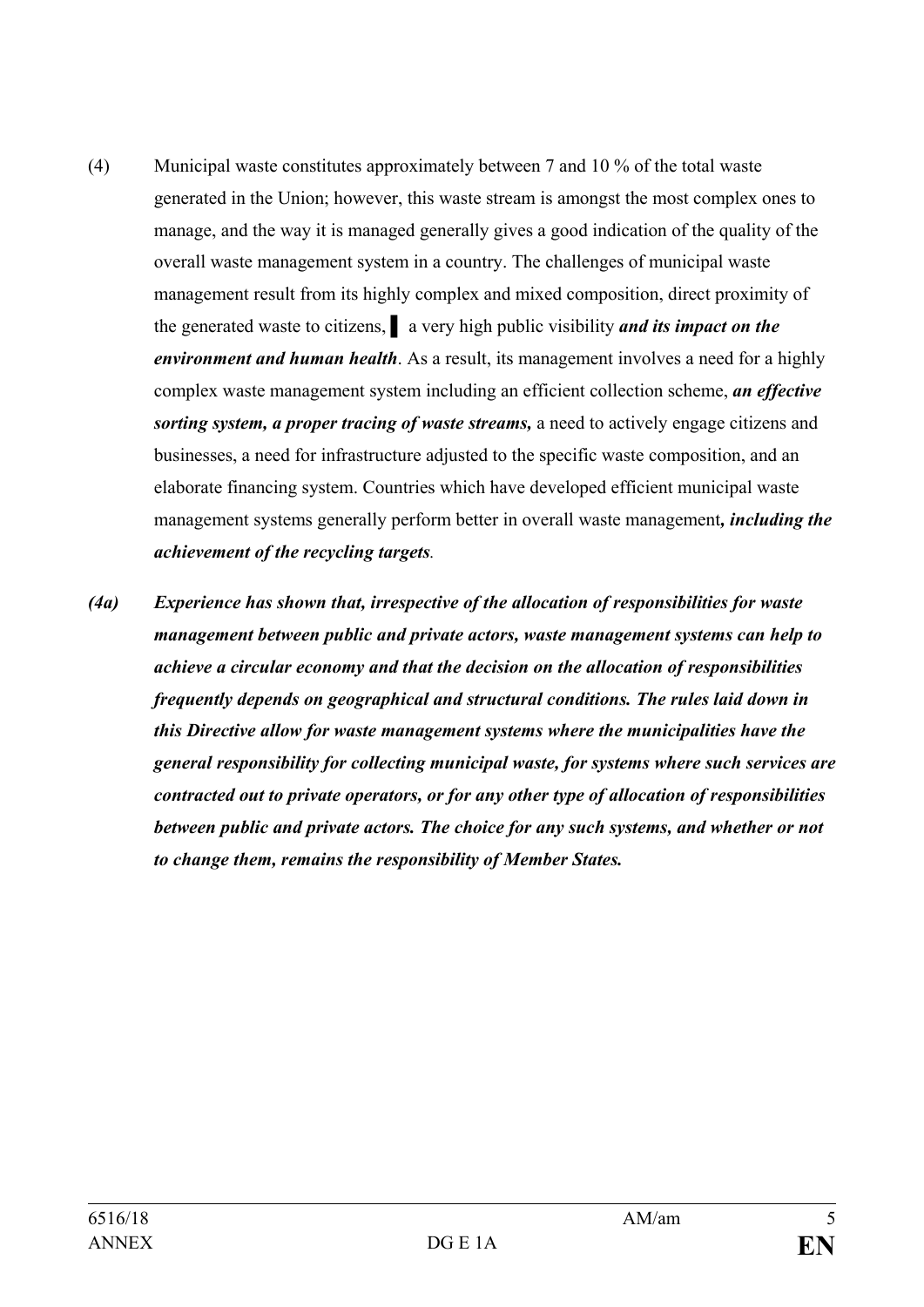- (*4b*) Plant based substances from the agri-food industry and food of non-animal origin no longer intended for human consumption, which are destined *for oral animal feeding should, in order to avoid duplication of rules, be excluded from the scope of this Directive if in full compliance with feed legislation.* Directive 2008/98/EC should therefore not apply to those products and substances when used for feed, and the scope of that Directive needs to be clarified accordingly. *Without prejudice to other Community provisions applicable in the field of animal nutrition, animal by-products destined to be used as feed materials in accordance with Regulation (EC) No 767/2009 of the European Parliament and of the Council[7](#page-5-0) are already excluded from the scope of this Directive 2008/98/EC to the extent they are covered by other Union legislation.*
- (5) Definitions of municipal waste, *non-hazardous waste,* construction and demolition waste, *material recovery,* **▌**backfilling*, extended producer responsibility scheme and food waste*  need to be included in Directive 2008/98/EC so that the scope of these concepts is clarified.

<span id="page-5-0"></span> $\overline{7}$ **<sup>7</sup>** Regulation (EC) No 767/2009 of the European Parliament and of the Council of 13 July 2009 on the placing on the market and use of feed, amending European Parliament and Council Regulation (EC) No 1831/2003 and repealing Council Directive 79/373/EEC, Commission Directive 80/511/EEC, Council Directives 82/471/EEC, 83/228/EEC, 93/74/EEC, 93/113/EC and 96/25/EC and Commission Decision 2004/217/EC (OJ L 229, 1.9.2009, p. 1).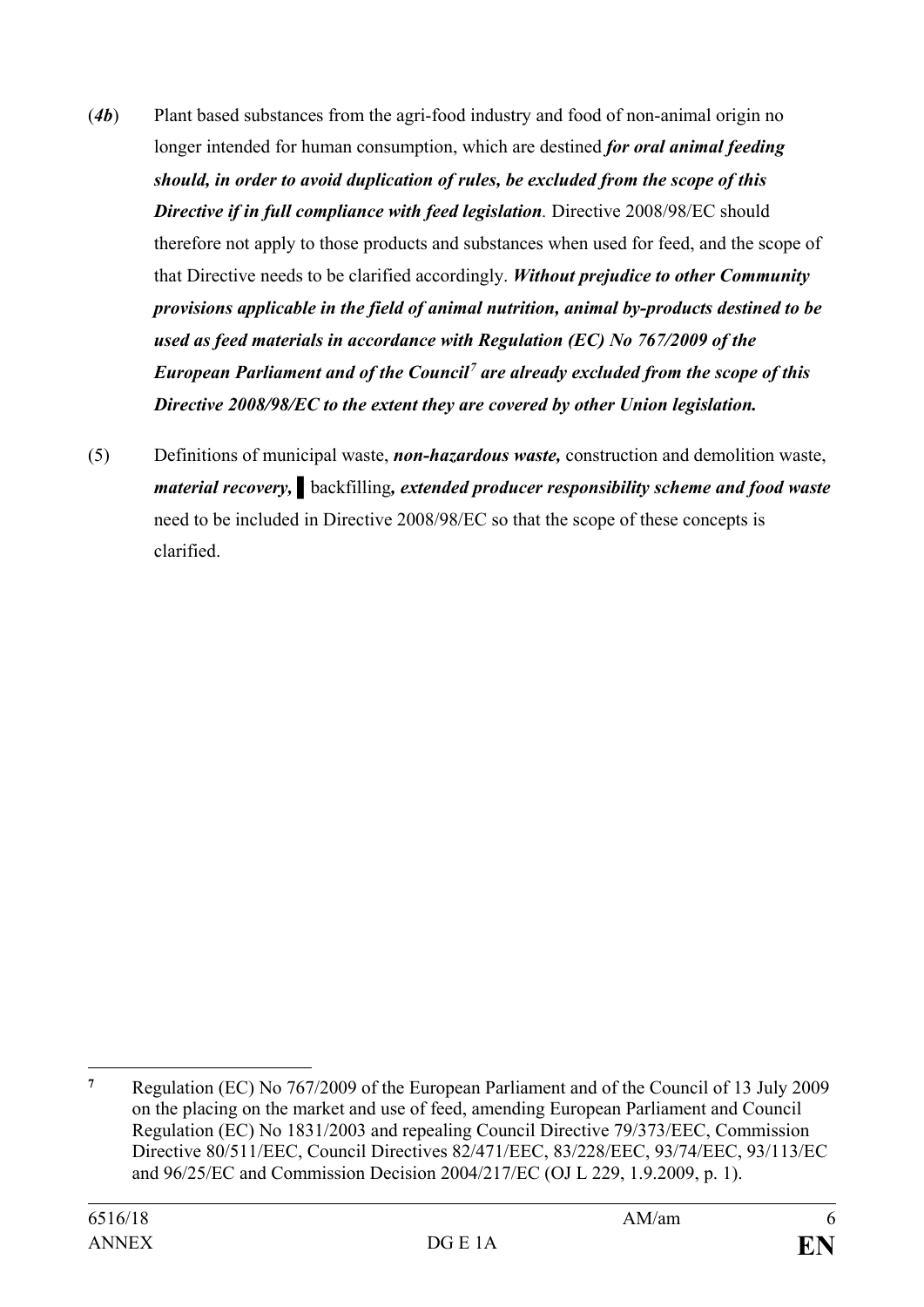(6) To ensure that recycling targets are based on reliable and comparable data and to enable more effective monitoring of progress in attaining those targets, the definition of municipal waste in Directive 2008/98/EC should be in line with the definition used for statistical purposes by the European Statistical Office and the Organisation for Economic Cooperation and Development, on the basis of which Member States have been reporting data for several years. *Municipal waste should be defined as waste from households and waste from other sources, such as retail, administration, education, health, accommodation, food and other services and activities, which is similar in nature and composition to household waste. Therefore, municipal waste should include, inter alia, waste from park and garden maintenance, such as leaves, grass and trees clipping, and waste from market and street cleaning services, such as the content of litter containers and sweepings except materials such as sand, rock, mud or dust. Member States should ensure that waste from large commerce and industry which is not similar to household waste is not included in the scope of municipal waste. Waste from production, agriculture, forestry, fishing or construction and demolition should be excluded from the scope of municipal waste. Municipal waste should be understood as corresponding to the types of waste included in chapter 15 01 and chapter 20 with the exception of codes 20 02 02, 20 03 04 and 20 03 06 of the list of waste in the version in force as at [insert date of adoption of this Directive]. Waste falling under other chapters of this list should not be considered as municipal waste except in cases where municipal waste undergoes treatment and is assigned codes listed in chapter 19 of the list. Member States may use relevant categories in the List of Waste for statistical purposes.* The definition of municipal waste in this Directive *is introduced for the purposes of determining the scope of application of the recycling targets and their calculation rules. It* is neutral with regard to the public or private status of the operator managing waste *and therefore includes waste from households and other sources that is managed by or on behalf of municipalities or directly by private operators.*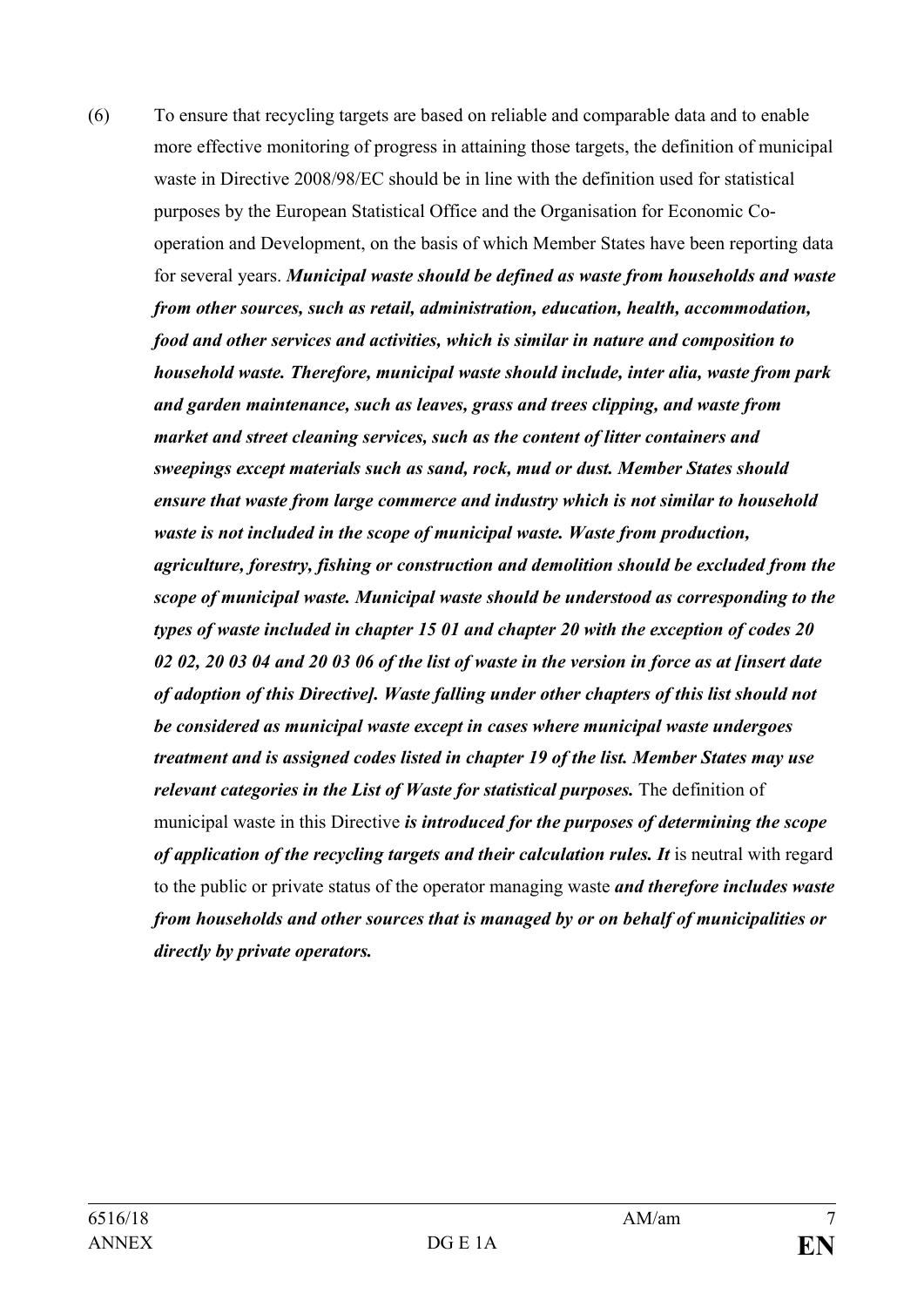- *(6a) While the definition of construction and demolition waste refers to waste resulting from construction and demolition activities in a general way, it also includes waste arising from minor do-it-yourself construction and demolition activities within private households. Construction and demolition waste should be understood as corresponding to the types of waste included in Chapter 17 of the Commission Decision of 18 December 2014 amending Decision 2000/532/EC on the list of waste pursuant to Directive 2008/98/EC of the European Parliament and of the Council.*
- *(6b) A definition of material recovery should be introduced to cover forms of recovery other than energy recovery and the reprocessing of waste into materials that are used as fuels or other means to generate energy. It includes preparation for re-use, recycling and backfilling and other forms of material recovery such as the reprocessing of waste into secondary raw materials for engineering purposes in construction of roads or other infrastructures. Depending on the specific factual circumstances, the latter may fulfil the definition of recycling, if the use of materials is based on proper quality control and meets all relevant standards, norms, specifications and environmental and health protection requirements for the specific use.*
- *(6c) The definition of backfilling should be introduced to clarify that it means any recovery operation of suitable non-hazardous waste for the purposes of reclamation in excavated areas or for engineering purposes in landscaping. The waste used for backfilling should be limited to the amount strictly necessary to achieve these purposes.*
- *(6d) The definition of extended producer responsibility scheme should be introduced to clarify that it means a set of measures taken by Member States requiring producers of products to bear financial or financial and organisational responsibility for the management of the waste stage of a product's life cycle including separate collection, sorting and treatment operations. That obligation may also include organisational responsibility and a responsibility to contribute to waste prevention and to the reusability and recyclability of products. The producers can fulfil the obligations of the extended producer responsibility scheme individually or collectively.*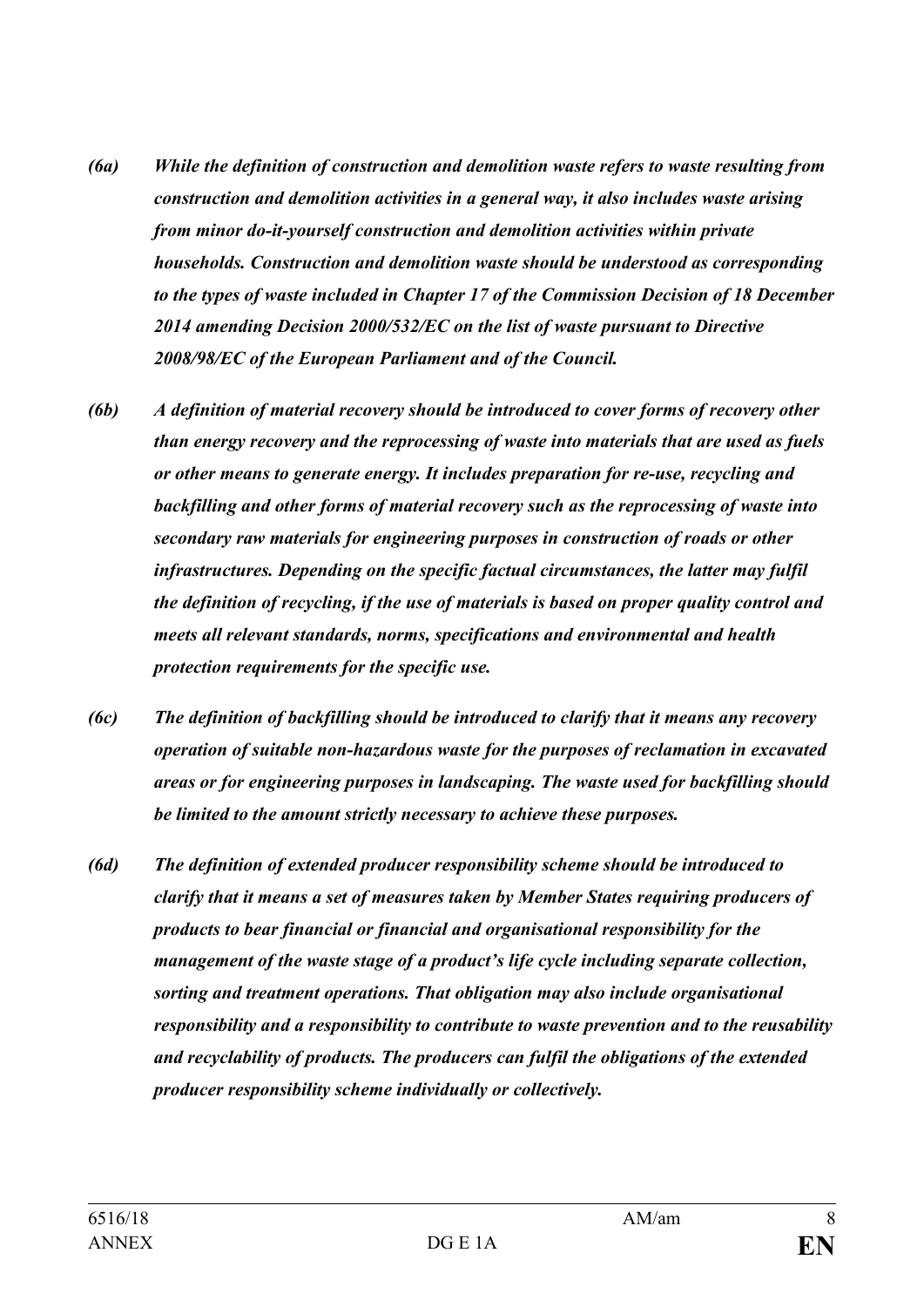- (7) *In order to contribute to achieving the objectives laid down in this Directive,* Member States should *make use of economic instruments and other measures to provide* incentives for the application of the waste hierarchy **▌**such as *those indicated in Annex IVa, which includes, inter alia,* landfill and incineration charges, pay as you throw schemes, extended producer responsibility schemes, *facilitation of food donation,* and incentives for local authorities*, or other appropriate instruments and measures*.
- *(7a) In order to promote sustainable use of resources and industrial symbiosis, Member States should take appropriate measures to facilitate the recognition of a substance or an object resulting from a production process the primary aim of which is not the production of that substance or object as a by-product if the harmonised conditions established at the Union level are respected. The Commission should be empowered to adopt implementing acts in order to establish detailed criteria on the application of the by-product status, prioritising replicable practices of industrial symbiosis.*
- (8) In order to provide operators in markets for secondary raw materials with more certainty as to the waste or non-waste status of substances or objects and to promote a level playing field, it is important *that Member States take appropriate measures to ensure that waste that has undergone a recovery operation is considered to have ceased to be waste if it complies with all the conditions laid down in Article 6(1) of Directive 2008/98/EC as amended. Such measures may include the adoption of legislation transposing these obligations supported by procedures for their implementation, such as the establishment of material and application-specific end of waste criteria, guidance documents, case by case decisions and other procedures for the ad-hoc application of the harmonized conditions established at the Union level. Such measures should also include enforcement provisions to verify that waste that is considered to have ceased to be a waste as a result of a recovery operation complies with EU waste, chemical and product legislation, in particular prioritising waste streams that pose higher risk to human health and the environment due to the nature and volume of waste streams, wastes that are subject to innovative recovery processes or wastes that are recovered for subsequent further use in other Member States. Measures may also include the setting of requirements on the operators recovering waste or holders of recovered waste materials to demonstrate compliance with the conditions laid down in Article 6(1) of Directive 2008/98/EC as amended.*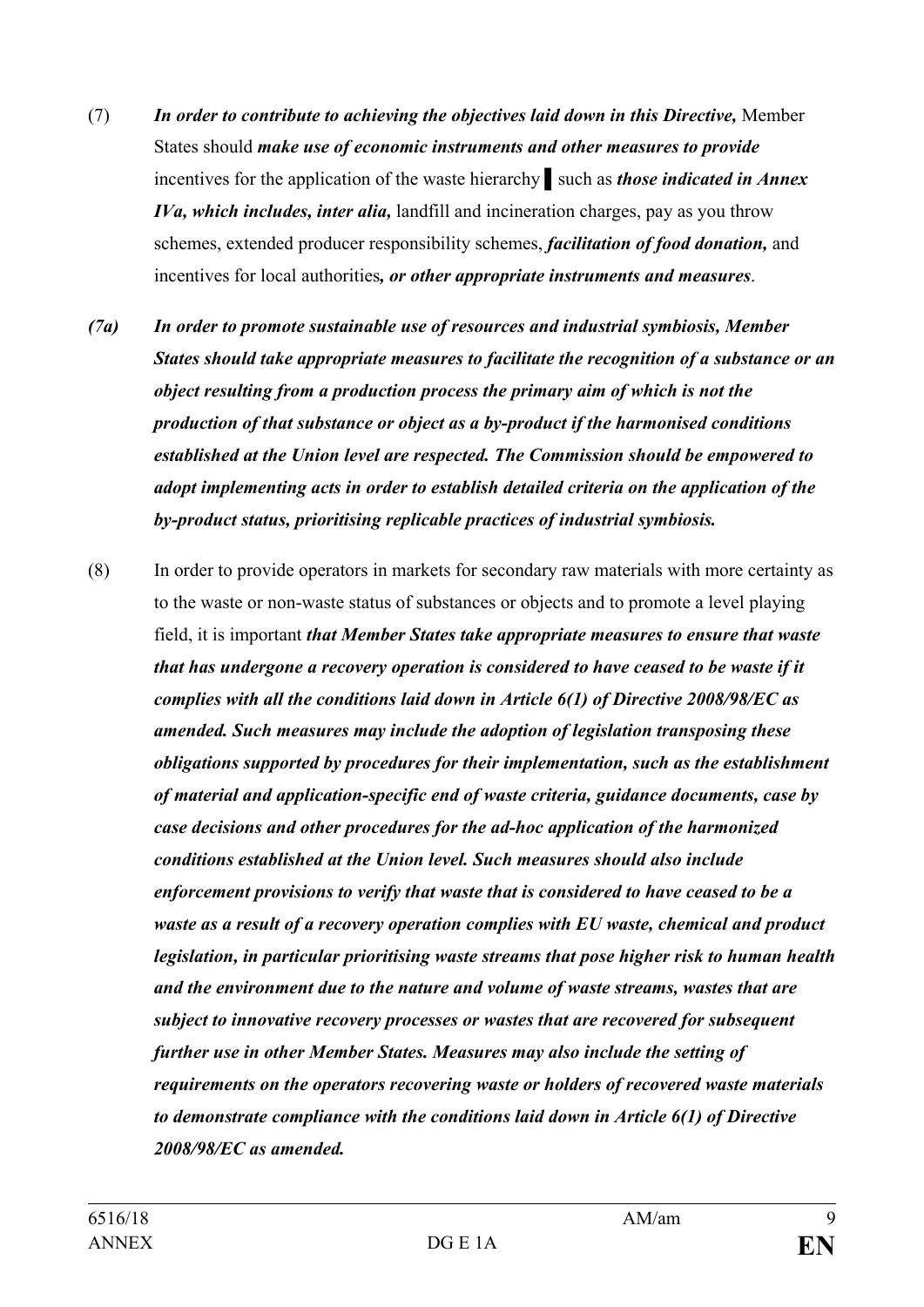*In order to prevent illegal shipments of waste and to raise awareness among the Member States and economic operators, there should be greater transparency about Member State approaches, in particular with regard to their case by case decisions and the result of verification by competent authorities, as well as their specific concerns about certain waste streams.*

*The final determination whether the conditions of Article 5 and 6 of Directive 2008/98/EC are fulfilled remains the exclusive responsibility of the Member State based on all relevant information provided by the holder of the material or waste.*

- *(8a) Implementing powers should be conferred on the Commission in order to establish detailed criteria on the application of the end-of-waste status. In this context, specific end-of-waste criteria should be considered for at least aggregates, paper, tyres and textiles.*
- *(8b) The application of rules on by-products and end-of-waste should be without prejudice to other provisions of Union law, particularly of Articles 28, 50(4a) and 50(4b) of Regulation (EC) No 1013/2006 of the European Parliament and of the Council[8](#page-9-0) on shipments of waste, legislation on chemicals and legislation concerning the placing on the market of certain products. End-of-waste status can only be achieved if substances or objects comply with relevant requirements applicable to products. End-of-waste rules can be established in product-specific legislation*.
- *(8c) Member States should take appropriate measures to encourage the development, production, marketing and use of products and components of products that are suitable for multiple use, that contain recycled materials, that are technically durable and easily reparable and that are, after having become waste, suitable for preparation for reuse and recycling in order to facilitate proper implementation of the waste hierarchy and without compromising the free movement of goods in the internal market. Those measures should take into account the impact of products throughout their life cycle, including the waste hierarchy and where appropriate, the potential for multiple recycling.*

<span id="page-9-0"></span> $\boldsymbol{\delta}$ *<sup>8</sup> Regulation (EC) No 1013/2006 of the European Parliament and of the Council of 14 June 2006 on shipments of waste (OJ L 190, 12.7.2006, p. 1).*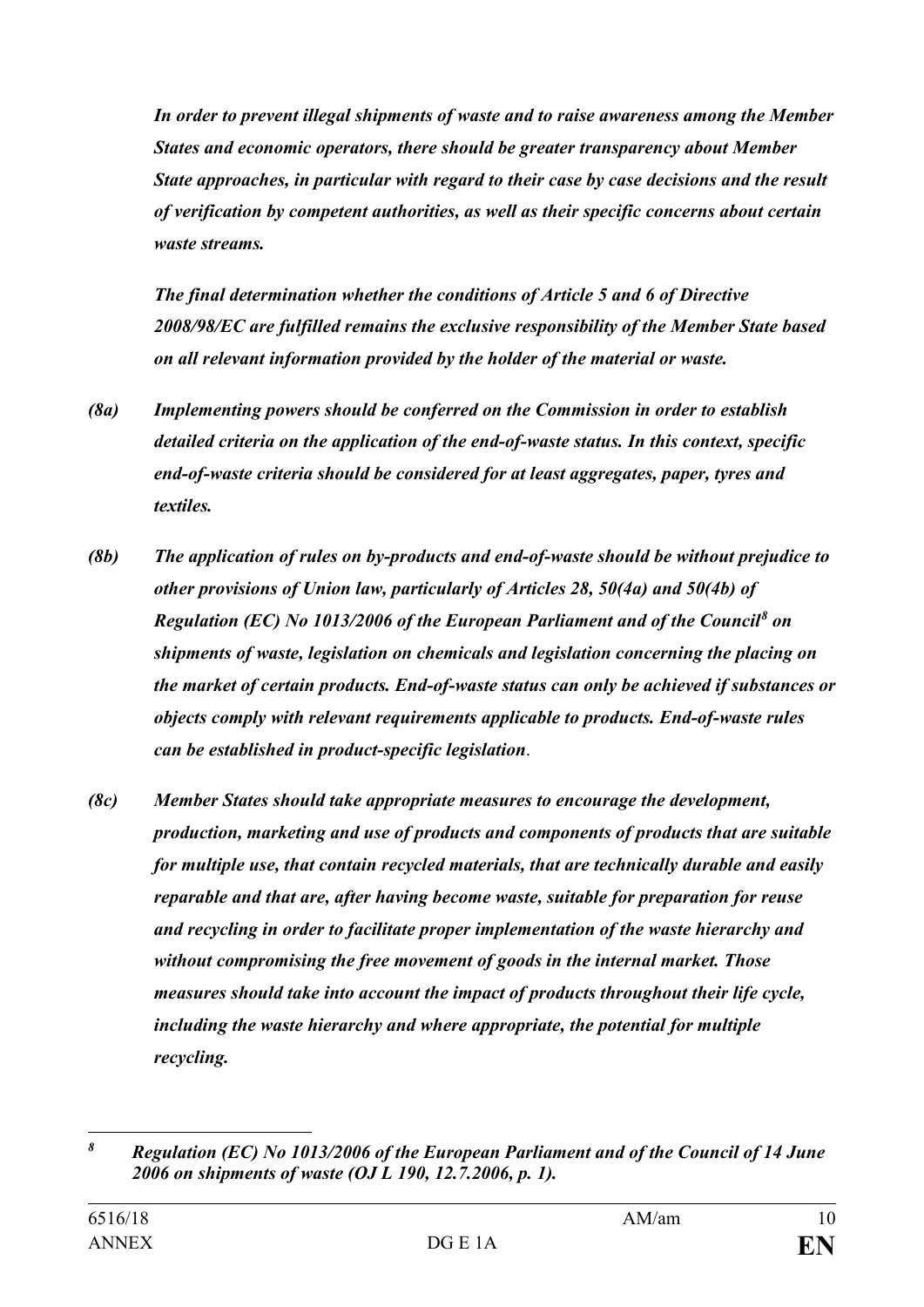(9) Extended producer responsibility schemes form an essential part of efficient waste management*. However,* their effectiveness and performance differ significantly between Member States. Thus, it is necessary to set minimum operating requirements for *such* extended producer responsibility *schemes, and to clarify that those requirements also apply to extended producer responsibility schemes established pursuant to other Union legislation, in particular Directive 2000/53/EC of the European Parliament and of the Council[9](#page-10-0) , Directive 2006/66/EC of the European Parliament and of the Council [10](#page-10-1) and Directive 2012/19/EU of the European Parliament and the Council[11](#page-10-2), in addition to the requirements already laid down in that legislation, unless explicitly stated otherwise. It is necessary to make a distinction between those minimum requirements that apply to all schemes and those that only apply to organisations fulfilling extended producer responsibility obligations on behalf of producers. Unless Member States decide otherwise, the general minimum requirements for extended producer responsibility schemes do not apply to schemes that do not fulfil the definition of extended producer responsibility scheme.*

<span id="page-10-0"></span> $\boldsymbol{g}$ *<sup>9</sup> Directive 2000/53/EC of the European Parliament and of the Council of 18 September 2000 on end-of life vehicles - Commission Statements (OJ L 269, 21.10.2000, p. 34).*

<span id="page-10-1"></span>*<sup>10</sup> Directive 2006/66/EC of the European Parliament and of the Council of 6 September 2006 on batteries and accumulators and waste batteries and accumulators and repealing Directive 91/157/EEC (OJ L 266, 26.9.2006, p. 1).*

<span id="page-10-2"></span>*<sup>11</sup> Directive 2012/19/EU of the European Parliament and of the Council of 4 July 2012 on waste electrical and electronic equipment (WEEE) (OJ L 197, 24.7.2012, p. 38).*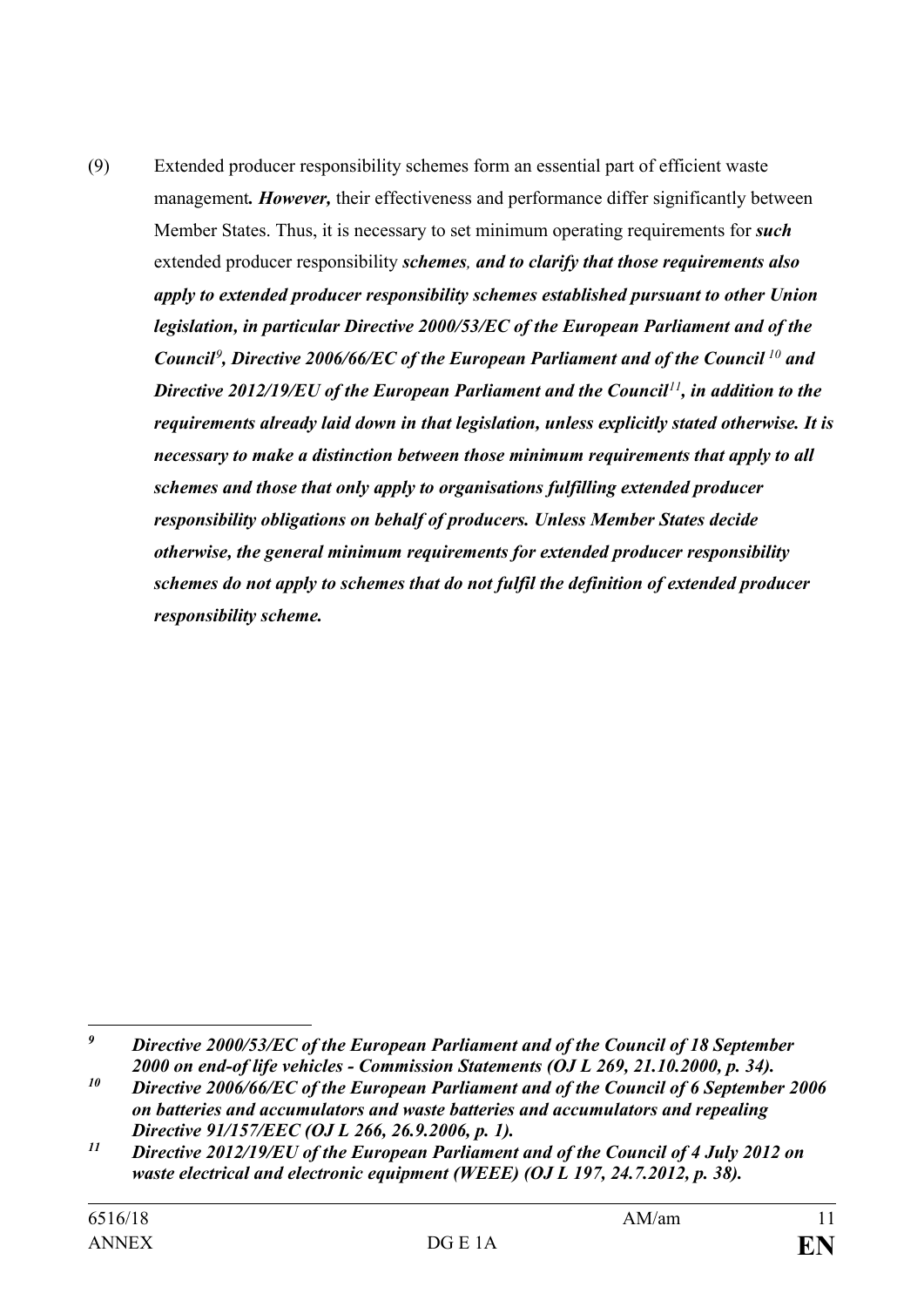- *(9-a)* Those requirements should reduce costs and boost performance, as well as ensure a levelplaying field, including for small and medium sized enterprises *and e-commerce enterprises*, and avoid obstacles to the smooth functioning of the internal market. They should also contribute to the incorporation of end-of-life costs into product prices and provide incentives for producers to take better into account recyclability, **▌** reusability**,**  *reparability, presence of hazardous substances* when designing their products*. Overall, these requirements should improve the governance and transparency of extended producer responsibility schemes and reduce the possibility of conflicts of interest emerging between extended producer responsibility organisations and waste operators they contract*. The requirements should apply to both new and existing extended producer responsibility schemes. A transitional period is however necessary for existing extended producer responsibility schemes to adapt their structures and procedures to the new requirements.
- *(9a) Public authorities play an important role in the organisation of municipal waste collection and treatment and related communication with citizens. Provisions relating to the financial responsibility of producers introduced as part of the general requirements for extended producer responsibility schemes should apply without prejudice to the competence of public authorities as regards the collection and treatment of municipal waste.*
- *(9b) In cases where public authorities are responsible for organising the operational aspects of managing waste from products subject to extended producer responsibility schemes, those services should be provided in a cost-efficient manner and the financial responsibility of producers should not exceed the costs necessary to provide those services. Such costs should be established in a transparent way between the concerned actors including producers, their organisations and public authorities.*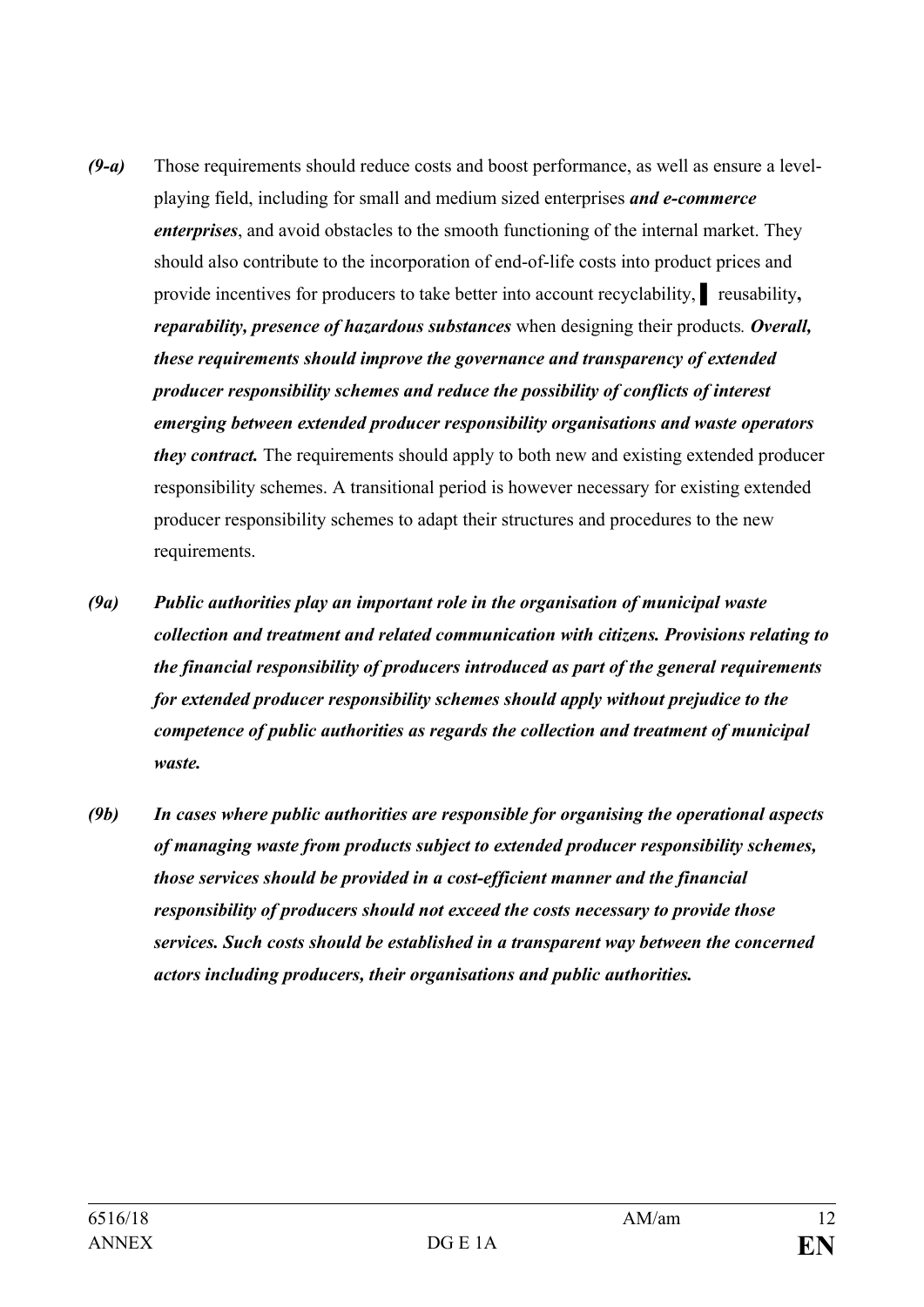- *(9c) In order to ensure proper waste management, where producers or organisations implementing extended producer responsibility obligations on their behalf are responsible for the management of waste from products they place on the market, they should ensure continuity of waste management services throughout the year, even if the targets and objectives applicable to them are met. They should also not restrict these services in terms of geographical, product and material coverage to where the collection and management of waste are most profitable.*
- *(9d) Producers of products should cover the costs necessary to meet the waste management targets and other targets and objectives, including on waste prevention, defined for the relevant extended producer responsibility scheme. Under strict conditions these costs can be shared with the original waste producers or distributors where justified by the need to ensure proper waste management and the economic viability of the extended producer responsibility scheme.*
- *(9e) The Commission should adopt guidelines on the modulation of financial contributions of producers to extended producer responsibility schemes in order to assist Member States in the implementation of this Directive in facilitating the functioning of the internal market. To ensure coherence in the internal market, the Commission should be able to adopt harmonised criteria for that purpose by means of implementing acts.*
- *(9f) Authorised representatives established to fulfil extended producer responsibility obligations of producers may be subject to requirements that enable the Member State on whose territory they are established to monitor and verify compliance with those obligations. However, these requirements should not go beyond the requirements that are applicable to producers and extended producer responsibility organisations established in that Member State.*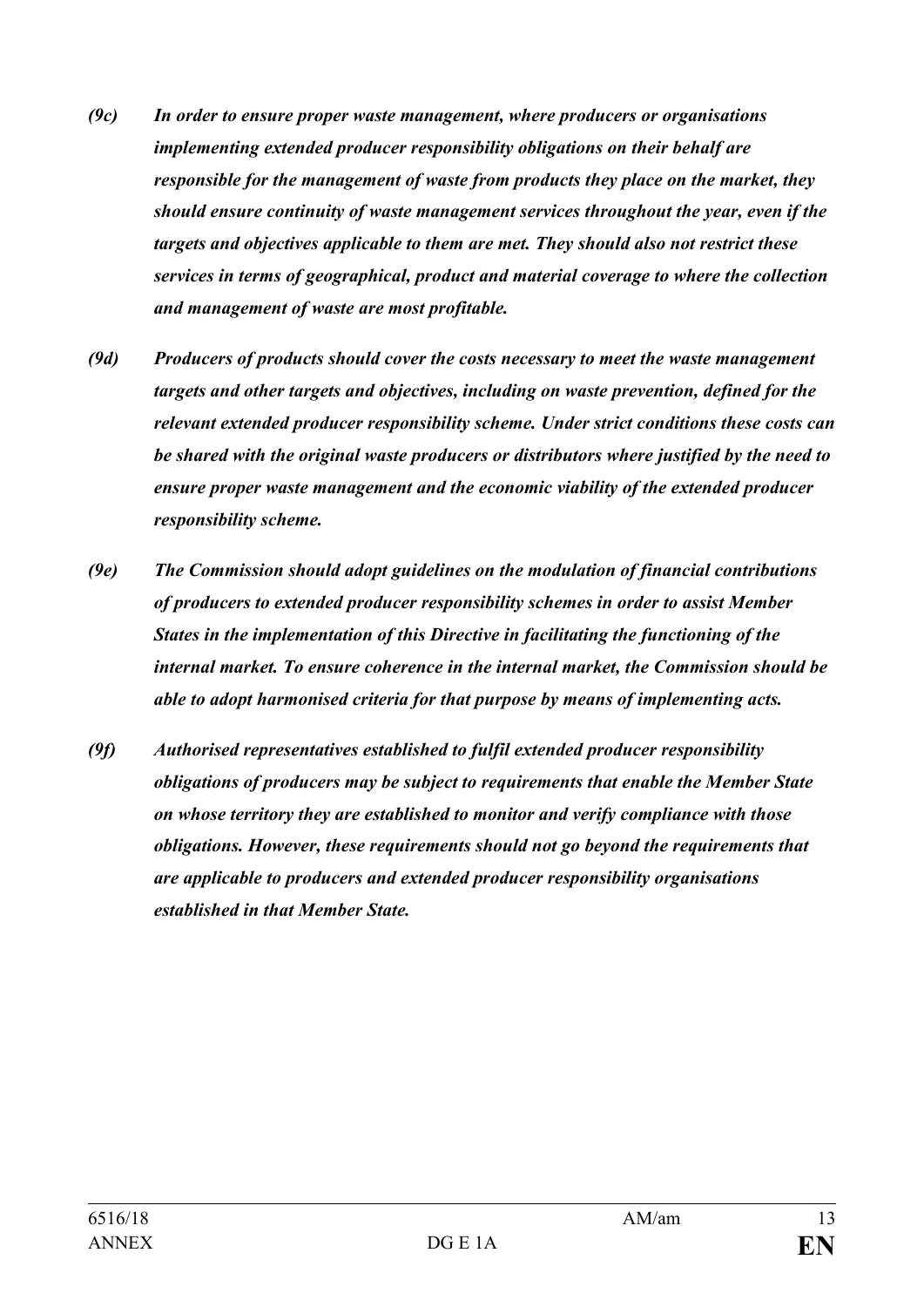- (10) Waste prevention is the most efficient way to improve resource efficiency and to reduce the environmental impact of waste. It is important therefore that Member States take appropriate measures to prevent waste generation and monitor and assess progress in the implementation of such measures. *As part of such measures, Member States should facilitate innovative production, business and consumption models that reduce the presence of hazardous substances in materials and products, that encourage the increase of the life span of products and that promote reuse including through the establishment and support of recognised re-use networks, such as those run by social economy enterprises, deposit refund and return refill schemes and by incentivising remanufacturing, refurbishment and, where appropriate, repurposing of products as well as sharing platforms.* In order to ensure a uniform measurement of the overall progress in the implementation of waste prevention measures, common indicators *and targets* should be established.
- *(10a) The promotion of sustainability in production and consumption can contribute significantly to waste prevention. Member States should take steps to make consumers aware of this and encourage them to participate more actively in order to improve resource efficiency. As part of measures to reduce waste generation, Member States should include continuous communication and education initiatives to raise awareness on the issues surrounding waste prevention and littering and may include the use of deposit return schemes, setting up of quantitative targets and provide, as appropriate, adequate economic incentives to producers.*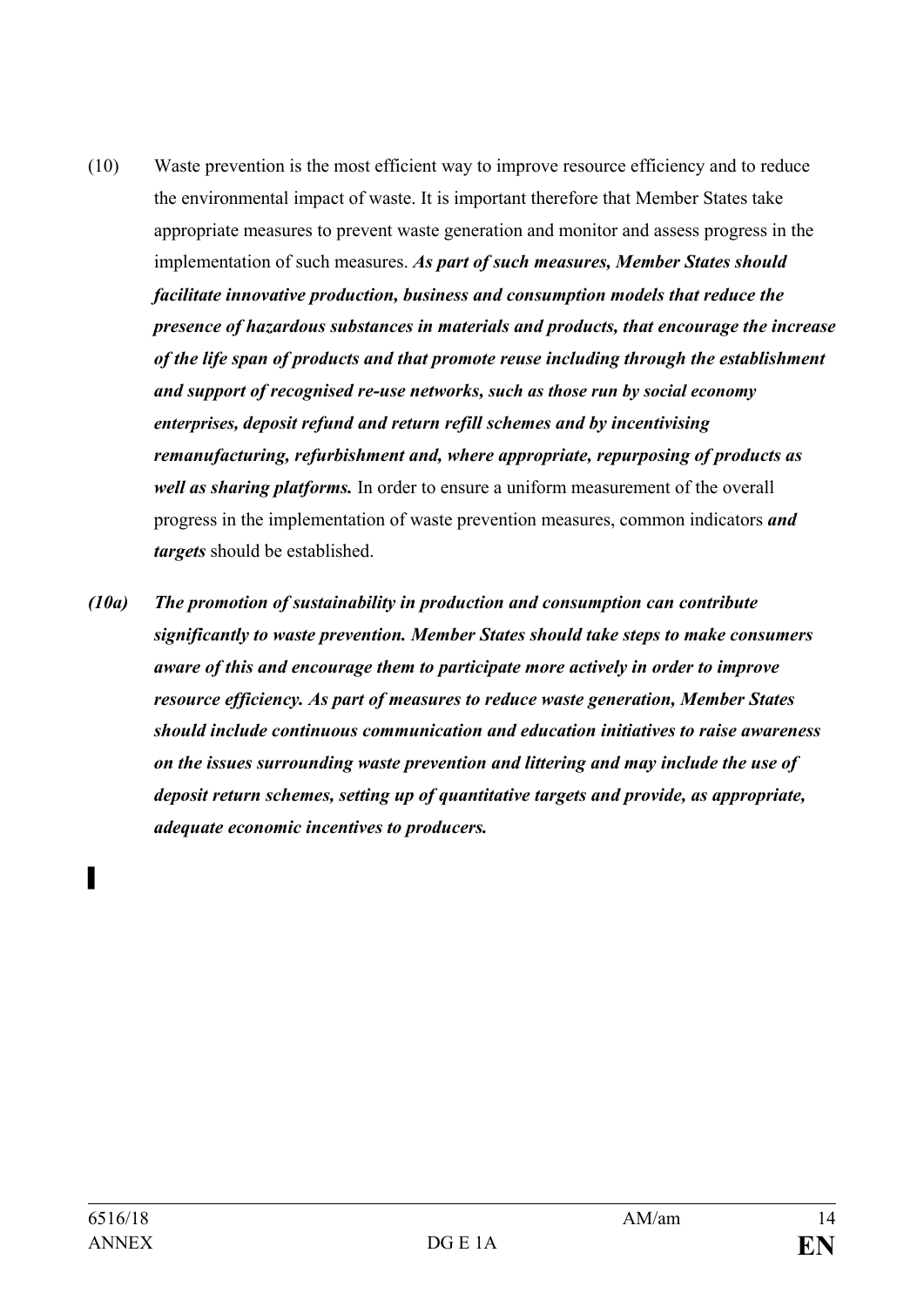- (12) Member States should take measures to promote prevention *and reduction* of food waste in line with the 2030 Agenda for Sustainable Development, adopted by the United Nations General Assembly on 25 September 2015, and in particular its target of halving *per capita global* food waste *at the retail and consumer levels and reduce food losses along production and supply chains, including post-harvest losses,* by 2030. These measures should aim to prevent *and reduce* food waste in primary production, in processing and manufacturing, in retail and other distribution of food, in restaurants and food services as well as in households. *In order to contribute and ensure to be on track towards the attainment of the United Nations Sustainable Development Goal, Member States should aim to achieve an indicative Union-wide food waste redution target of 30 % by 2025 and 50 % by 2030.* Having regard to the environmental*, social* and economic benefits of preventing food waste, Member States should establish specific food waste prevention measures*, including awareness campaigns to demonstrate how to prevent food waste in their waste prevention programmes. Member States* **▌** should measure progress *made in the reduction of* food waste **▌**. To *measure this progress and to* facilitate exchange of good practice across the EU both between Member States and between food business operators, *a common methodology* for such measurement should be established. *Based on such methodologies reporting* on food waste levels should take place on *an annual* basis.
- *(12a) In order to prevent food waste, Member States should provide incentives for the collection of unsold food products at all stages of the food supply chain and for their safe redistribution, including to charitable organisations. Consumer awareness of the meaning of 'use-by' and 'best before' dates should also be improved in order to reduce food waste.*
- (*12b*) **▌***Litter, whether in cities, on land, in rivers and seas or elsewhere, has direct and indirect detrimental impacts on the environment, the wellbeing of citizens and the economy, and the costs to clean it up present an unnecessary economic burden for society.*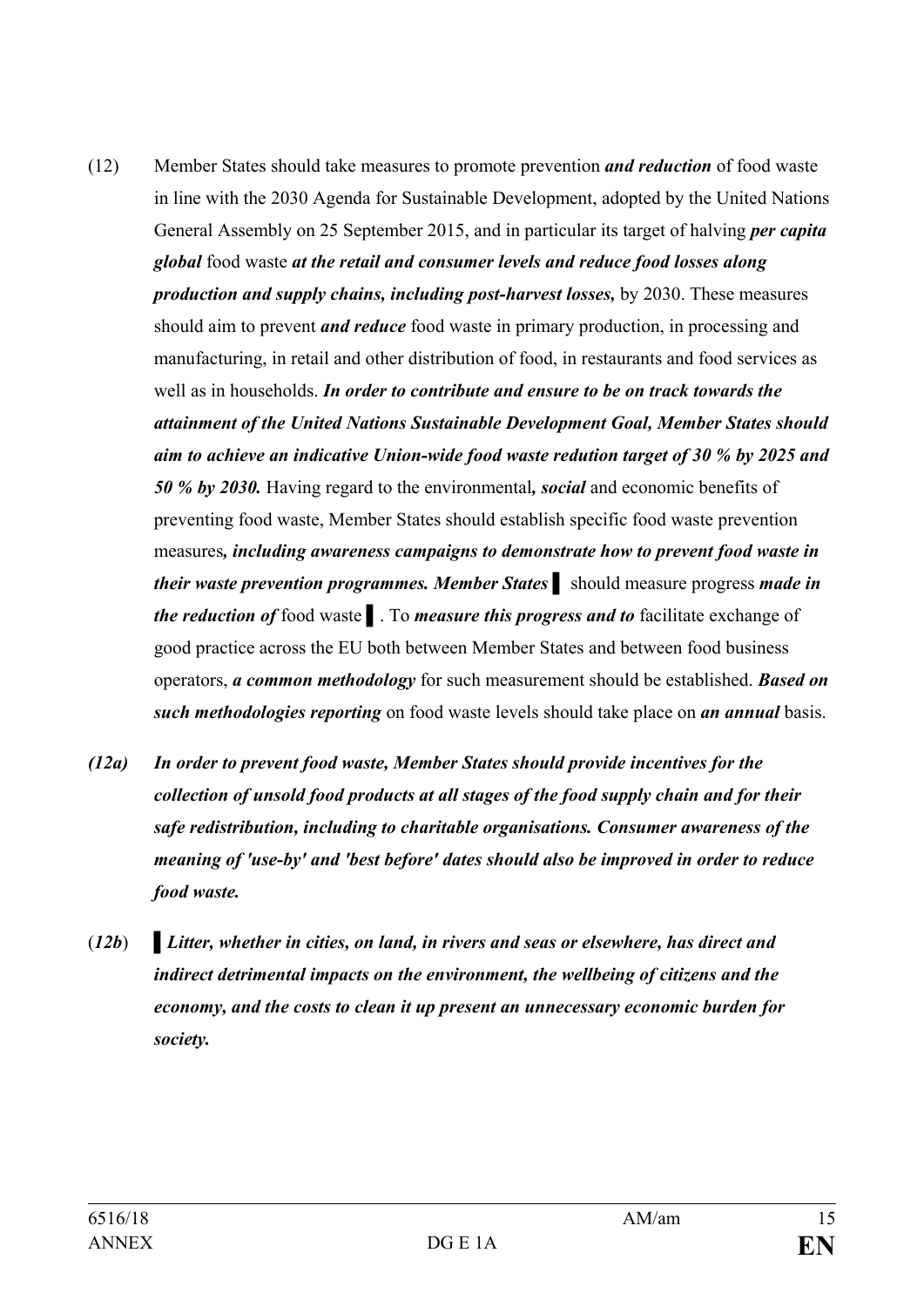*Member States should take measures aimed at preventing all forms of abandonment, dumping, uncontrolled management or other forms of discarding of waste. Additionally, Member States should also take measures to clean up litter present in the environment, irrespective of its source or size and regardless of whether waste has been discarded wilfully or by negligence.* 

*Measures to prevent and reduce litter from products that are the main sources of littering in the natural and marine environments may consist of, inter alia, improvements in waste management infrastructure and practices, economic instruments and awareness raising campaigns. When considering a measure having restrictive effects on intra EU-trade, Member States should be able to demonstrate that the measure in question is adequate to attain the objective of preventing and reducing littering in the natural and marine environment, does not go beyond what is necessary to attain this objective and does not constitute a means of arbitrary discrimination or a disguised restriction on trade between Member States.*

*The fight against litter should be a shared effort between competent authorities, producers and consumers. Consumers should be incentivised to change their behaviour including through education and awareness raising, while producers should promote the sustainable use of and contribute to appropriate end-of-life management of their products.* 

*(12c) Litter in the marine environment is a particularly pressing problem, and Member States should take measures that aim at halting the generation of marine litter in the European Union, thus contributing to the goal of the 2030 Agenda for Sustainable Development adopted by the United Nations General Assembly on 25 September 2015 to prevent and significantly reduce marine pollution of all kinds, in particular from land-based activities, including marine debris and nutrient pollution by 2025.*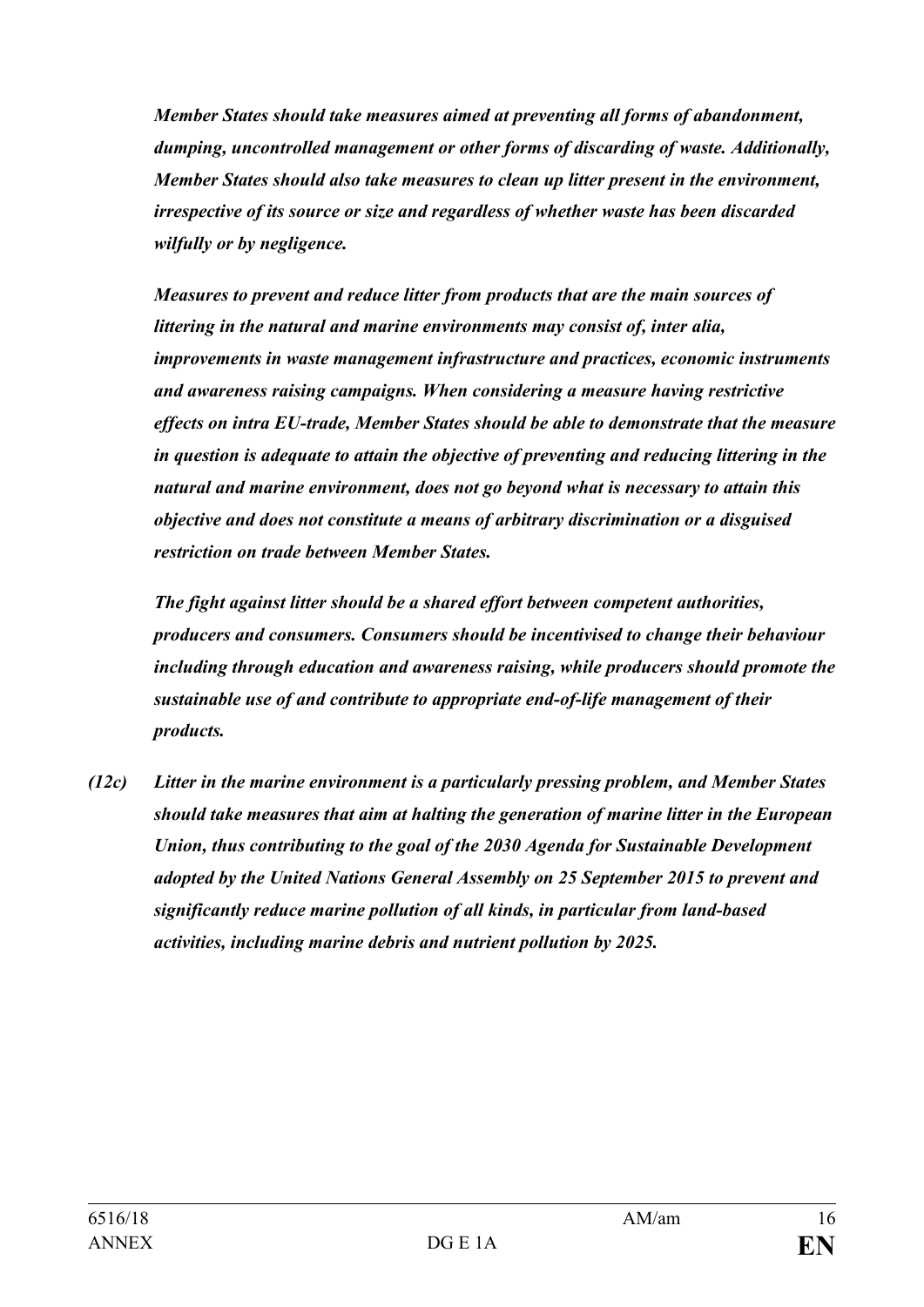*Since marine litter, in particular for plastic waste, stems to a large extent from landbased activities caused mainly by poor solid waste management practices and infrastructure, littering by citizens and lack of public awareness, specific measures should be laid down in waste prevention programmes and waste management plans. These measures should contribute to the goal of achieving 'good environmental status' of the marine environment by 2020 as laid down in Directive 2008/56/EC of the European Parliament and of the Council[12.](#page-16-0) In accordance with that directive, Member States are required to establish specific strategies and measures and update them every six years. They are also required to regularly report, starting in 2018, on the progress to maintain or achieve the goal of good environmental status. Measures to tackle litter in this directive should therefore be coordinated with the measures required under Directive 2008/56/EC and Directive 2000/60/EC of the European Parliament and of the Council[13](#page-16-1).*

(*12d*) Certain raw materials are of a high importance to the economy of the Union and their supply is associated with a high risk. In order to ensure security of supply of those raw materials and in line with the Raw Materials Initiative and the objectives and targets of the European Innovation Partnership on Raw Materials, Member States should take measures to *promote the reuse of products constituting the main sources of critical raw materials to prevent that those materials become waste.* The Commission has established a list of critical raw materials for the  $EU^{14}$ . This list is subject to regular review by the Commission.

 $\overline{a}$ 

<span id="page-16-0"></span>**<sup>12</sup>** *Directive 2008/56/EC of the European Parliament and of the Council of 17 June 2008 establishing a framework for Community action in the field of marine environmental policy (OJ L 164, 25.6.2008, p. 19).*

<span id="page-16-1"></span>*<sup>13</sup> Directive 2000/60/EC of the European Parliament and of the Council of 23 October 2000 establishing a framework for Community action in the field of water policy (OJ L 327, 22.12.2000, p. 1).*

<span id="page-16-2"></span>**<sup>14</sup>** COM(2014)0297.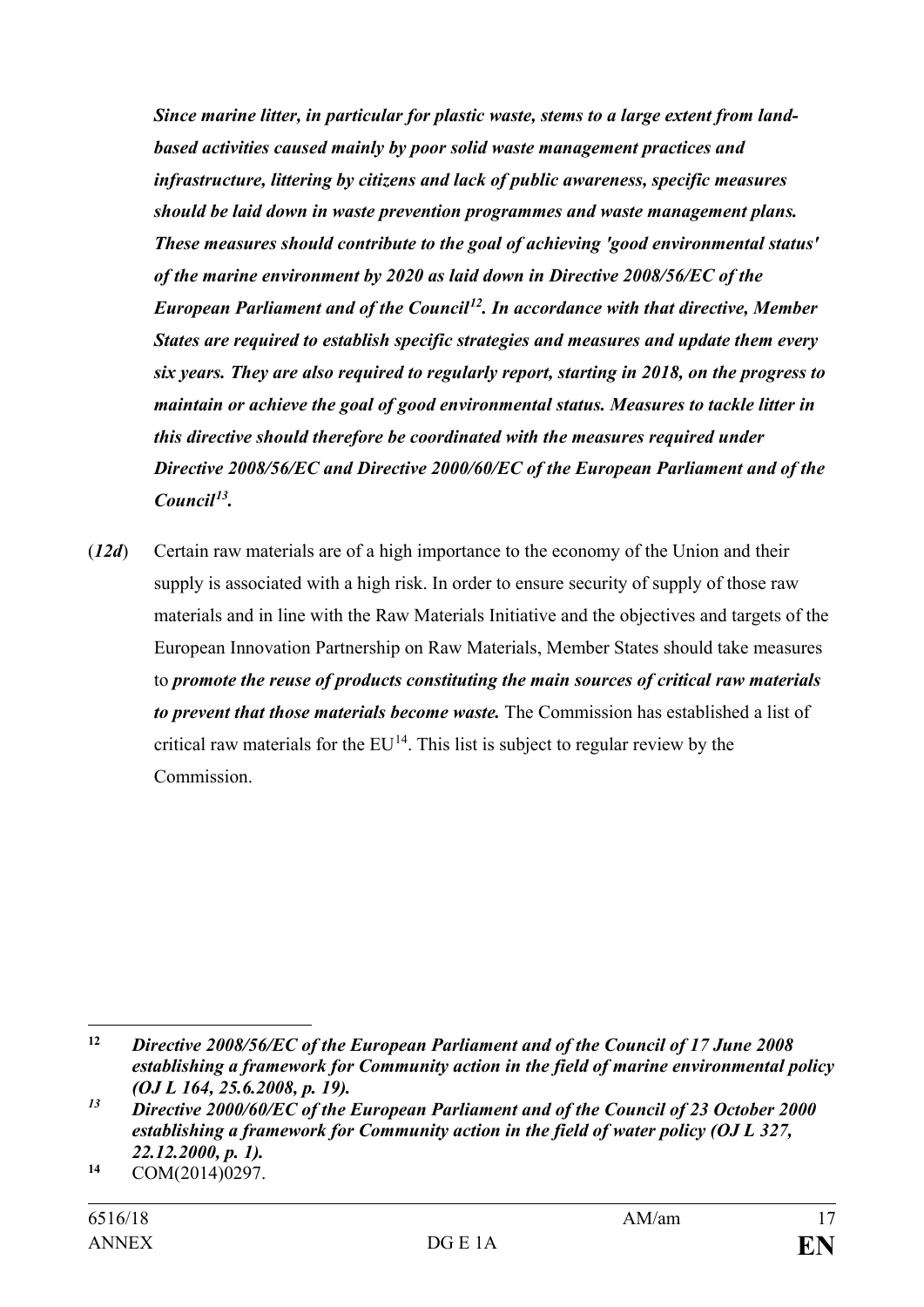- (*12e*) To further support effective implementation of the Raw Materials Initiative, Member States should also *take measures to achieve the best possible management of waste containing significant amounts of critical raw materials, taking economic and technological feasibility and environmental and health benefits into account.* They should also include in their waste management plans nationally appropriate measures regarding collection*, sorting* and recovery of waste containing significant amounts of these raw materials. The measures should be included in the waste management plans when they are updated for the first time following the entry into *force* of this Directive. The Commission will provide information about the relevant product groups and waste streams at EU level. This provision does not preclude the Member States to take measures for other raw materials considered as important to their national economy.
- *(12f) When products, materials and substances become waste, the presence of hazardous substances may render that waste unsuitable for recycling and the production of secondary raw materials of high quality. Therefore, in line with the provisions of the 7th Environment Action Programme which calls for the development of non-toxic material cycles, it is necessary to promote measures to reduce the content of hazardous substances in materials and products, including recycled materials, and to ensure that sufficient information about the presence of hazardous substances and especially substances of very high concern is communicated throughout the whole lifecycle of products and materials. In order to achieve those objectives, it is necessary to improve the coherence between waste, chemicals and product legislation and provide for a role for the European Chemicals Agency to ensure that the information about the presence of substances of very high concern is available throughout the whole lifecycle of products and materials, including at the waste stage.*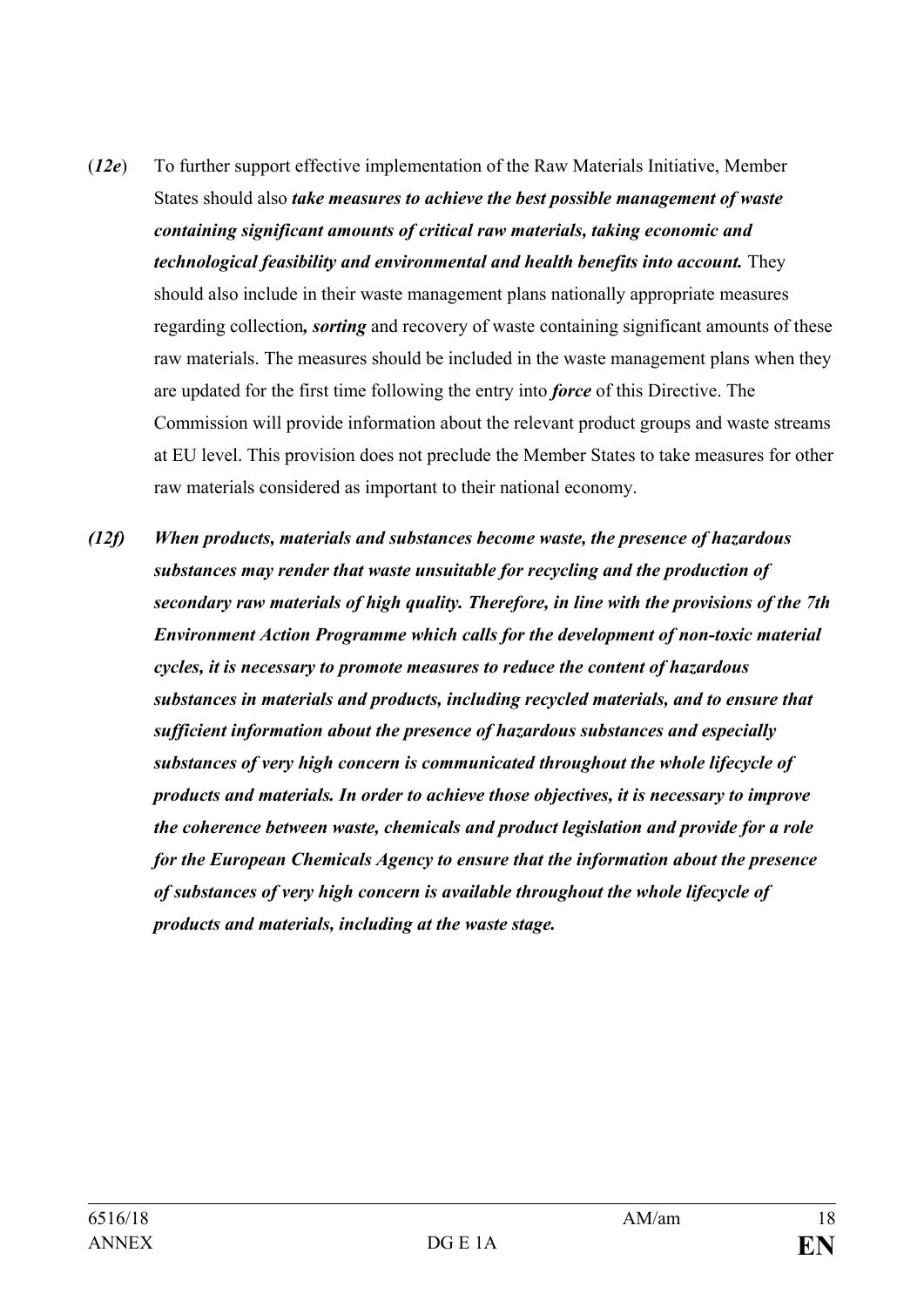- *(12g) Improving resource use could bring substantial net savings for Union business, public authorities and consumers while reducing total annual greenhouse gas emissions. For that reason, the Commission should propose, by the end of 2018, a lead indicator and a dashboard of sub-indicators on resource efficiency in order to monitor the progress towards the target of increasing resource efficiency at Union level.*
- *(12h) Fostering a sustainable bio-economy can contribute to decreasing Europe's dependence on imported raw materials. Bio-based recyclable products and compostable biodegradable products could represent an opportunity to stimulate further research and innovation and to substitute fossil fuel-based feedstock with renewable resources.*
- *(12i) In order to avoid waste treatment which locks in resources at the lower levels of the waste hierarchy, increase preparing for re-use and recycling rates, enable high-quality recycling and boost the uptake of quality secondary raw materials, Member States should ensure enhanced compliance with the obligation to collect waste separately laid down in Articles 10(2) and 11(1) of Directive 2008/98/EC, including the obligation to set up separate collection for at least paper, metal, plastic and glass waste that Member States had to meet by 2015, and introduce separate collection of bio-waste, hazardous waste produced by households and textile waste. Where appropriate, hazardous bio-waste and packaging waste containing hazardous substances should be subject to specific collection requirements.*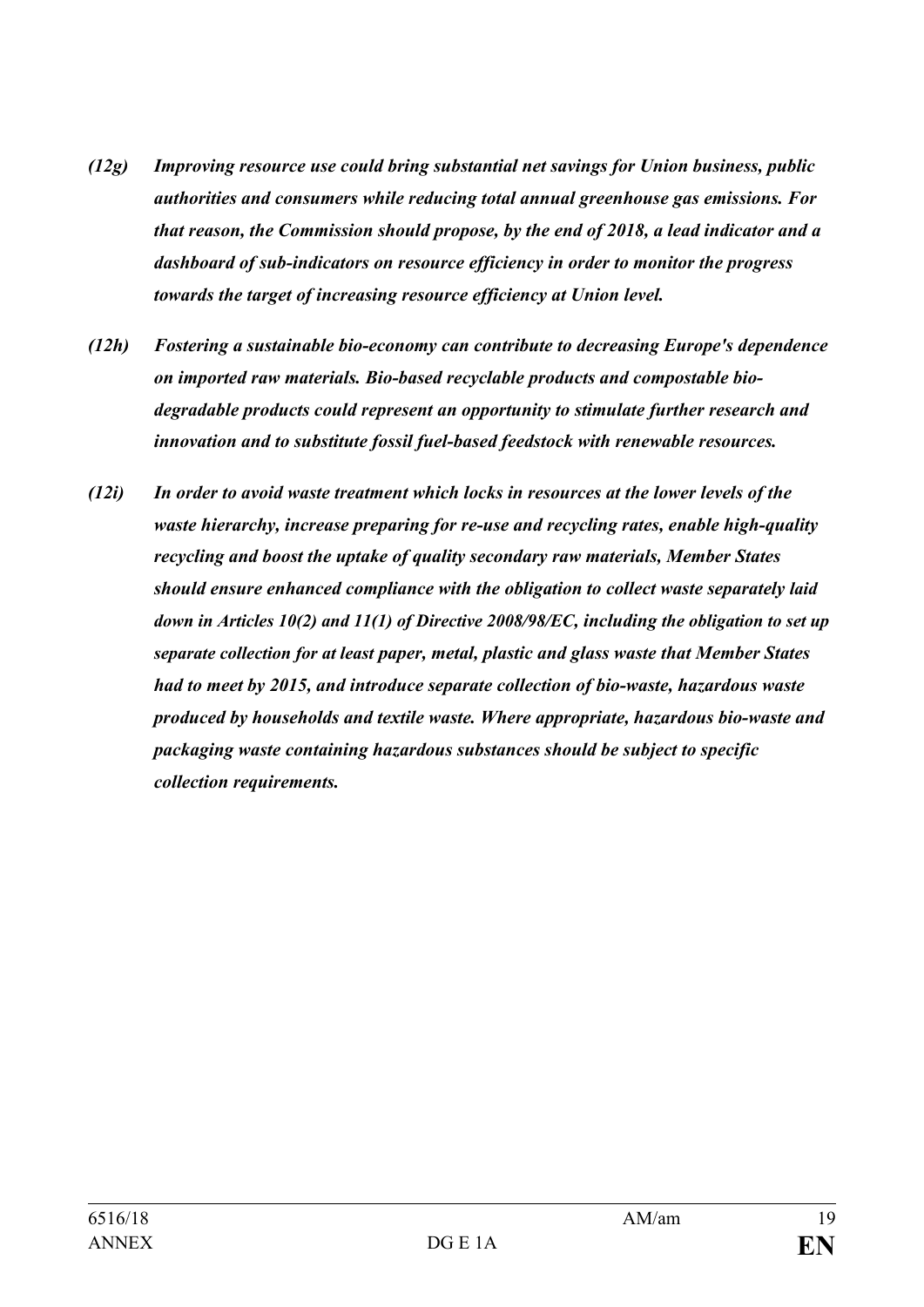- *(12j) Separate collection could be achieved through door-to-door collection, bring and reception systems or other collection arrangements. While the obligation to separately collect waste requires that waste is kept separate by type and nature, it should be possible to collect certain types of waste together provided that this does not impede high-quality recycling or other recovery of waste in line with the waste hierarchy. Member States should also be allowed to deviate from the general obligation to separately collect waste in other duly justified cases, for instance where separate collection of specific waste streams in remote and scarcely populated areas causes negative environmental impacts that outweigh its overall environmental benefits or entails disproportionate economic costs. When assessing any cases where economic costs might be disproportionate, Member States should take into account the overall economic benefits of separate collection, including in terms of avoided direct costs and costs of adverse environmental and health impacts associated with the collection and treatment of mixed waste, revenues from sales of secondary raw materials and the possibility to develop markets for such materials, as well as contributions by waste producers and producers of products, which may further improve the cost-efficiency of waste management systems.*
- **▌**
- (14) The targets for *preparing* for re-use and recycling of municipal waste should be increased in order to deliver substantial environmental, economic and social benefits *and accelerate the shift towards a circular economy*.
- (15) Through a progressive increase of the existing targets for *preparing* for re-use and recycling of municipal waste, it should be ensured that economically valuable *waste* materials are **▌**effectively *prepared for re-use and* recycled, *while ensuring a high-level protection of human health and the environment,* and that valuable materials found in waste are channelled back into the European economy, thus advancing the Raw Materials Initiative<sup>[15](#page-19-0)</sup> and the creation of a circular economy.

<span id="page-19-0"></span><sup>15</sup> **<sup>15</sup>** COM(2008)0699 and COM(2014)0297.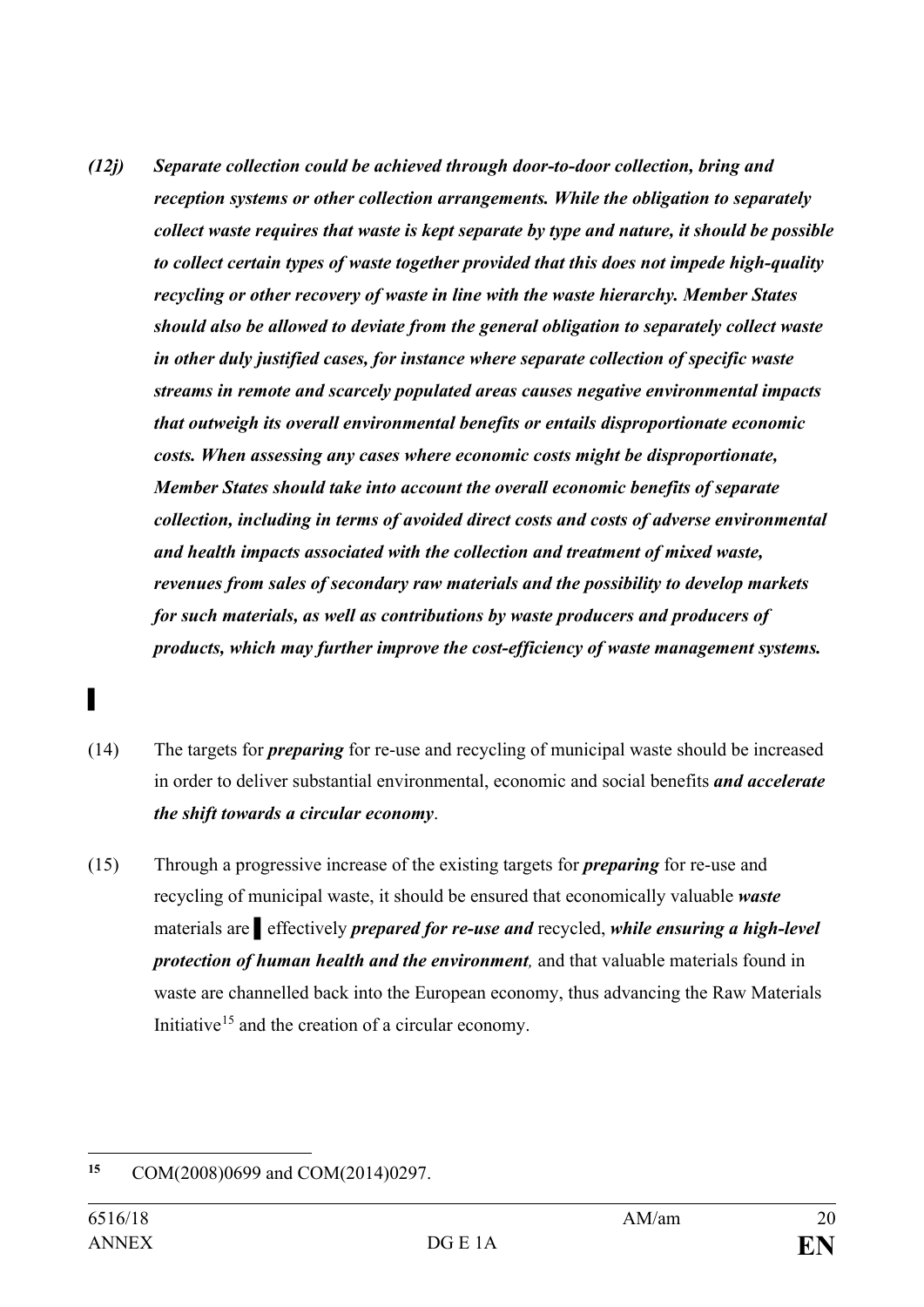(16) Large differences exist between Member States with respect to their waste management performance, particularly as regards recycling of municipal waste. In order to take account of those differences, those Member States which in 2013 *prepared for re-use and* recycled less than 20 % of their municipal waste *or landfilled more than 60 % of their municipal waste in 2013* according to **▌** data *reported under the Joint Questionnaire of the OECD and Eurostat* should be *allowed to decide to extend the time for complying* with the preparing for re-use and recycling targets established for 2025*,* **▌**2030 *and 2035*. In light of average annual progression rates observed in Member States over the past fifteen years, those Member States would need to increase their recycling capacity at levels that are wellabove past averages to meet those targets. In order to ensure that steady progress towards the targets is made and that implementation gaps are tackled in due time, Member States that are given additional time should meet interim-targets and establish an implementation plan *based on detailed criteria*.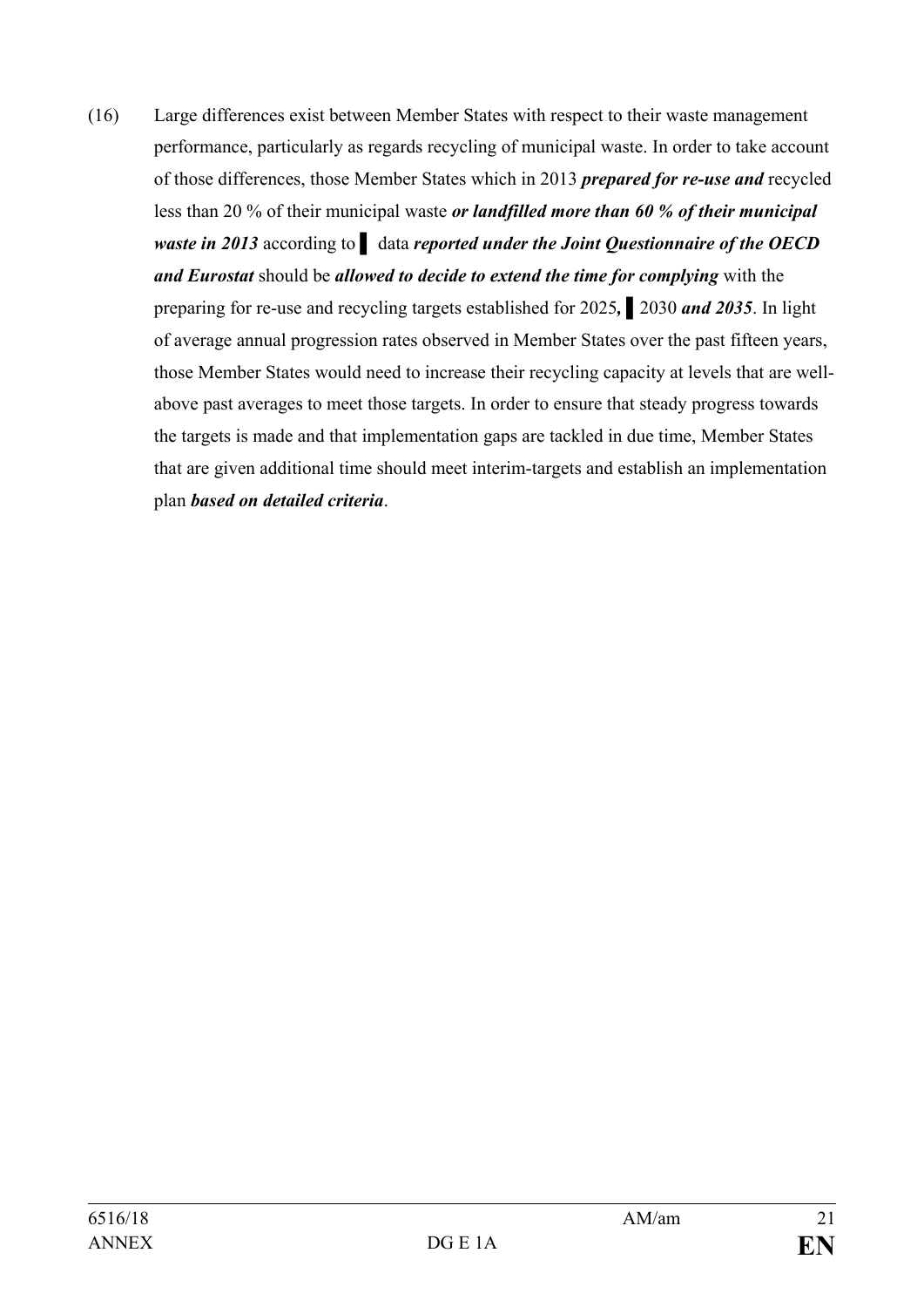(17) In order to ensure the reliability of the data **▌,** it is important to lay down more *precisely the* rules *according to which* Member States should report what is effectively recycled and *prepared for re-use and* can be counted towards the attainment of the **▌** targets. *The calculation of the recycling targets should be based on the weight of municipal waste which enters recycling.* **▌** *As* a general rule, the *actual measurement of the weight of municipal waste reported as recycled should be at the point where municipal waste enters* the **▌** recycling *operation* **▌***.* In order to limit administrative burdens, Member States should **b**, under strict conditions *and by way of derogation from the general rule, be allowed to* **a** *establish the weight of municipal waste recycled* on the basis of *measuring* the output of *any* sorting *operation. Losses of materials occurring before the waste enters the recycling operation, for instance due to sorting or other preliminary operations, should not be included in the waste amounts reported as recycled. These losses can be established on the basis of electronic registries, technical specifications, detailed rules on the calculation of average loss rates for various waste streams or other equivalent measures. Member States should report on such measures in the quality check reports, accompanying the data reported to the Commission on waste recycling. The average loss rates should preferably be established at the level of individual sorting facilities and should be linked to the different main types of waste, different sources (household, commercial etc.), different collection schemes and different types of sorting processes. Average loss rates should only be used in cases where no other reliable data are available, in particular in the context of shipment and export of waste.* Losses in weight of materials or substances due to physical and/or chemical transformation processes inherent to the **▌** recycling *operation where waste materials are actually reprocessed into products, materials or substances* should not be deducted from the weight of the waste reported as recycled.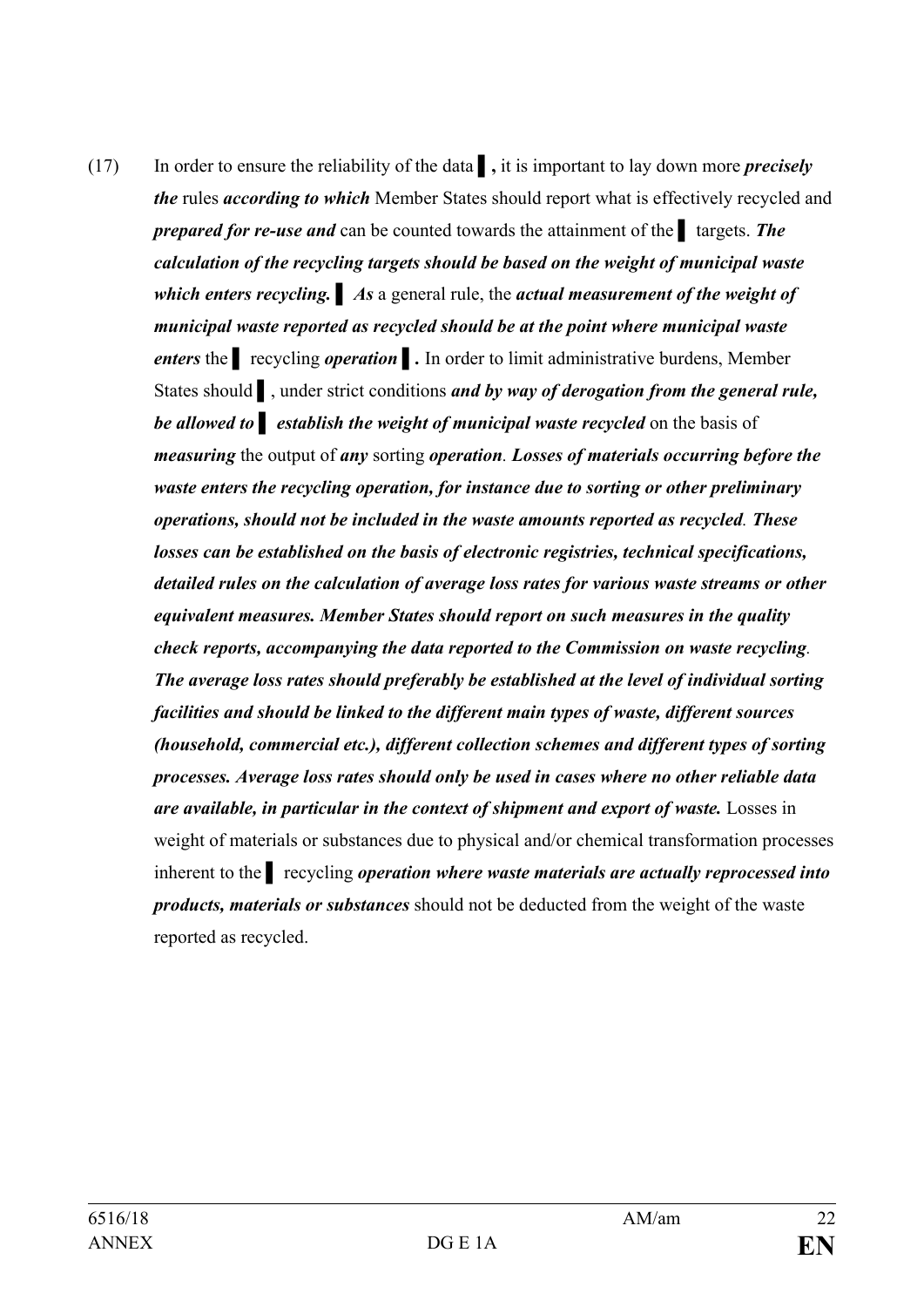- *(17a) With the alignment of the definitions in this Directive 2008/98/EC, Directive 94/62/EC[16](#page-22-0), Directive 2000/53/EC, Directive 2006/66/EC and Directive 2012/19/EU the provision in Article 6 of this Directive 2008/98/EC on considering waste that ceases to be waste for the purposes of the recovery and recycling targets set in these Directives is no longer necessary. Materials that cease to be waste through a recovery or recycling operation will be counted for the attainment of the respective recovery or recycling targets set in these Directives in line with the applicable calculation methods. Where waste materials cease to be waste as a result of a preparatory operation before being actually reprocessed, such materials may be counted as recycled provided that they are destined for subsequent reprocessing into products, materials or substances, whether for the original or other purposes. End-of-waste materials which are to be used as fuels or other means to generate energy, backfilled, or in any operation that has the same purpose as recovery of waste other than recycling and preparing for re-use or as disposal, cannot be counted towards the recycling targets.*
- *(17b) Where the calculation of the recycling rate is applied to aerobic or anaerobic treatment of biodegradable waste, the waste amounts that enter aerobic or anaerobic treatment may be counted as recycled provided that such treatment generates output which is to be used as a recycled product, material or substance. While the output of such treatments is most commonly compost or digestate, other output could also be taken into account provided that it contains comparable quantities of recycled content in relation to the amount of the treated biodegradable waste. In other cases, in line with the definition of recycling, the reprocessing of biodegradable waste into materials which are to be used as fuels or other means to generate energy, or in any operation that has the same purpose as recovery of waste other than recycling and preparing for re-use or as disposal, cannot be counted towards the recycling targets.*

<span id="page-22-0"></span> $16$ *<sup>16</sup> European Parliament and Council Directive 94/62/EC of 20 December 1994 on packaging and packaging waste (OJ L 365, 31.12.1994, p. 10).*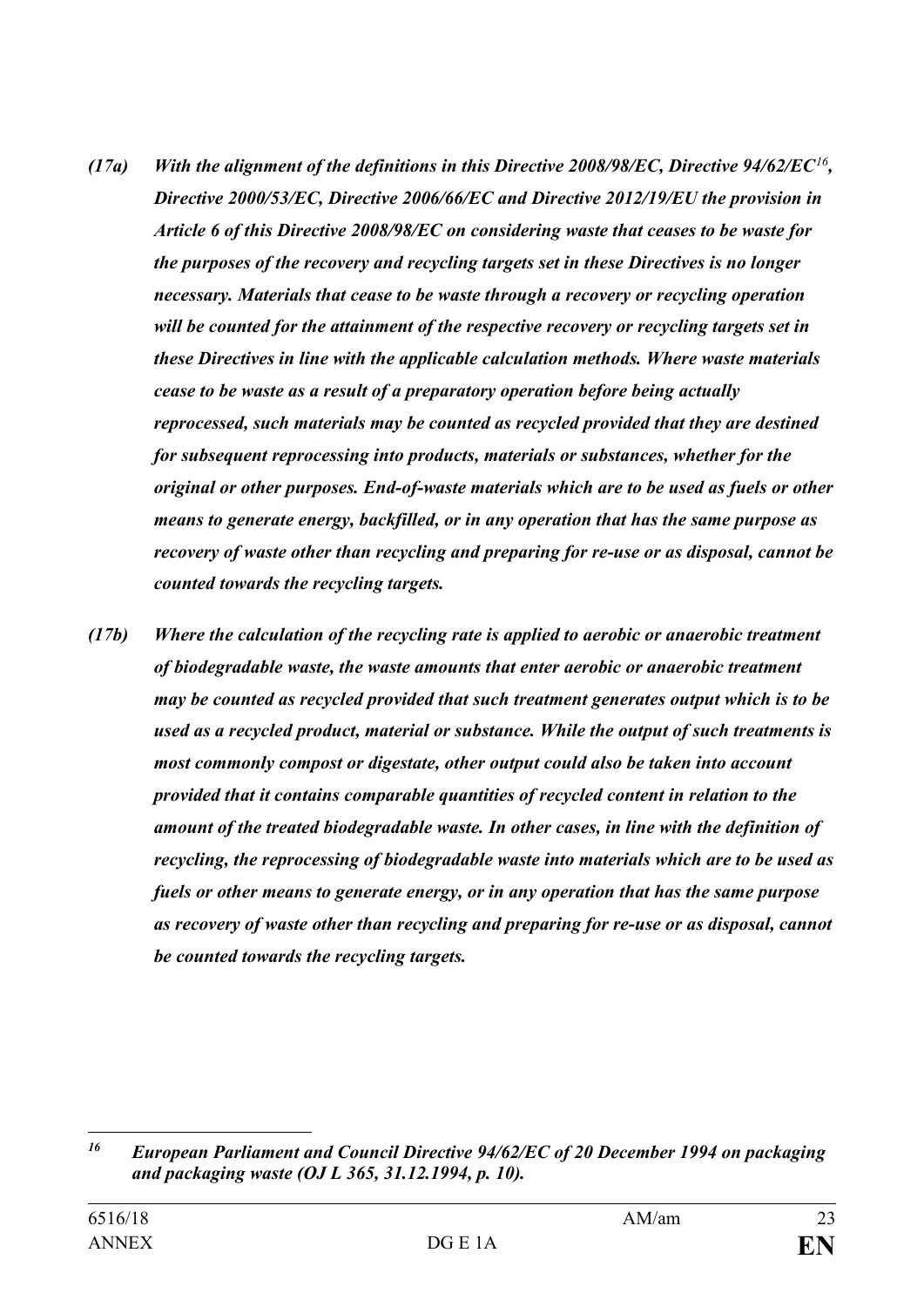- (18) Member States should, for the purposes of calculating whether the *preparing* for re-use and recycling targets are achieved, be able to take into account **▌** the recycling of metals that *are separated after* incineration *of municipal waste*. In order to ensure a uniform calculation of this data, the Commission will adopt detailed rules **▌** on the quality criteria for recycled metals and on the *calculation*, verification and reporting of data.
- *(18a) In case of exports of waste from the Union for preparation for re-use or recycling, Member States should make effective use of the powers provided for in Article 50(4) of Regulation (EC) No 1013/2006 to require documentary evidence to ascertain whether a shipment is destined for recovery operations which are in accordance with Article 49 of that Regulation and thus managed in an environmentally sound manner at a facility operating in accordance with human health and environmental protection standards that are broadly equivalent to standards established in Union legislation. In this task Member States may cooperate with other relevant actors, such as the competent authorities in the country of destination, independent third party verification bodies or producer responsibility organisations established under extended producer responsibility schemes, which may carry out physical and other checks of facilities in third countries. Member States should report on the measures to implement the obligation to ensure that outside the Union waste is treated in broadly equivalent conditions in the quality check report accompanying the data on the attainment of the targets.*
- (19) In order to ensure better, timelier and more uniform implementation of this Directive and anticipate implementation weaknesses, an early warning system should be established to detect shortcomings and allow taking action ahead of the deadlines for meeting the targets.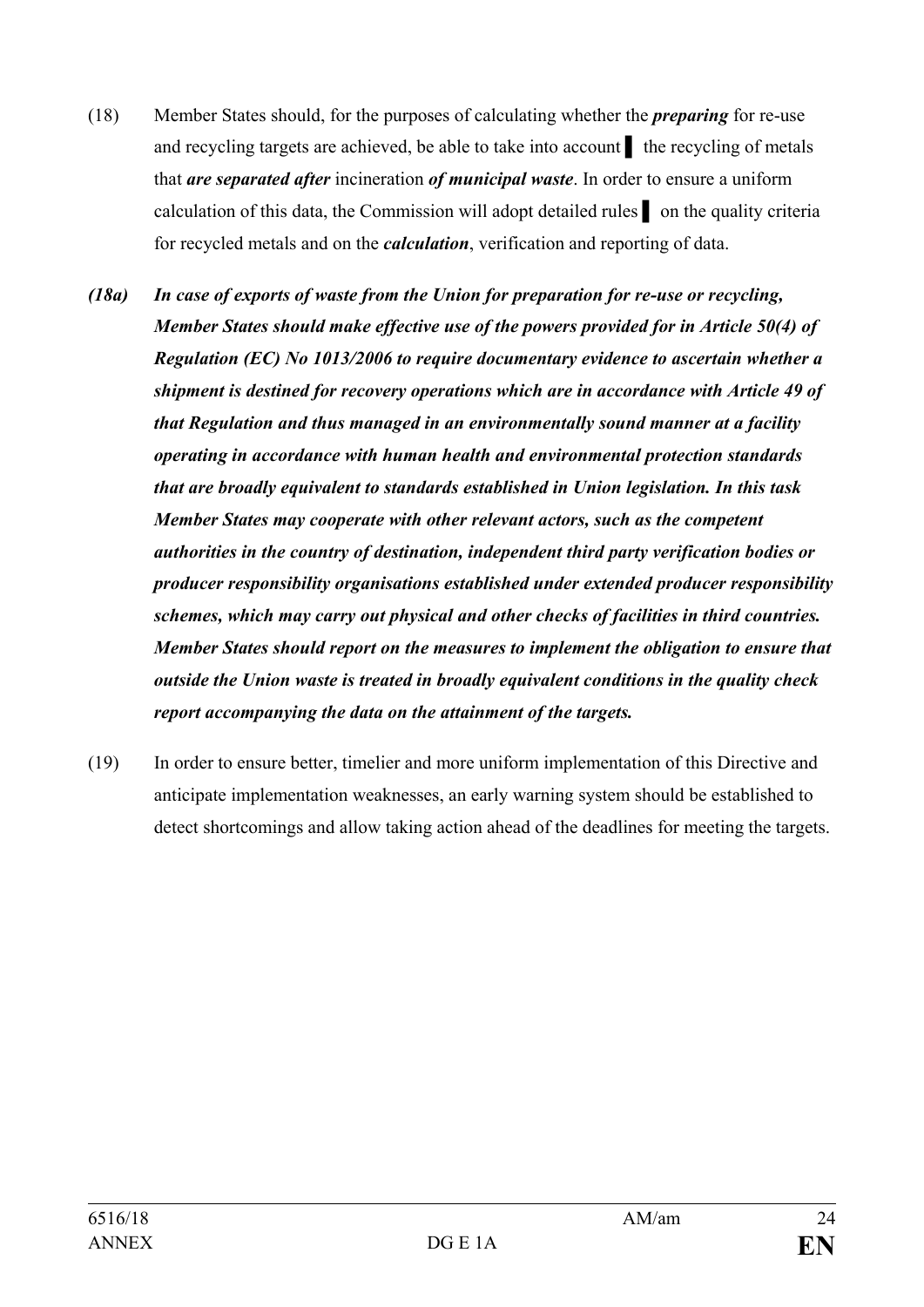- (*19a*) Industrial, certain parts of commercial waste and extractive waste are extremely diversified in terms of composition and volume, and very different depending on the economic structure of a Member State, the structure of the industry or commerce sector that generates the waste and the industrial or commercial density in a given geographical area. Hence, for most industrial and extractive waste, an industry-oriented approach using Best Available Techniques reference documents and similar instruments to address the specific issues related to the management of a given type of waste *has been considered* a suitable solution<sup>[17](#page-24-0)</sup>. However, industrial and commercial packaging waste should continue to be covered by the requirements of Directive 94/62/EC and Directive 2008/98/EC, including their respective improvements. *With a view to exploring further the potential to increase the preparing for re-use and recycling of commercial waste, non-hazardous industrial waste and other key waste streams, the Commission should consider the setting of targets for these waste streams.*
- *(19b) With a view to ensuring that the objectives of Union waste management legislation continue to be met, it is important that the Commission reviews the disposal operations listed in Annex I to Directive 2008/98. That review should be carried out in the light of Article 13 while taking account relevant information, such as developments at international level, in particular in relation to the Convention on the control of transboundary movements of Hazardous wastes and their disposal.*

<span id="page-24-0"></span> $\overline{a}$ **<sup>17</sup>** Industrial activities are covered by Best Available Techniques (BAT) reference documents (BREFs) drawn up under the Industrial Emissions Directive 2010/75/EU (OJ L 334, 17.12.2010, p. 17) that include information on the prevention of resource use and waste generation, re-use, recycling and recovery. The on-going revision of the BREFs and the adoption by the Commission of BAT Conclusions will strengthen the impact of these BREFs on industrial practices leading to further resource efficiency gains and increased waste recycling and recovery.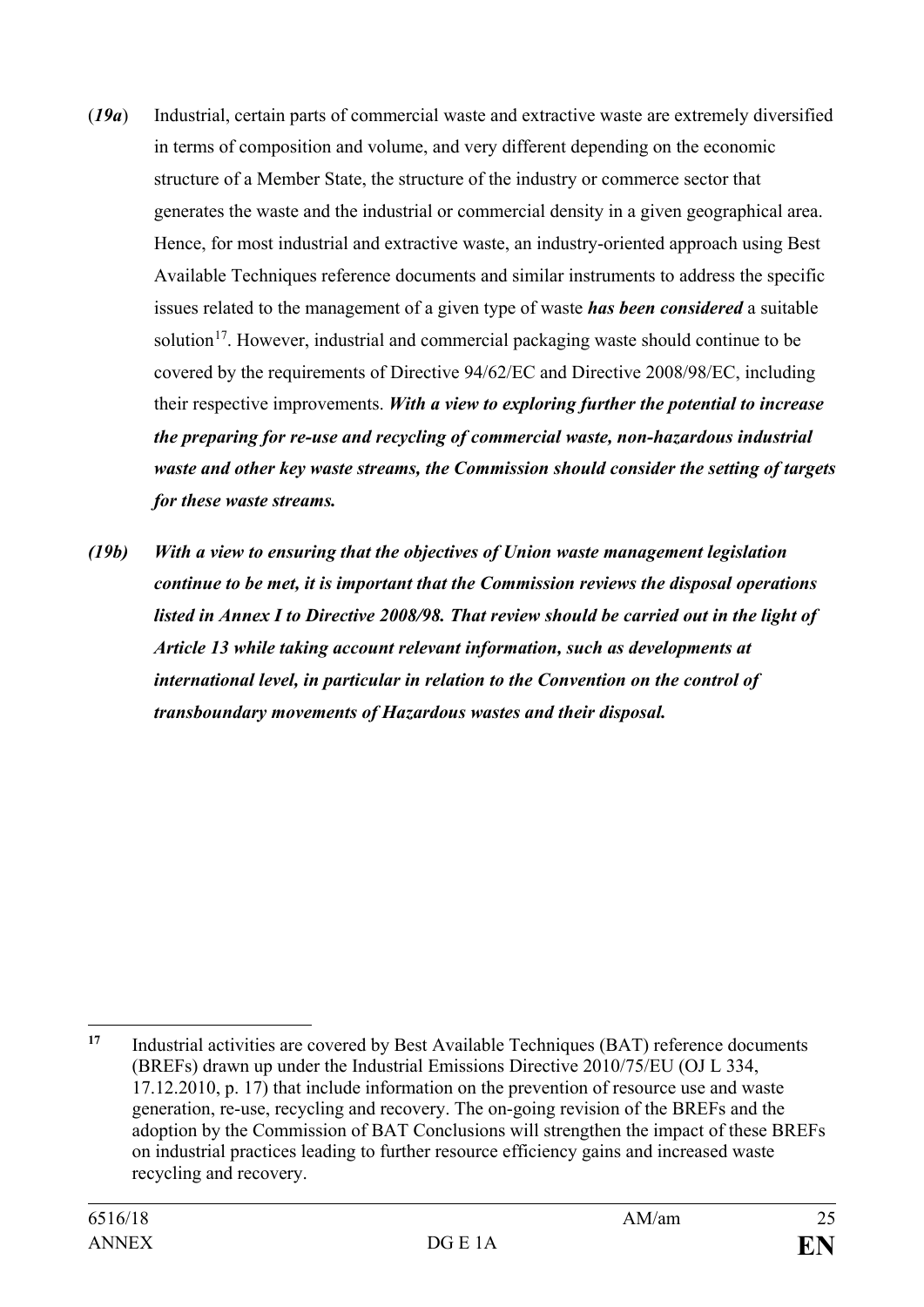- *(19c) Hazardous waste produced by households such as hazardous waste from paints, varnishes, solvents or cleaning products should also be collected separately in order to avoid contamination of municipal waste with hazardous waste fractions that could lower recycling quality and to ensure environmentally sound management of such hazardous waste. Specific collection obligations are already in place for waste electronic and electrical equipment and waste batteries and accumulators produced by households.*
- *(19d) Separate collection of waste oils and preventing their mixing with other kinds of waste or substances are essential for ensuring that their treatment delivers the best overall environmental outcome. In treating waste oils priority should be given to regeneration or alternatively to other recycling operations delivering equivalent or better overall environmental outcome than regeneration. With a view to further improving the management of waste oils, the Commission should consider, and if appropriate propose, measures to improve the treatment of waste oils, including quantitative targets on their regeneration. During this review attention should be paid to the treatment options regarding the regeneration of waste oils as well as the quality and final use of the regenerated and recycled products.*
- *(19e) In order to avoid waste treatment which locks in resources at the lower levels of the waste hierarchy, to enable high-quality recycling and to boost the uptake of quality secondary raw materials, Member States should ensure that bio-waste is separately collected and undergoes recycling in a way that fulfils a high level of environmental protection and the output of which meets relevant high quality standards.*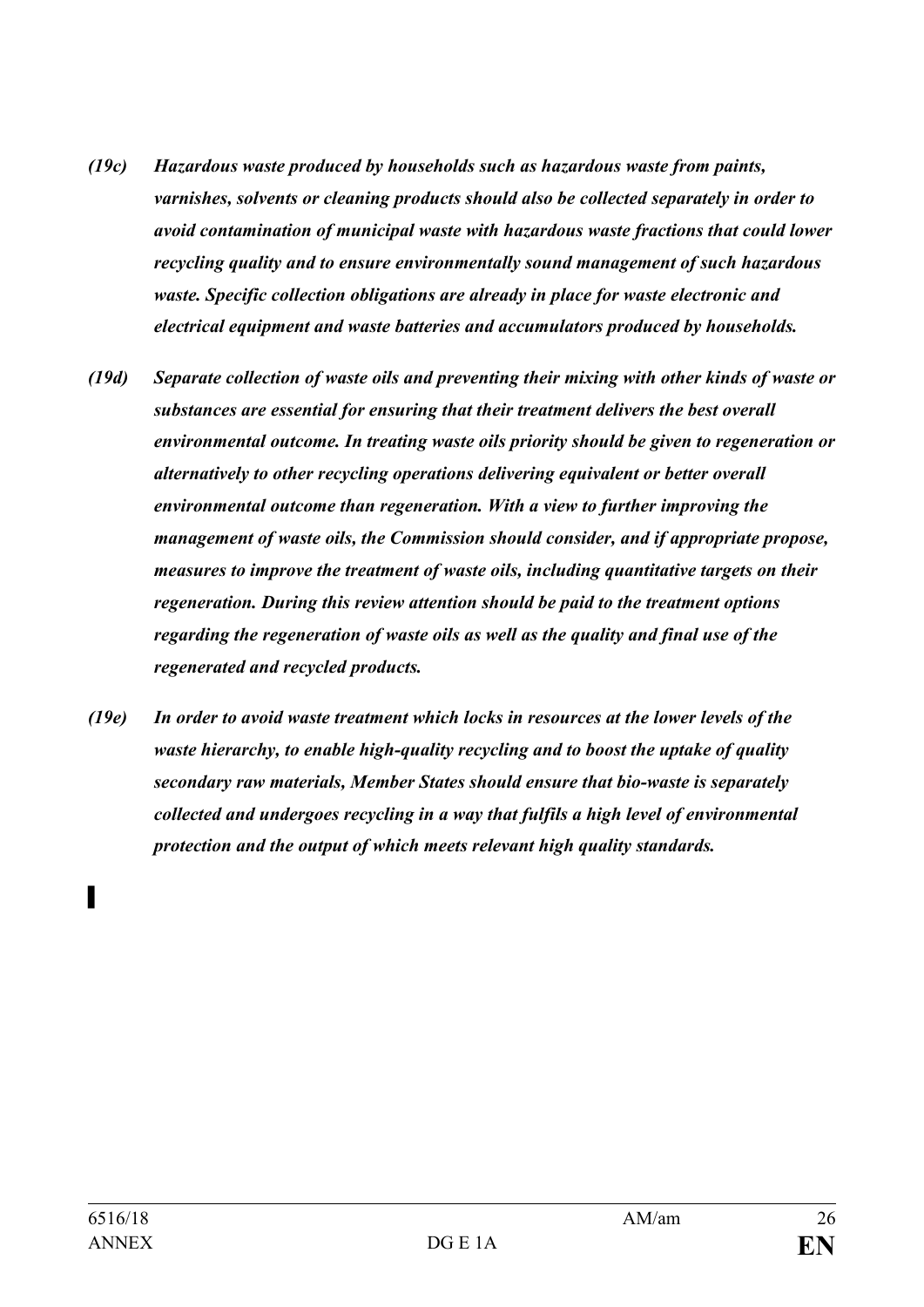- (22) This Directive sets long-term objectives for the Union's waste management and gives economic operators and Member States a clear direction for the investments needed to attain the objectives of this Directive. In developing their national waste management *plans* and planning investments in waste management infrastructure, *Member States should assess and take into account the required investments and other financial means, including for local authorities. This assessment should be included in the waste management plan or other strategic documents. In this context, Member States should* make a sound use of *investments, including through EU* Funds by **▌** *prioritising* prevention, re-use and recycling, in line with the waste hierarchy. *The Commission should assist competent authorities in developing an effective financial framework, including through the use of EU Funds where appropriate, to implement the requirements of this Directive in accordance with the waste hierarchy and support innovation in technologies and waste management.*
- (*22a*) Proper management of hazardous waste still presents a problem in the Union, and data on its treatment are partly missing. It is therefore necessary to strengthen record keeping and traceability mechanisms through the establishment of electronic registries for hazardous waste in the Member States. Electronic data collection should be extended to other types of waste, where appropriate, in order to simplify record-keeping for businesses and administrations and improve the monitoring of waste flows in the Union.

(27) Implementation reports prepared by Member States every three years have not proved to be an effective tool for verifying compliance and ensuring good implementation, and are generating unnecessary administrative burdens. It is therefore appropriate to repeal provisions obliging Member States to produce such reports. Instead compliance monitoring should be exclusively based on the **▌**data which Member States report every year to the Commission.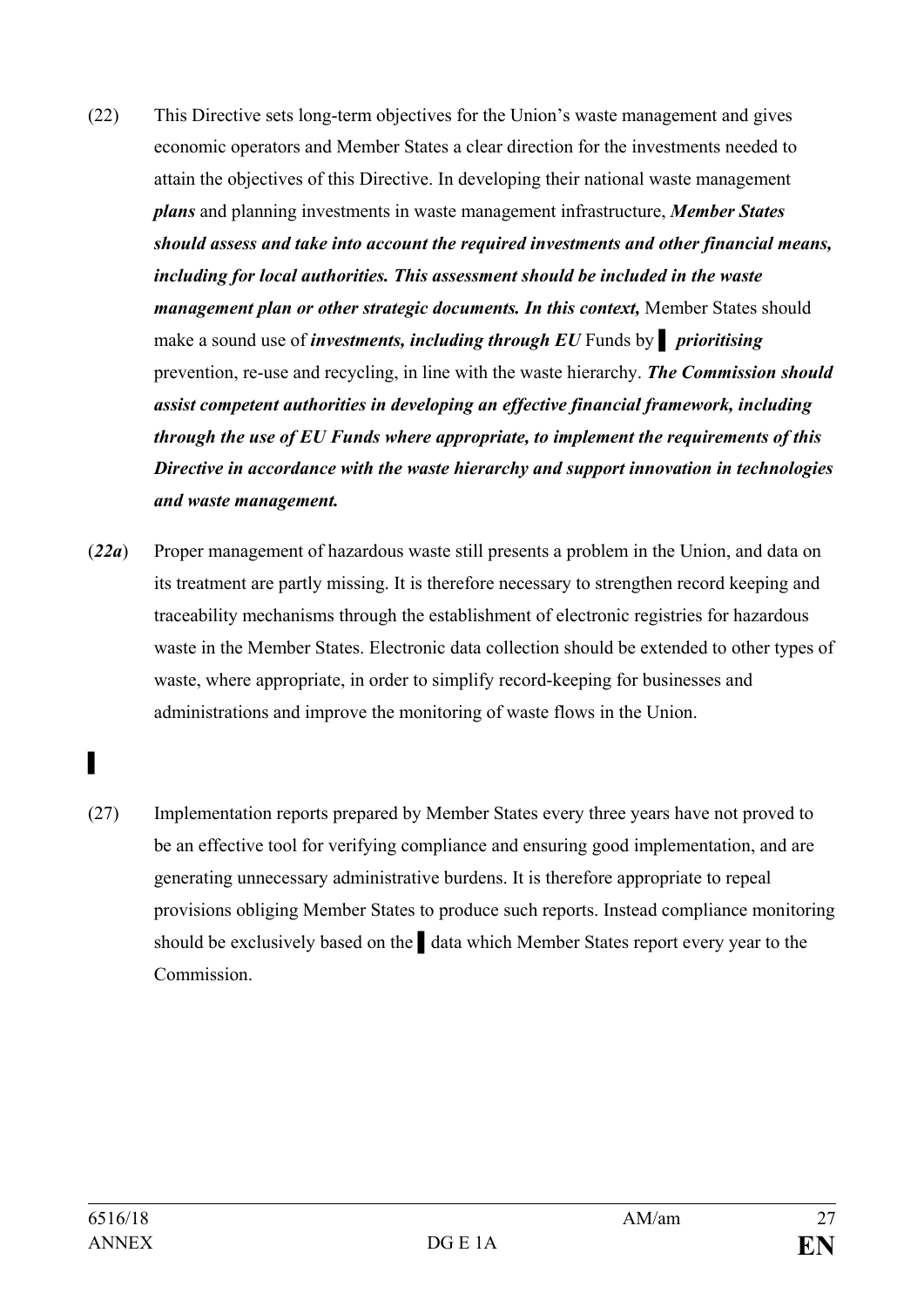- (28) **▌** *Data* reported by Member States are essential for the Commission to assess compliance with waste legislation across the Member States. The quality, reliability and comparability of *data* should be improved by introducing a single entry point for all waste data, deleting obsolete reporting requirements, benchmarking national reporting methodologies and introducing a data quality check report. Therefore, when reporting on the achievement of the targets set out in waste legislation, Member States shall use the most recent *rules* developed by the Commission and the national **▌** *competent authorities* of the Member States*, responsible for implementing this Directive*.
- *(28a) To facilitate adequate interpretation and implementation of the requirements set out in Directive 2008/98/EC, it is appropriate to develop and periodically review guidelines concerning those requirements and to ensure the exchange of information and sharing of best practices between Member States on the practical implementation and enforcement of those requirements. Such guidelines, information exchange and sharing of best practices should inter alia facilitate a common understanding and application in practice of the definition of "waste" including the term "discard" and should take into account circular business models in which for instance a substance or object is transferred from one holder to another holder without the intention to discard.*
- (29) In order to supplement or amend Directive 2008/98/EC, the power to adopt acts in accordance with Article 290 of the Treaty should be delegated to the Commission in respect of Articles **▌** 7(1), *9(4a), 11a(8a),* 27(1), 27(4), 38(1) *and* 38(2) **▌**. It is of particular importance that the Commission carries out appropriate consultations during its preparatory work, including at expert level *▌, and that those consultations be conducted in accordance with the principles laid down in the Interinstitutional Agreement of 13 April 2016 on Better Law-Making[18](#page-27-0). In particular, to ensure equal participation in the preparation of delegated acts, the European Parliament and the Council receive all documents at the same time as Member States' experts, and their experts systematically have access to meetings of Commission expert groups dealing with the preparation of delegated acts.*

<span id="page-27-0"></span> $\overline{a}$ *<sup>18</sup> Interinstitutional Agreement between the European Parliament, the Council of the European Union and the European Commission on Better Law-Making (OJ L 123, 12.5.2016, p. 1).*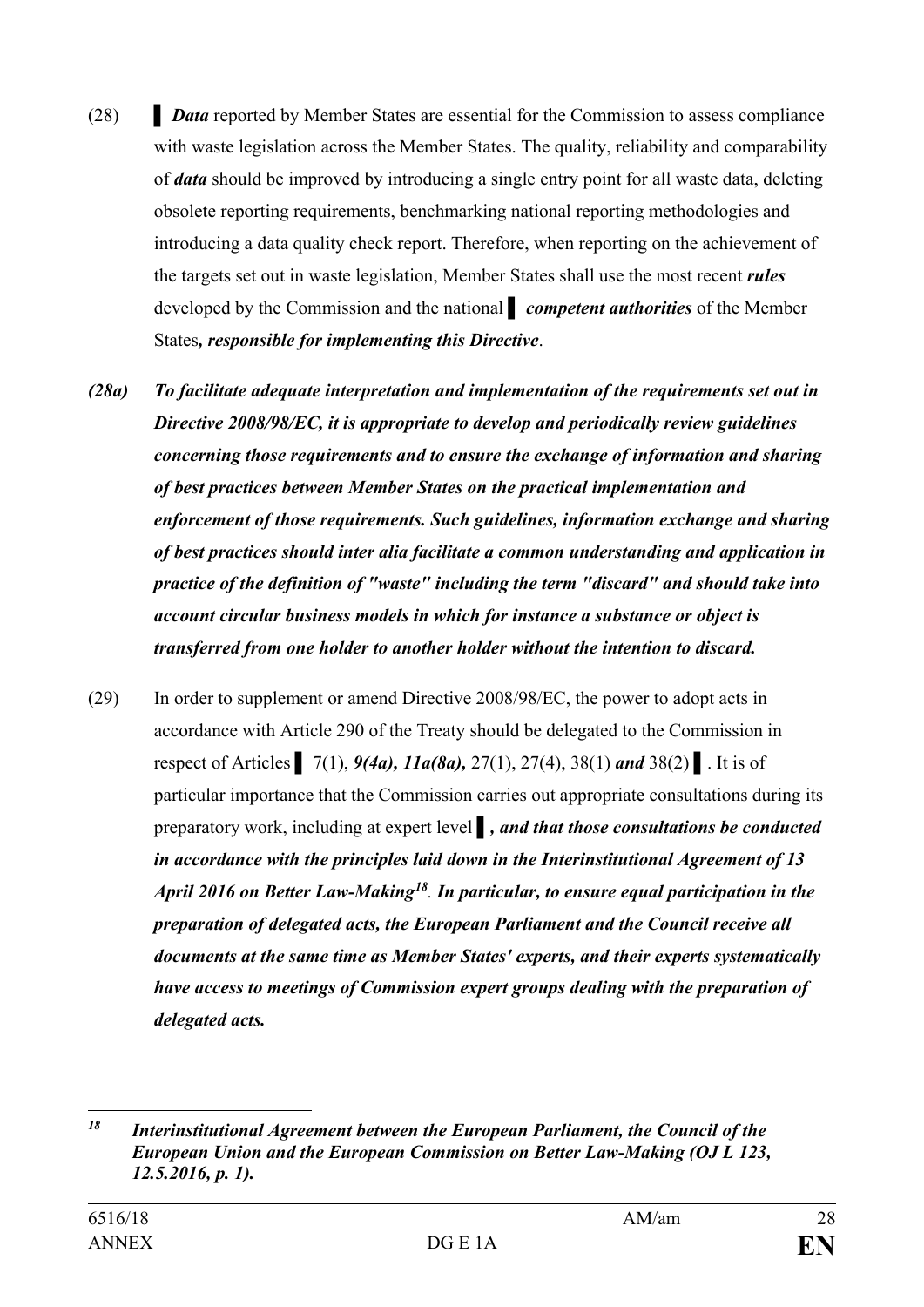- (30) In order to ensure uniform conditions for the implementation of Directive 2008/98/EC, implementing powers should be conferred on the Commission in respect of Articles *5(2), 6(2), 8(5),* 9(4), **▌***11a(8)*, 33(2), 35(5) and 37(6). Those powers should be exercised in accordance with Regulation (EU) No 182/2011 of the European Parliament and of the  $C$ ouncil<sup>19</sup>
- (31) Directive 2008/98/EC should therefore be amended accordingly.
- (32) In accordance with the Joint Political Declaration of 28 September 2011 of Member States and the Commission on explanatory documents<sup>[20](#page-28-1)</sup>, Member States have undertaken to accompany, in justified cases, the notification of their transposition measures with one or more documents explaining the relationship between the components of a directive and the corresponding parts of national transposition instruments. With regard to this Directive, the legislator considers the transmission of such documents to be justified.
- (33) Since the objectives of this Directive, namely to improve waste management in the Union, and thereby contributing to the protection, preservation and improvement of the quality of the environment, the health of the oceans and the safety of seafood by reducing marine litter, and to the prudent and rational utilisation of natural resources across the Union, cannot be sufficiently achieved by the Member States, but can, by reason of the scale *and* effects of the measures, be better achieved at Union level, the Union may adopt measures, in accordance with the principle of subsidiarity as set out in Article 5 of the Treaty on European Union. In accordance with the principle of proportionality, as set out in that Article, this Directive does not go beyond what is necessary in order to achieve those objectives.

<span id="page-28-0"></span><sup>10</sup> **<sup>19</sup>** Regulation (EU) No 182/2011 of the European Parliament and of the Council of 16 February 2011 laying down the rules and general principles concerning mechanisms for control by Member States of the Commission's exercise of implementing powers (OJ L 55, 28/02/2011, p. 13).

<span id="page-28-1"></span>**<sup>20</sup>** OJ C 369, 17.12.2011, p. 14.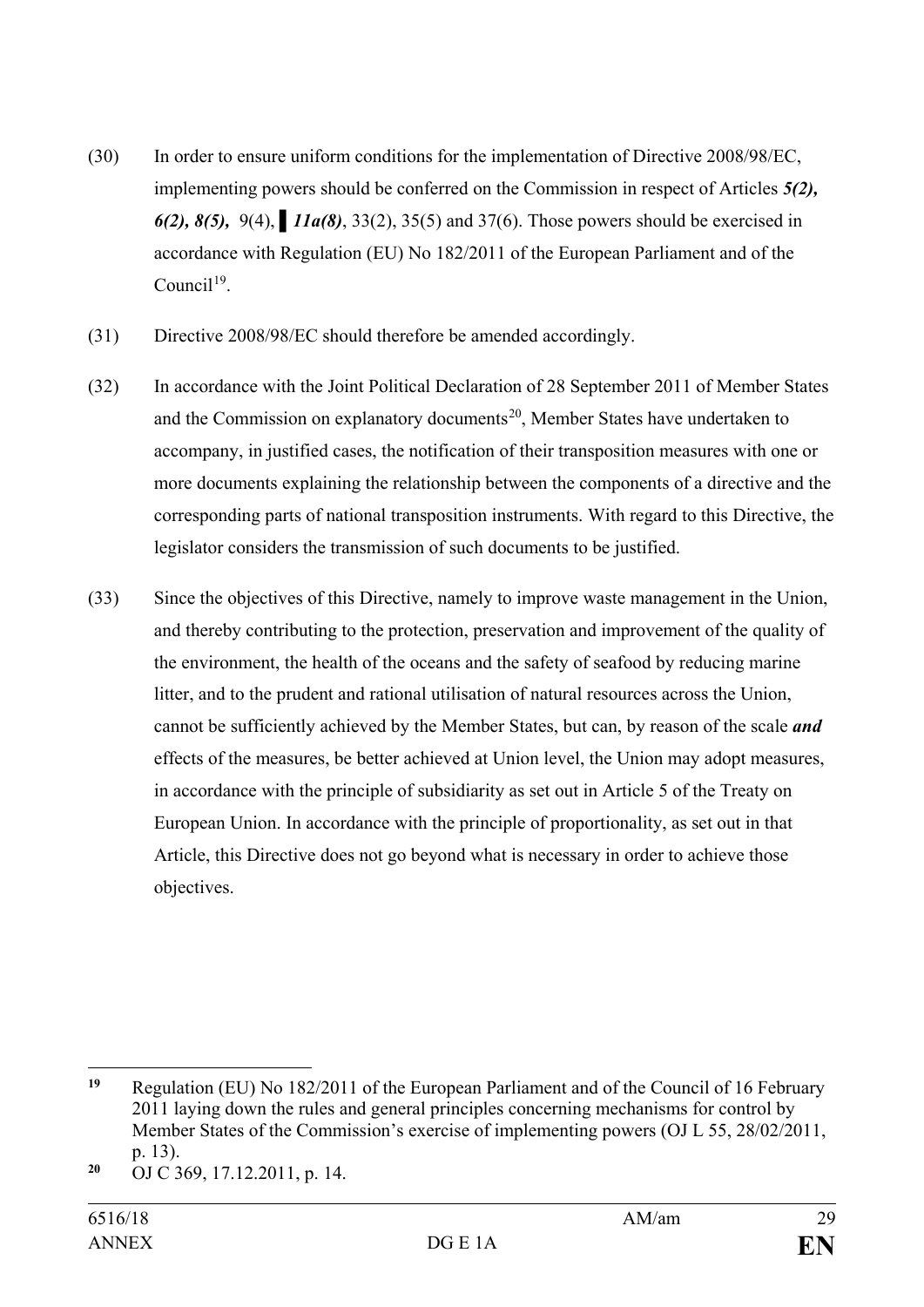*(33a) This Directive has been adopted taking into account the commitments set out in the Interinstitutional Agreement of 13 April 2016 on Better Law-Making and it should be implemented and applied in accordance with the guidance contained in that Agreement.*

HAVE ADOPTED THIS DIRECTIVE:

#### Article 1

#### **Amendments**

Directive 2008/98/EC is amended as follows:

**-***1) Article 1 is replaced by the following:*

*'Article 1*

*Subject matter and scope*

*This Directive lays down measures to protect the environment and human health by preventing or reducing the generation of waste, the adverse impacts of the generation and management of waste and by reducing overall impacts of resource use and improving the efficiency of such use, which are crucial for the transition to a circular economy and for guaranteeing the Union's long-term competitiveness.';*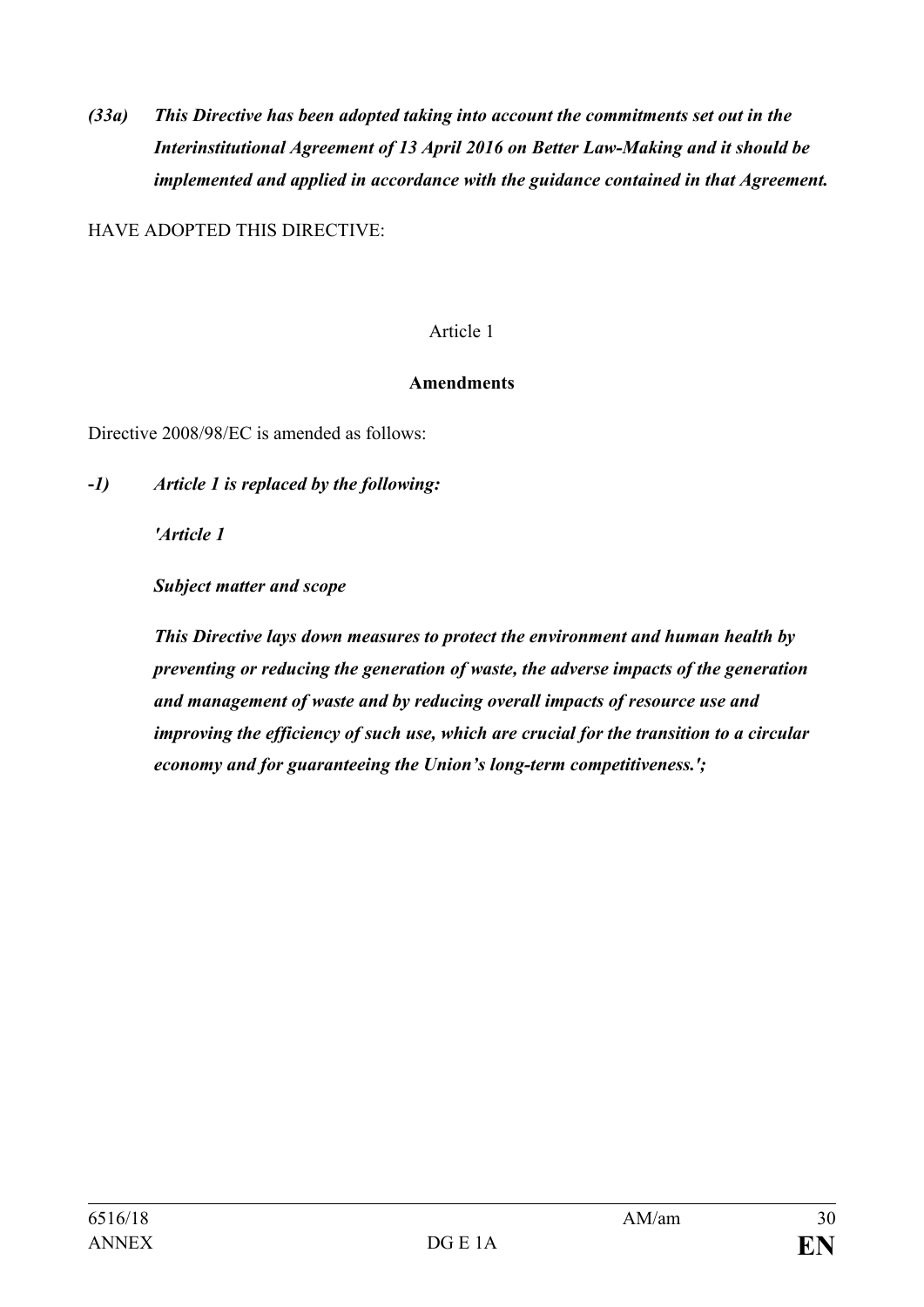- 1) in Article 2(2), the following point *▌*is added:
	- '(e) *substances that are destined for use as* feed materials as defined in *point (g) of*  Article 3(2) *▌*of Regulation (EC) No 767/2009 of the European Parliament and of the Council\* *and that do not consist of or contain animal by-products;*
	- \* Regulation (EC) *No* 767/2009 of the European Parliament and of the Council of 13 July 2009 on the placing on the market and use of feed, amending European Parliament and Council Regulation (EC) No 1831/2003 and repealing Council Directive 79/373/EEC, Commission Directive 80/511/EEC, Council Directives 82/471/EEC, 83/228/EEC, 93/74/EEC, 93/113/EC and 96/25/EC and Commission Decision 2004/217/EC (OJ L 229, 1.9.2009, p. 1).';
- 2) Article 3 is amended as follows:

(a)the following *points* **▌** *are* inserted:

# **▌**

*\_\_\_\_\_\_\_\_\_\_\_\_*

- '2a. "non-hazardous waste" means waste which *is not covered by point 2 of this Article*;
- *2b*. "municipal waste" means
	- a) mixed waste and separately collected waste from households including paper and cardboard, glass*,* metals, plastics, bio-waste, wood, textiles, *packaging*, waste electrical and electronic equipment, waste batteries and accumulators*, and* bulky waste, including **▌** mattresses *and* furniture;
		- **▌**;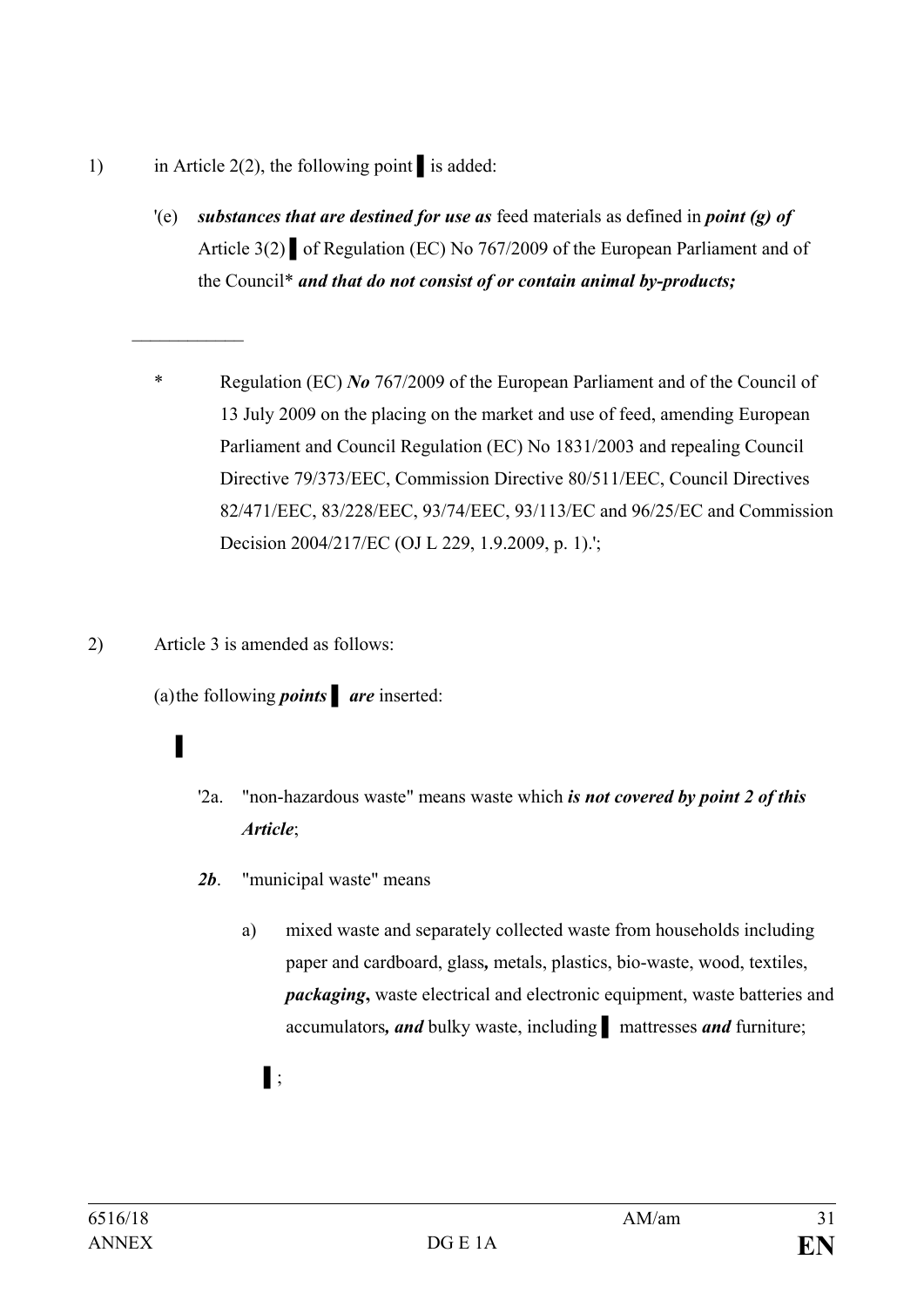b) mixed waste and separately collected waste from other sources *where such waste is similar in nature and composition* to household waste **▌;**

### Municipal waste does not include waste from *production, agriculture, forestry, fishing, septic tanks and* sewage network and treatment, including sewage sludge**,**  *end-of-life vehicles* and construction and demolition waste**.**

*This definition is without prejudice to the allocation of responsibilities for waste management between public and private actors;* 

*2c.* "construction and demolition waste" means waste *generated from construction and demolition activities***;**';

(c)point 4 is replaced by the following:

**▌**

'4. "bio-waste" means biodegradable garden and park waste, food and kitchen waste from households, *offices,* restaurants, *wholesale, canteens,* caterers and retail premises *and* comparable waste from food processing plants **▌**;';

(d)the following point **▌**is inserted:

*\_\_\_\_\_\_\_\_\_\_\_\_\_\_\_\_\_*

**'***4a. "food waste" means all food as defined in Article 2 of Regulation (EC) No 178/2002 of the European Parliament and of the Council\* that has become waste.*

**▌**

*<sup>\*</sup> Regulation (EC) No 178/2002 of the European Parliament and of the Council of 28 January 2002 laying down the general principles and requirements of food law, establishing the European Food Safety Authority and laying down procedures in matters of food safety (OJ L 31, 1.2.2002, p. 1).';*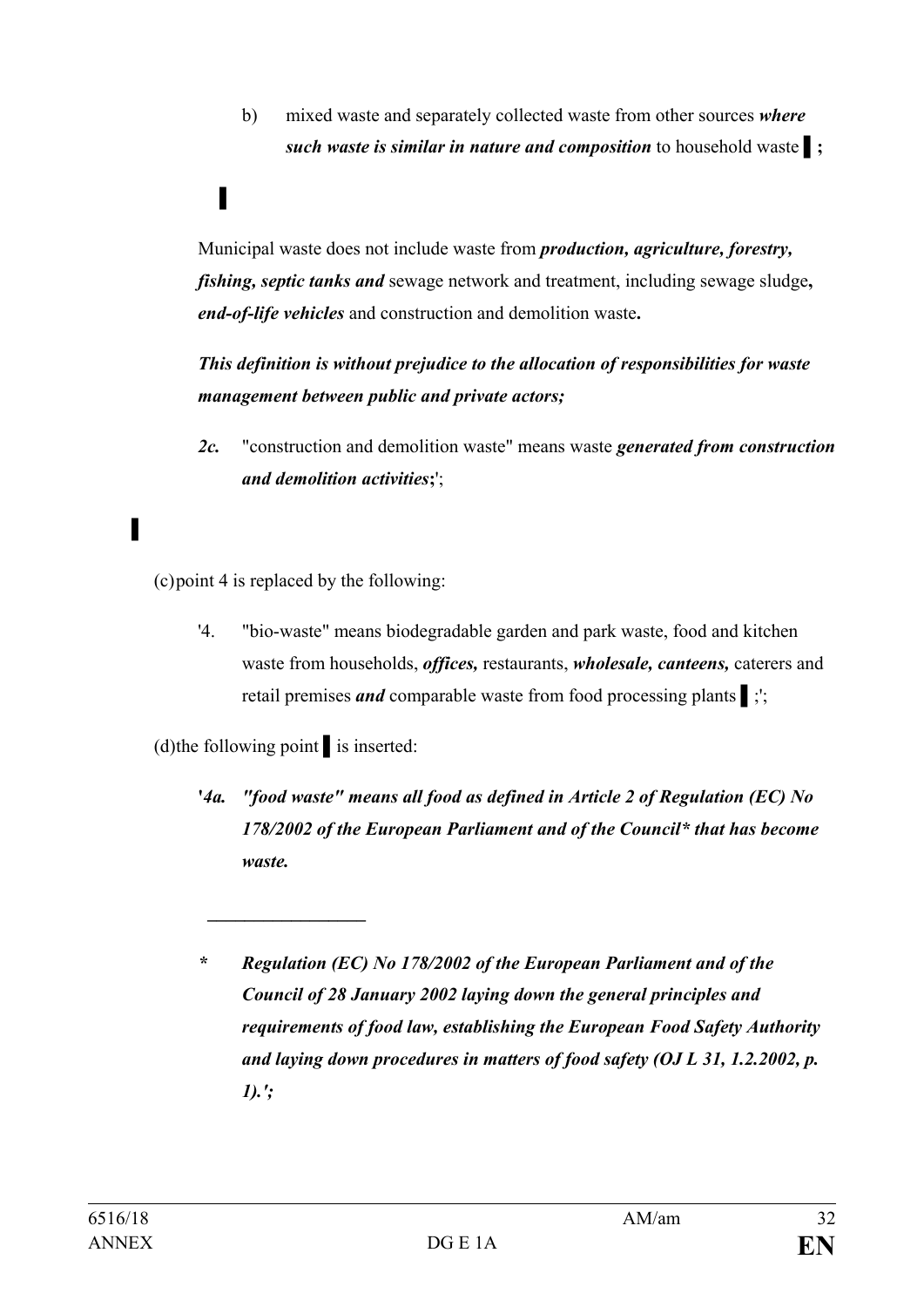- *(da) point 9 is replaced by the following:*
	- *'9. "waste management" means the collection, transport, recovery, including sorting, and disposal of waste, including the supervision of such operations and the after-care of disposal sites, and including actions taken as a dealer or broker;';*
- *(db) in point 12, point (c) is replaced by the following:*
	- *'(c) the content of hazardous substances in materials and products;';*
- *(dc) the following point is inserted:*
	- *'15a. "material recovery" means any recovery operation, other than energy recovery and the reprocessing into materials that are to be used as fuels or other means to generate energy. It includes, inter alia, preparation for reuse, recycling and backfilling;';*

(f) the following *point*  $\boldsymbol{i}$  *is* inserted:

## **▌**

*'*17b. "backfilling" means any recovery operation where suitable *non-hazardous* waste is used for **▌** purposes *of reclamation* in excavated areas or for engineering purposes in landscaping *▌. Waste used for backfilling must substitute non-waste materials, be suitable for the afore-mentioned purposes, and be limited to the amount strictly necessary to achieve those purposes*;';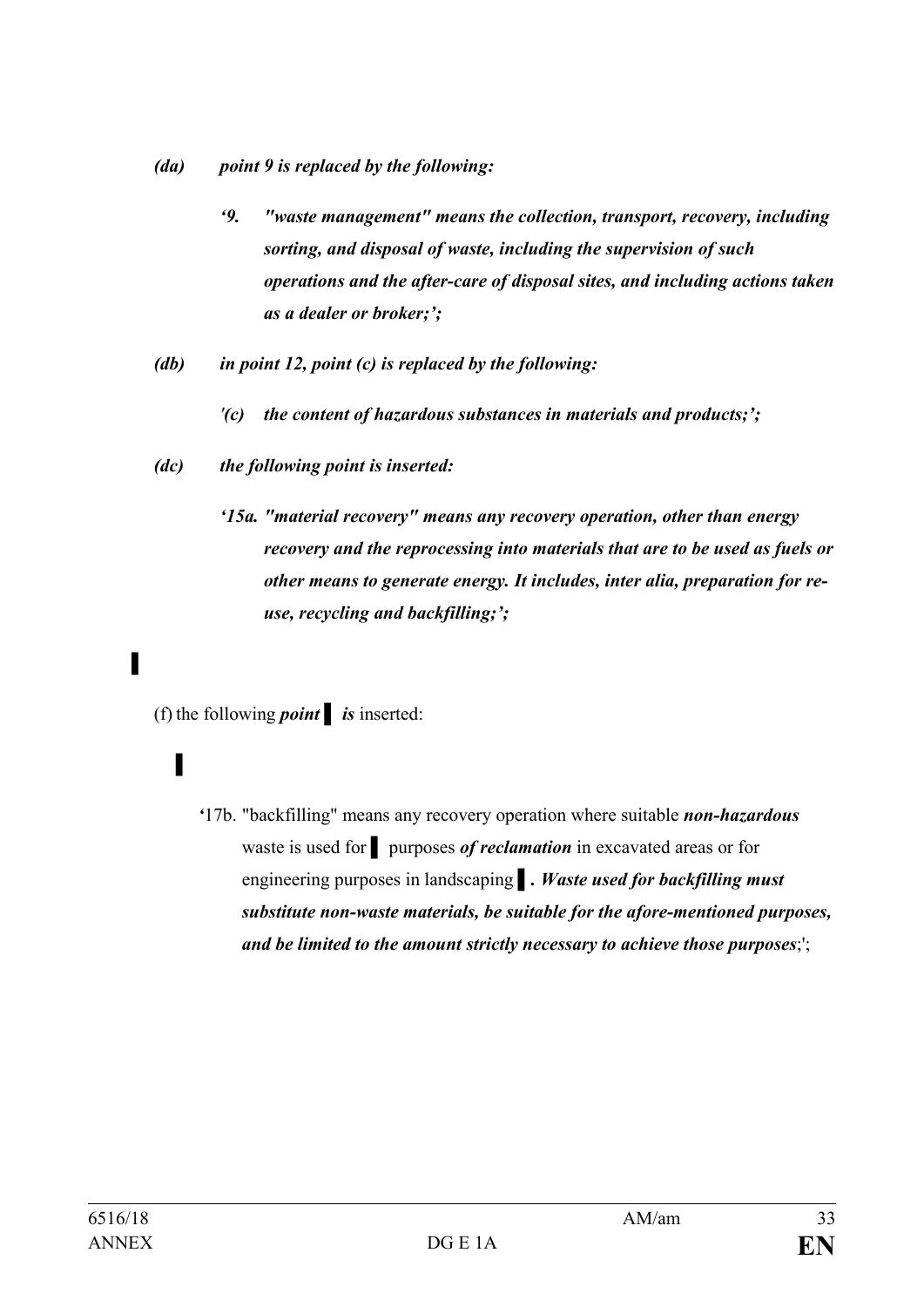- *(fa) the following point is added:* 
	- *'20a "extended producer responsibility scheme" means a set of measures taken by Member States to ensure that producers of products bear financial responsibility or financial and organisational responsibility for the management of the waste stage of a product's life cycle.';*
- 3) In Article 4, the following paragraph **▌**is added:
	- '3. Member States shall make use of **▌** economic instruments *and other measures* to provide incentives for the application of the waste hierarchy *such as those indicated in Annex IVa or other appropriate instruments and measures*.
		- **▌**';
- 4) Article 5 is amended as follows:
	- (a) in paragraph 1, the introductory *part* is replaced by the following:
		- '1. Member States shall *take appropriate measures to* ensure that a substance or object resulting from a production process the primary aim of which is not the production of that substance or object is considered not to be waste, but to be a by-product if the following conditions are met:';
	- (b)paragraph 2 is replaced by the following:
		- '2. The Commission **▌** *may* adopt *implementing* acts **▌** in order to establish detailed criteria on the *uniform* application of the conditions laid down in paragraph 1 to specific substances or objects. *Those implementing acts shall be adopted in accordance with the examination procedure referred to in Article 39(2).*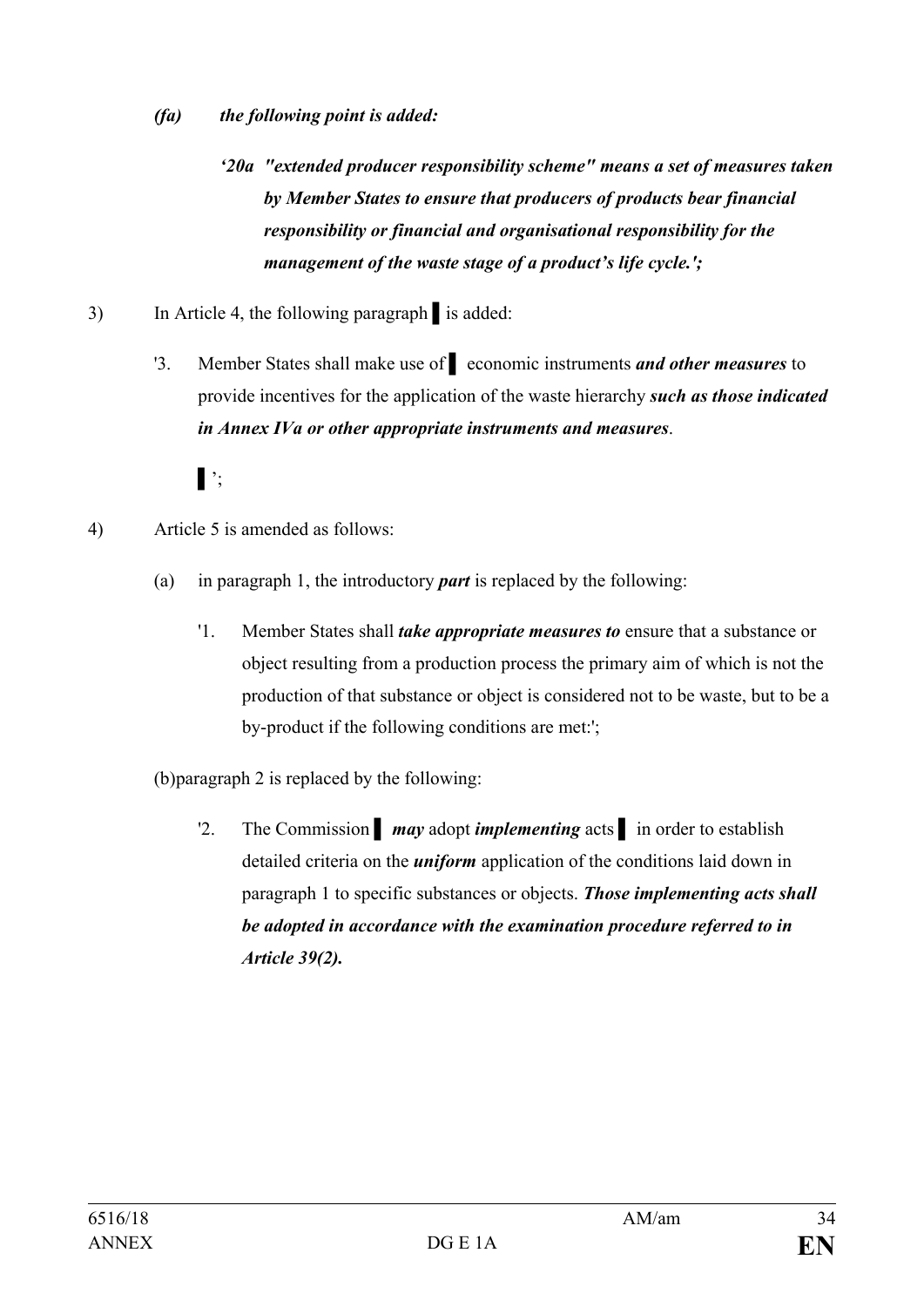*Those implementing acts shall set criteria to ensure a high level of protection of the environment and human health and facilitate the prudent and rational utilisation of natural resources***.**

*When adopting acts in accordance with this paragraph, the Commission shall take as a starting point the most stringent and environmentally protective of any criteria adopted by Member States in accordance with paragraph 3 of this Article and shall prioritise replicable practices of industrial symbiosis in the development of the detailed criteria.';*

(c)the following paragraph **▌** is added:

 $\overline{\phantom{a}}$ 

'3. *Where criteria have not been set at Union level under the procedure set out in paragraph 2, Member States may establish detailed criteria on the application of the conditions laid down in paragraph 1 to specific substances or objects.* 

Member States shall notify the Commission of *these criteria* in accordance with Directive *(EU)* 2015/1535 **a** of the European Parliament and of the Council*\** **▌** where so required by that Directive.

*<sup>\*</sup> Directive (EU) 2015/1535 of the European Parliament and of the Council of 9 September 2015 laying down a procedure for the provision of information in the field of technical regulations and of rules on Information Society services* (OJ L 241, 17.9.2015, p. 1.).';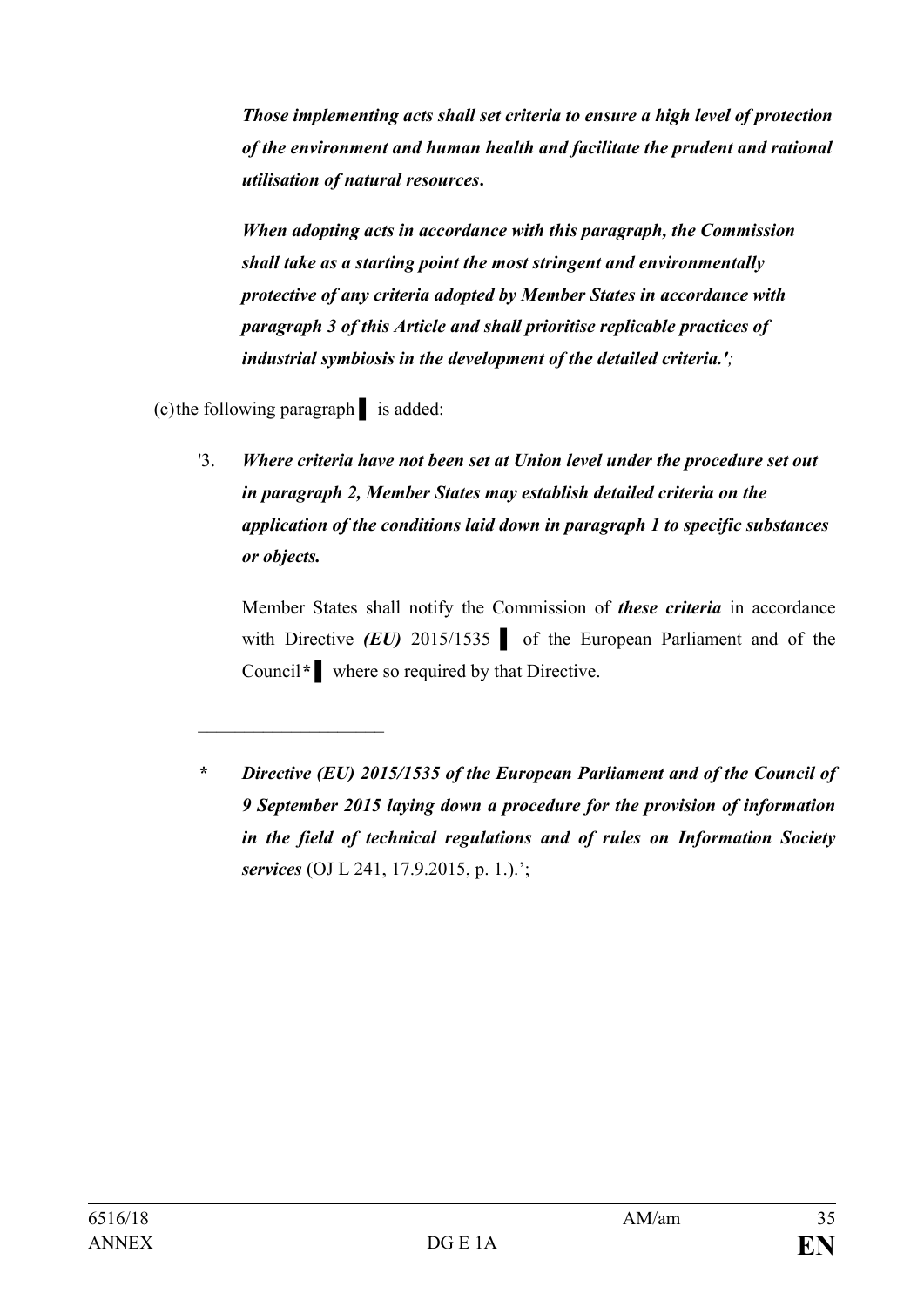5) Article 6 is amended as follows:

(a)paragraph 1 is amended as follows:

- (i) the introductory *part* and point (a) are replaced by the following:
	- '1. Member States shall *take appropriate measures to* ensure that waste which has undergone a *recycling or other* recovery operation is considered to have ceased to be waste if it complies with the following conditions:
		- (a) the substance or object *is to* be used for specific purposes;';
- (ii) the second subparagraph is deleted;

(b)paragraphs 2, 3 and 4 are replaced by the following:

'2. *The Commission shall monitor the development of national criteria in Member States, and assess the need to develop Union wide criteria on this basis. To this end, and where appropriate, t*he Commission shall **▌** adopt *implementing* acts **▌** in order to establish detailed criteria on the *uniform* application of the conditions laid down in paragraph 1 to certain *types of* waste.

Those detailed criteria shall *ensure a high level of protection of the environment and human health and facilitate the prudent and rational utilisation of natural resources. They shall include:*

- *a) permissible waste input material for the recovery operation;*
- *b) allowed treatment processes and techniques;*
- *c) quality criteria for end-of-waste materials resulting from the recovery operation in line with the applicable product standards including limit values for pollutants where necessary;*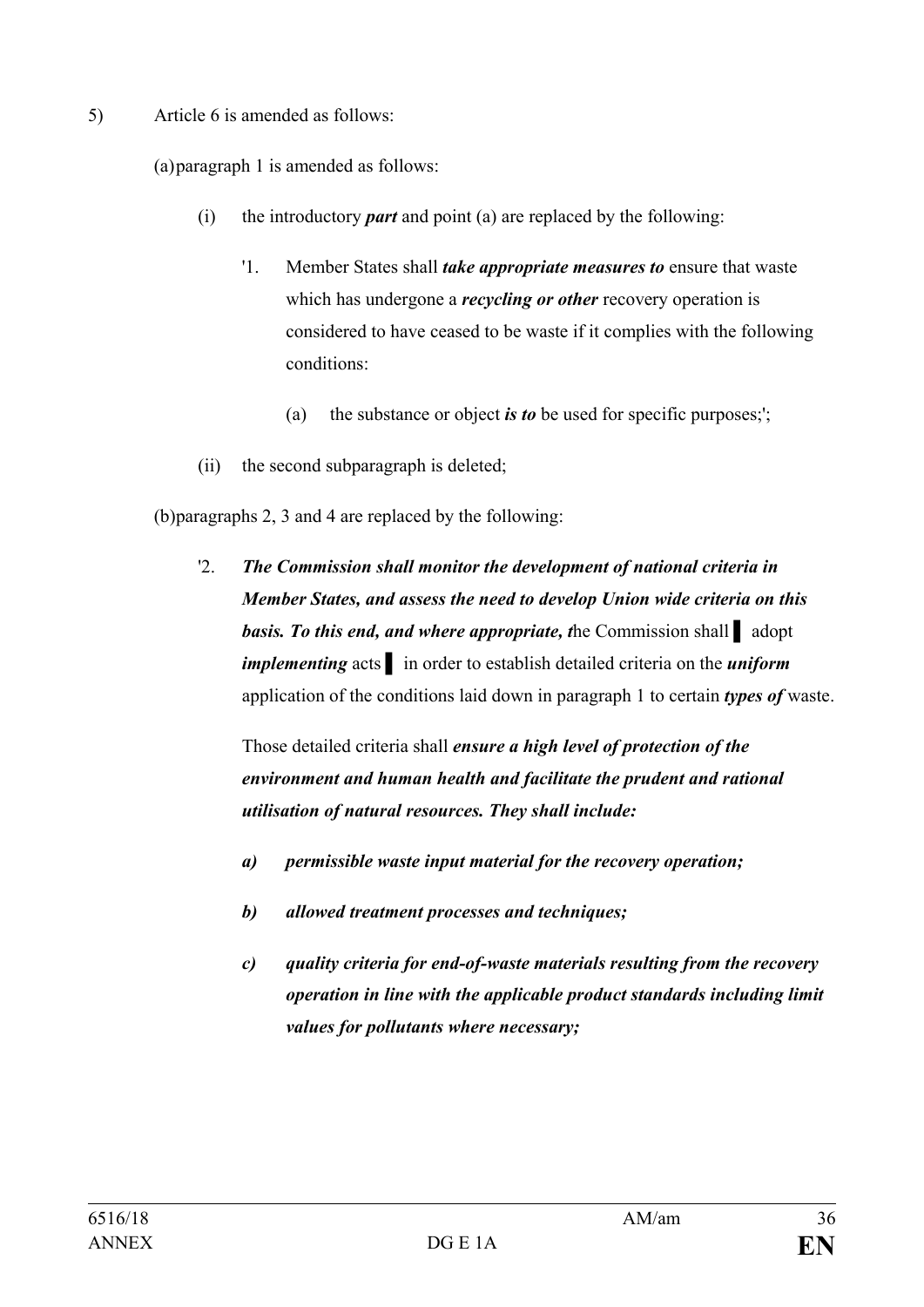- *d) requirements for management system to demonstrate compliance with the end-of-waste criteria, including for quality control and selfmonitoring, and accreditation, where appropriate;*
- *e) requirement for a statement of conformity.*

*Those implementing acts shall be adopted in accordance with the examination procedure referred to in Article 39(2).* 

*When adopting acts in accordance with this paragraph, the Commission shall take account of the relevant criteria established by the Member States in accordance with paragraph 4 of this Article and it shall take as a starting point the most stringent and environmentally protective of those criteria.*

- **▌**
- 4. *Where criteria have not been set at Union level under the procedure set out in paragraph 2, Member States may establish detailed criteria on the application of the conditions laid down in paragraph 1 to certain types of waste. Those detailed criteria shall take into account any possible adverse environmental and human health impacts of the substance or object and be in accordance with the requirements defined in points (a) to (e) of paragraph 2.*

Member States shall notify the Commission of *these criteria* in accordance with Directive *(EU)* 2015/1535 *▌* where so required by that Directive.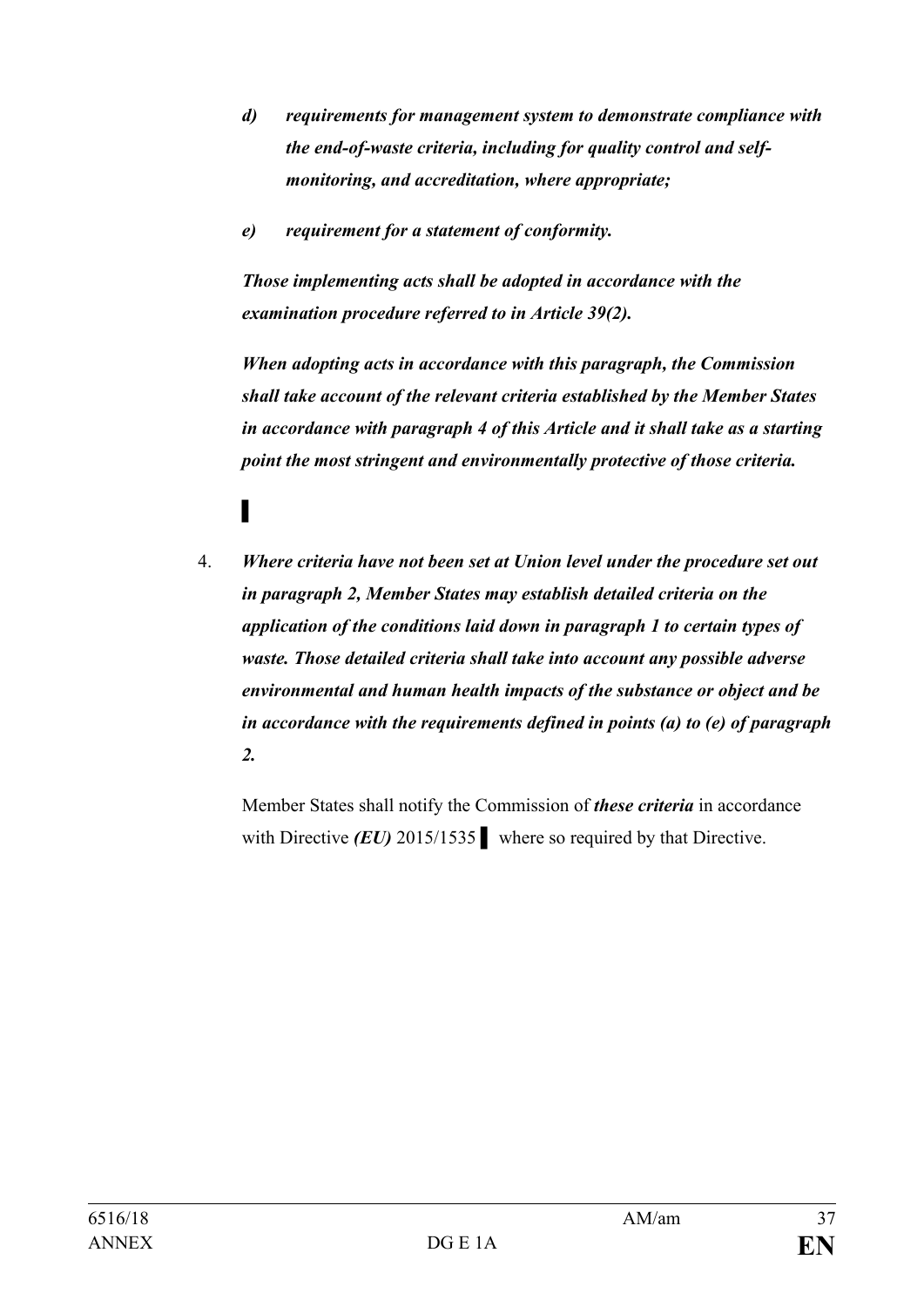*4a. Where criteria have not been set at Union or national level under the procedures set out in paragraphs 2 or 4, a Member State may decide on a case by case basis or take appropriate measures to verify, that certain waste has ceased to be waste on the basis of the conditions of paragraph 1 and, where necessary, reflecting the requirements defined in points (a) to (e) of paragraph 2 and taking into account limit values for pollutants and any possible adverse environmental and human health impacts. Such case by case decisions do not have to be notified to the Commission according to Directive (EU) 2015/1535.*

*Member States may make information about case by case decisions and the results of verification by competent authorities publicly available by electronic means.*

- *4b. The natural or legal person who:*
	- *a) uses, for the first time, a material that has ceased to be waste and that has not been placed on the market; or*
	- *b) places a material on the market for the first time after it ceases to be waste,*

*shall ensure that the material meets relevant requirements under the applicable chemical and product related legislation. The conditions laid down in paragraph 1 have to be met before the legislation on chemicals and products applies to the material that has ceased to be waste.';*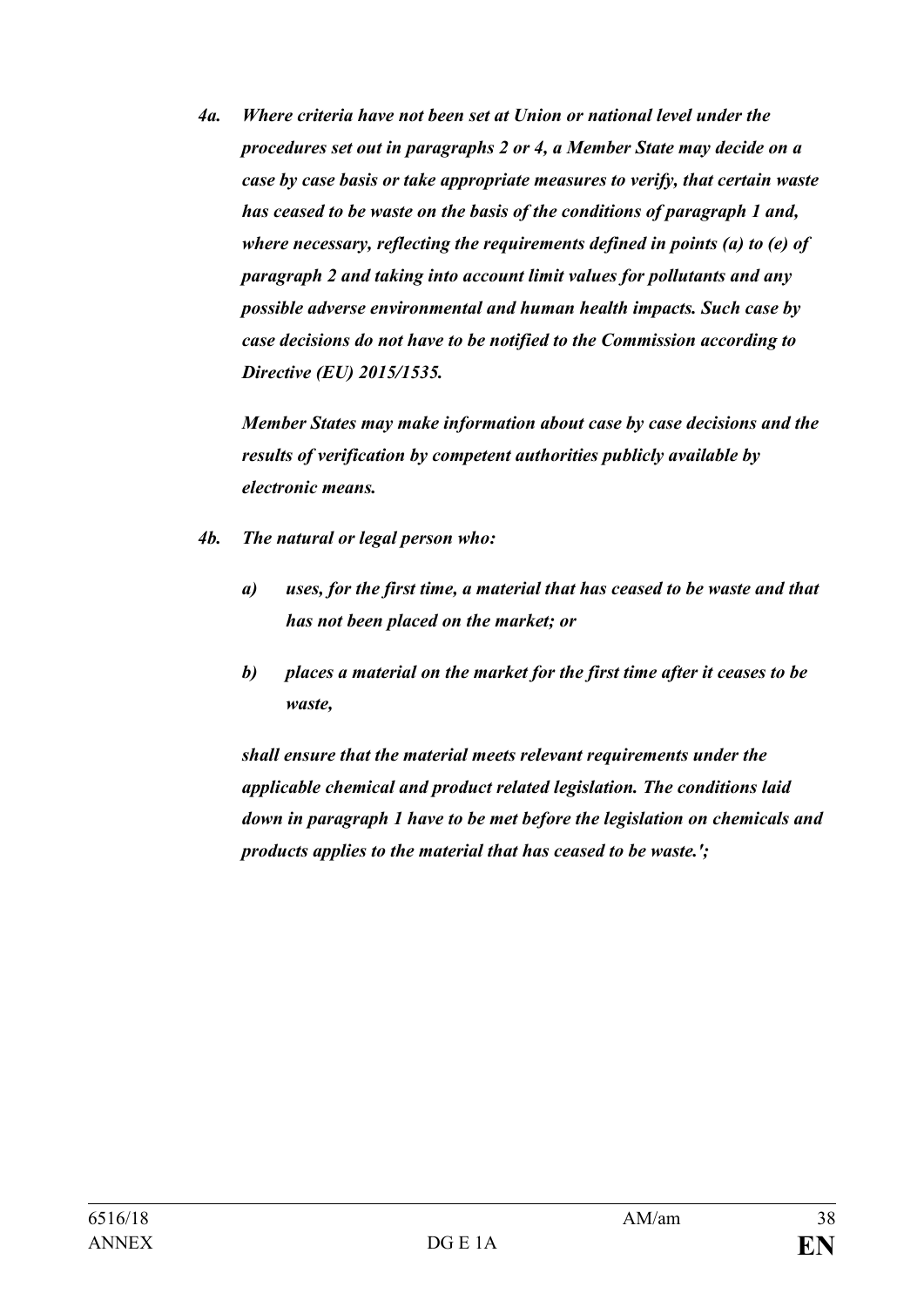- 6) Article 7 is amended as follows:
	- (a) in paragraph 1, the first sentence is replaced by the following:
		- '1. The Commission *is* empowered to adopt delegated *acts* in accordance with Article 38a *in order to supplement this Directive by ▌establishing*, *and reviewing in accordance with paragraphs 2 and 3, a list of waste.';*
	- *(aa) paragraph 2 is replaced by the following:*
		- *'2. A Member State may consider waste as hazardous waste where, even though it does not appear as such on the list of waste, it displays one or more of the properties listed in Annex III. The Member State shall notify the Commission of any such cases without delay and provide the Commission with all relevant information. In the light of notifications received, the list shall be reviewed in order to decide on its adaptation.'*
	- (b) paragraph 5 is deleted;
- 7) Article 8 is amended as follows:
	- (a) in paragraph 1, the following *subparagraphs are* added:

*'Where such measures* include the establishment of extended producer responsibility schemes *as defined in point 20a of Article 3, the general requirements in Article 8a shall apply.*

*Member States may decide that producers that undertake financial or financial and organisational responsibilities for the management of the waste stage of a product's life cycle on their own accord should apply some or all of the general minimum requirements in Article 8a.';*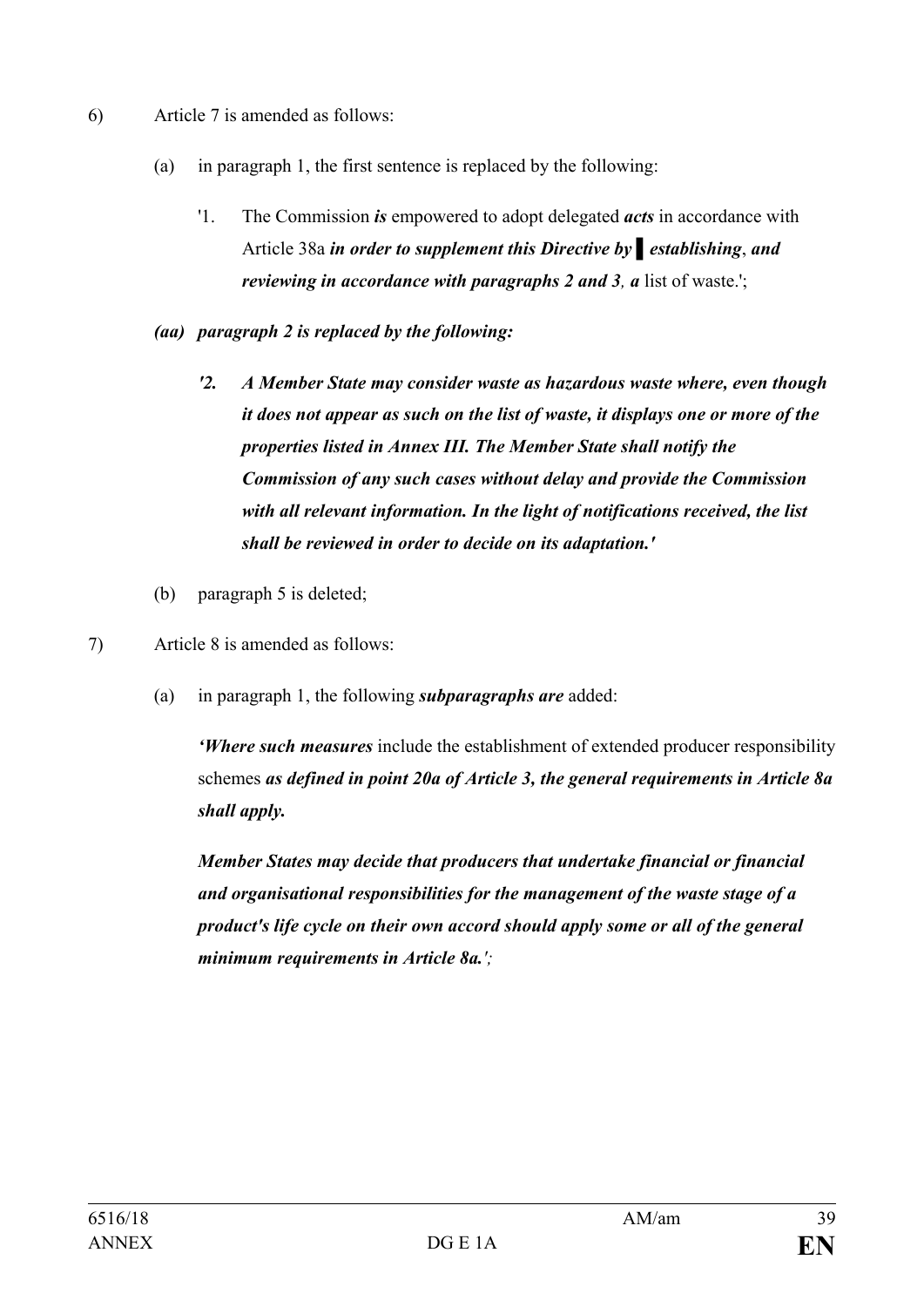- (b) paragraph 2 is replaced by the following:
	- *'2. Member States may take appropriate measures to encourage the design of products and components of products in order to reduce their environmental impacts and the generation of waste in the course of the production and subsequent use of products, and in order to ensure that the recovery and disposal of products that have become waste take place in accordance with Articles 4 and 13.*

Such measures may encourage, inter alia, the development, production and marketing of products *and components of products* that are suitable for multiple use, *that contain recycled materials and* that are technically durable *and easily reparable* and that are, after having become waste, suitable for preparation for re-use and recycling in order to facilitate proper implementation of the waste hierarchy. The measures *shall* take into account the impact of products throughout their life cycle*, including the waste hierarchy and where appropriate, the potential for multiple recycling*.';

- (c) the following paragraph **▌** is added:
	- '5. The Commission shall organise an exchange of information between Member States and the actors involved in producer responsibility schemes on the practical implementation of the requirements defined in Article 8a **▌**. This includes, inter alia, exchange of information on *best practices to ensure adequate governance, cross-border cooperation concerning extended producer responsibility schemes and a smooth functioning of the internal market, on* the organisational features and the monitoring of producer responsibility organisations, *as well as the modulation of financial contributions,* the selection of waste management operators and the prevention of littering. The Commission shall publish the results of the exchange of information *and may provide guidelines on these and other relevant aspects*.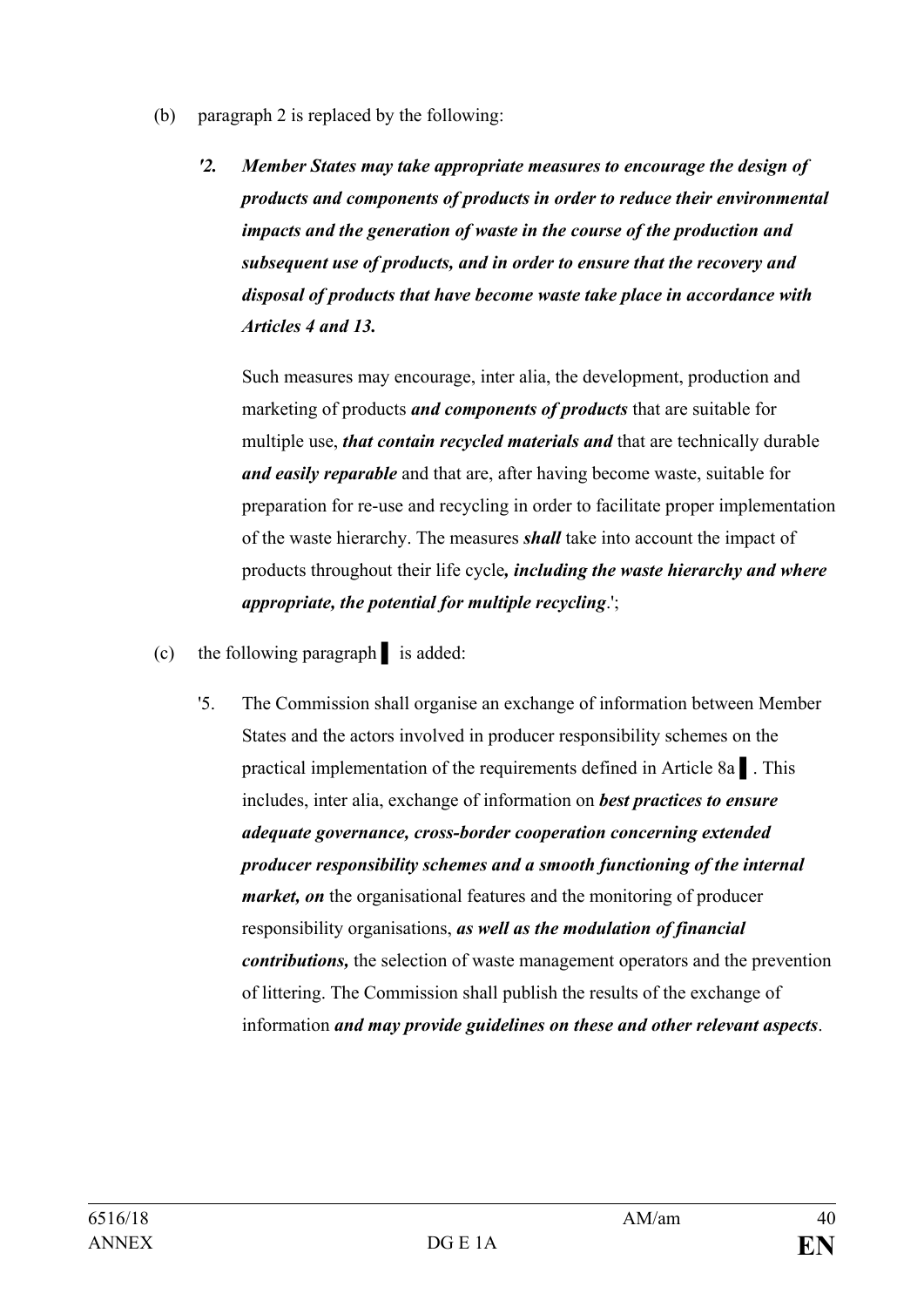*The Commission shall publish guidelines, in consultation with Member States, on cross-border cooperation concerning extended producer responsibility schemes and on modulation of financial contributions referred to in point (b) of Article 8a(4).*

*Where necessary to avoid distortion of the internal market, the Commission may adopt implementing acts in order to lay down criteria with a view to the uniform application of point b of paragraph 4 of Article 8a, excluding any precise determination of the level of the contributions. Those implementing acts shall be adopted in accordance with the examination procedure referred to in Article 39(2).';*

8) The following Article is inserted:

*'Article 8a*

General *minimum* requirements for extended producer responsibility schemes

- 1. *Where* extended producer responsibility schemes *are* established in accordance with Article 8, paragraph 1*, including pursuant to other Union legislation, Member States shall*:
	- define in a clear way the roles and responsibilities of *all relevant actors involved, including* producers of products placing *products* on the market of the *Member State*, organisations implementing extended producer responsibility on their behalf, private or public waste operators, local authorities and, where appropriate, **▌** *re-use and* preparation for re-use operators *and social economy enterprises*;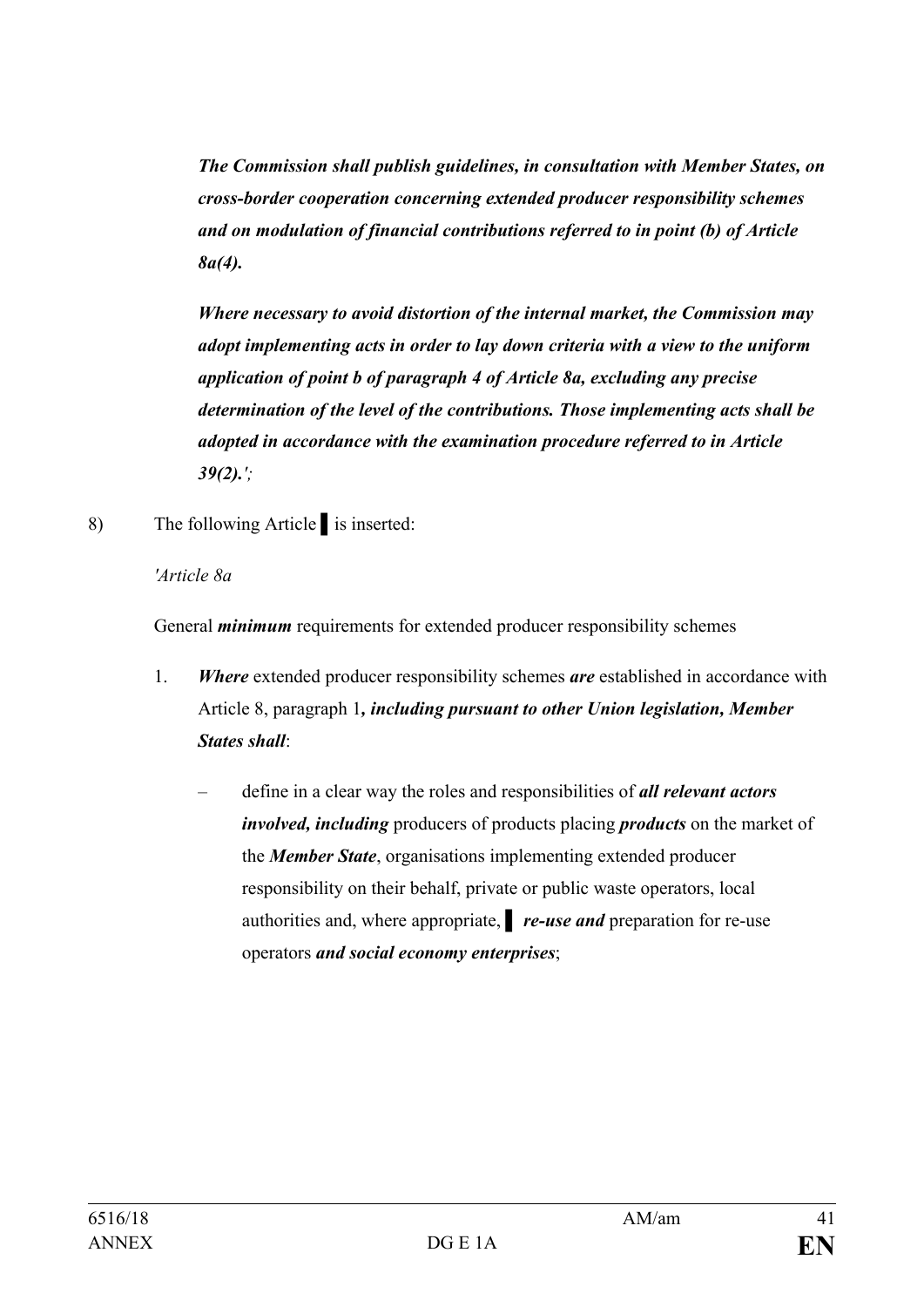- *in line with the waste hierarchy***,** define **▌** waste management targets, **▌** aiming to attain at least the quantitative targets relevant for the scheme as laid down in this Directive, Directive 94/62/EC, Directive 2000/53/EC, Directive 2006/66/EC and Directive 2012/19/EU *of the European Parliament and of the Council\*, and define other quantitative targets and/or qualitative objectives that are considered relevant for the extended producer responsibility scheme*;
- *ensure that* a reporting system *is in place* to gather data on the products placed on the **▌** market *of the Member State* by the producers subject to extended producer responsibility *and* data **▌** on the collection and treatment of **▌** waste *resulting from these products* specifying, where appropriate, the waste material flows *as well as data relevant for the purposes of obligations mentioned in the previous indent*;
- ensure equal treatment *of* producers of products *regardless of their origin or size without placing a disproportionate regulatory burden on producers, including* small and medium enterprises*, of small quantities of products*.
- 2. Member States shall take the necessary measures to ensure that the waste holders targeted by the extended producer responsibility schemes established in accordance with Article 8, paragraph 1, are informed**,** about **▌** waste *prevention measures, centres for reuse and preparation for reuse, take back and* collection systems and the prevention of littering. Member States shall also take measure to create incentives for the waste holders to *assume their responsibility to deliver their waste into* separate collection systems in place, notably through economic incentives or regulations, when appropriate.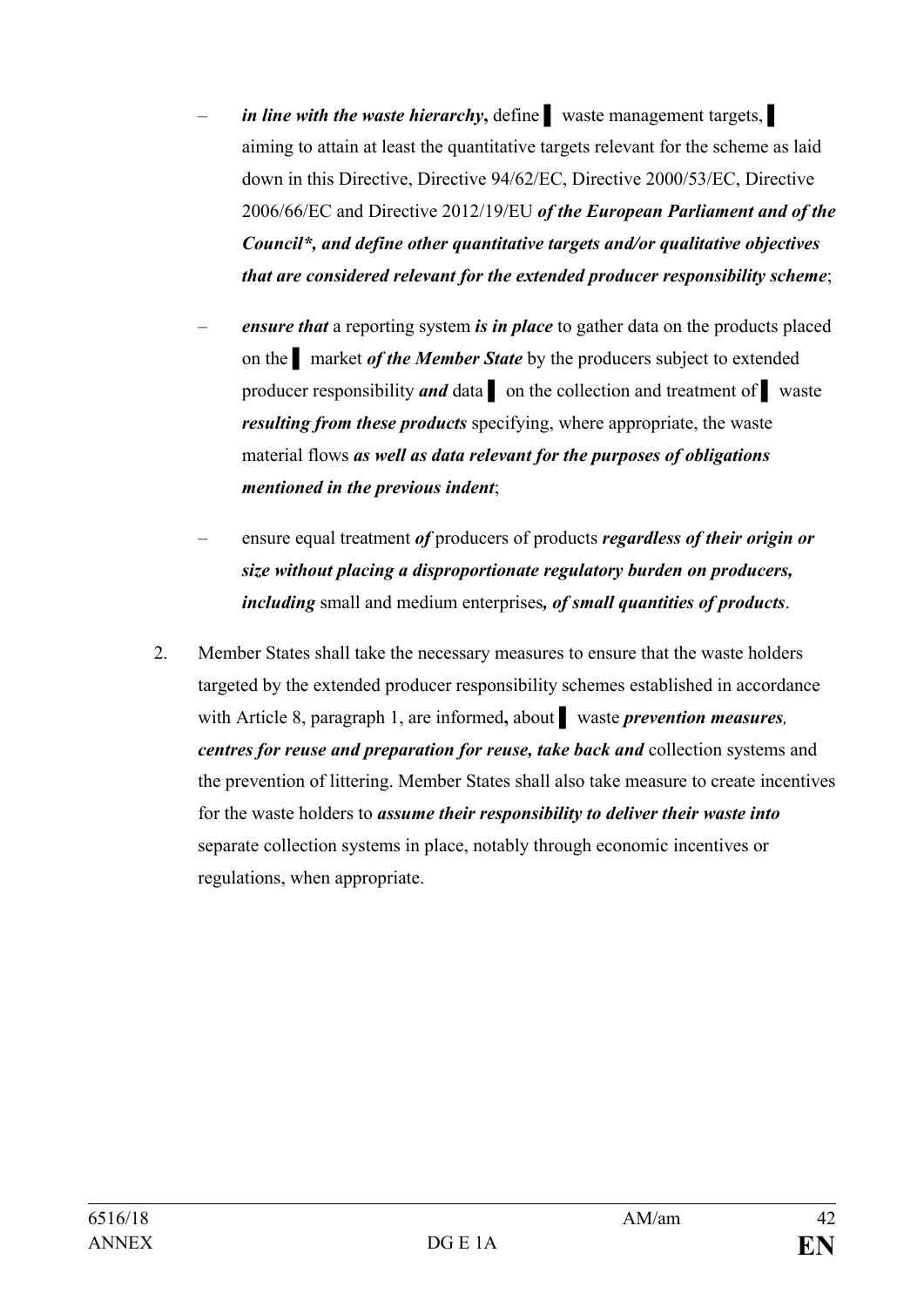- 3. Member States shall take the necessary measures to ensure that any *producer or* organisation *implementing* extended producer responsibility obligations on behalf of *producers* **▌** :
	- (a) has a clearly defined geographical, product and material coverage *without limiting these areas to where the collection and management of waste are most profitable*;
	- *(aa) provides an appropriate availability of waste collection systems within the areas defined in paragraph 3(a);*
	- (b) has the necessary **▌** financial means *or financial and organisational means* to meet its extended producer responsibility obligations;
	- (c) puts in place an adequate self-control mechanism, supported*, where relevant* by regular independent audits**,** to appraise:
		- its financial management, including the compliance with the requirements laid down in paragraph 4(a) and (b);
		- the quality of data collected and reported in accordance with paragraph 1, third indent, and the requirements of Regulation (EC) No 1013/2006.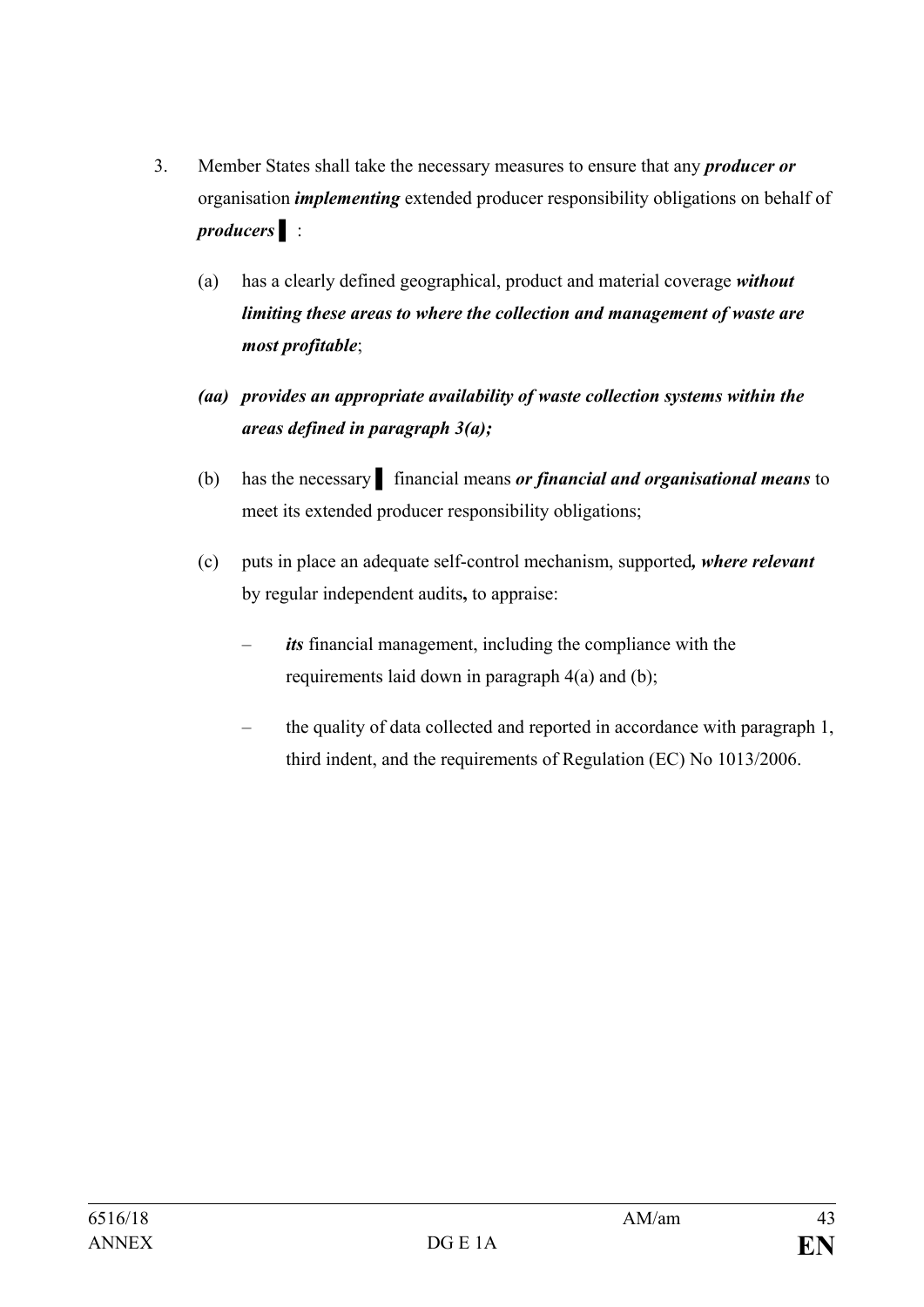- (d) makes publicly available the information about:
	- *in case of collective fulfilment of extended producer responsibility obligations*, its ownership and membership;
	- *in case of collective fulfilment of extended producer responsibility obligations*, the financial contributions paid by the producers *per unit sold or per tonne of product placed on the market;*
	- *in case of collective fulfilment of extended producer responsibility obligations,* the selection procedure for waste management operators**;**
	- *the attainment of the waste management targets referred to in the second indent of paragraph 1.*
- 4. Member States shall take the necessary measures to ensure that the financial contributions paid by the producer to comply with its extended producer responsibility obligations:
	- (a) cover *the following costs* for the products it puts on the **▌** market *in that Member State*:
		- costs of separate collection *of waste and its subsequent transport* and treatment **▌** *including treatment necessary* to meet the *EU* waste management targets*, and costs necessary to meet other targets and objectives* referred to in paragraph 1, second indent, taking into account the revenues from re-use, all sales of secondary raw material from their products *or from unclaimed deposit fees*;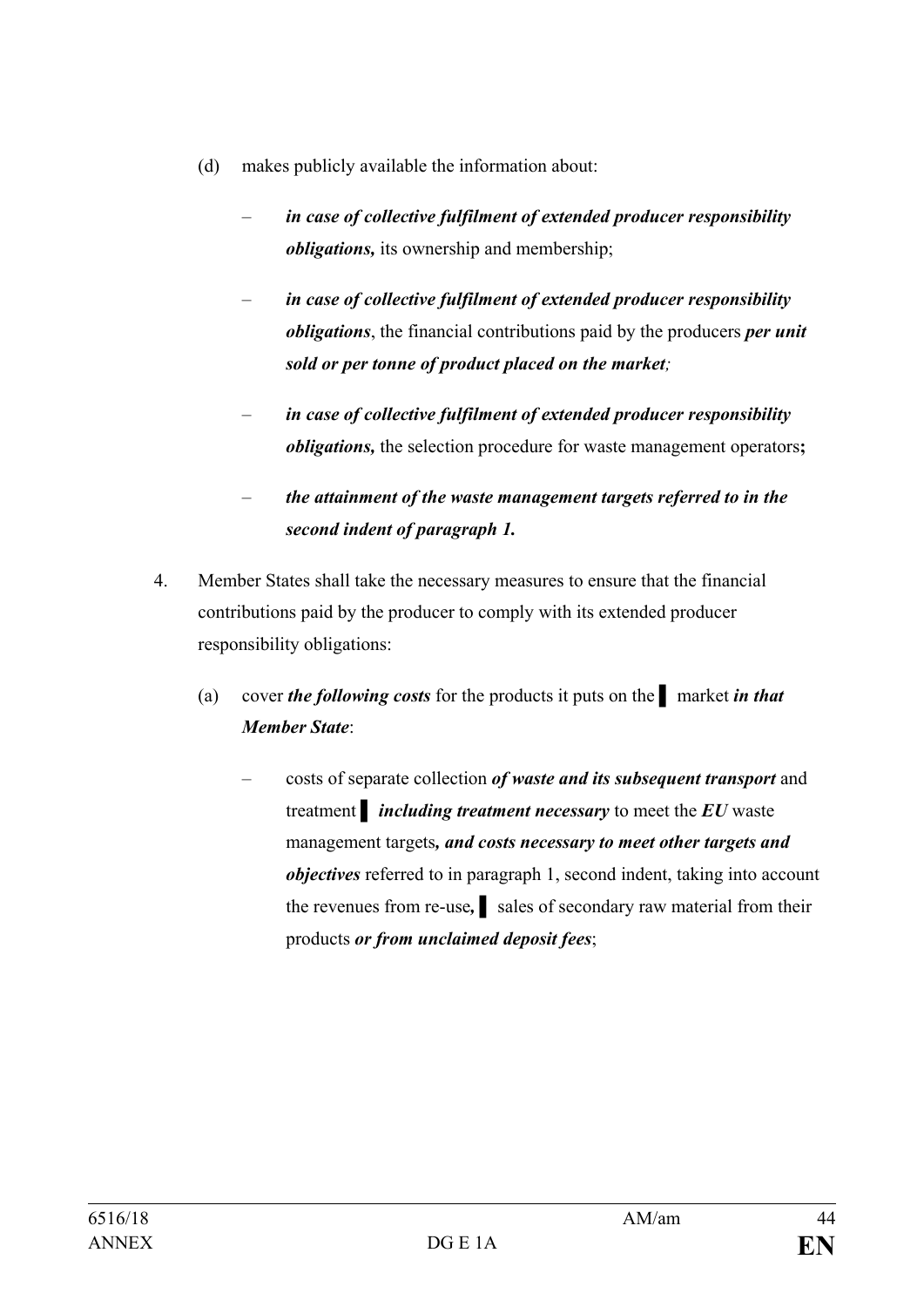- costs of providing adequate information to waste holders in accordance with paragraph 2;
- costs of data gathering and reporting in accordance with paragraph 1, third indent.

*This point shall not apply to extended producer responsibility schemes established pursuant to Directive 2000/53/EC, Directive 2006/66/EC and Directive 2012/19/EU;*

- (b) *in case of collective fulfilment of extended producer responsibility obligations,* are modulated**,** *where possible, for* individual products or groups of similar products, notably by taking into account their *durability, reparability,* re-usability and *their* recyclability *and the presence of hazardous substances hereby taking a life-cycle approach and aligned with the requirements set by relevant Union law, and when available, based on harmonised criteria in order to ensure a smooth functioning of the internal market***;**
- (c) *do not exceed the costs that are necessary to provide* waste management *services in a cost efficient way. Such costs shall be established in a transparent way between the actors concerned;*

*Where justified by the need to ensure proper waste management and the economic viability of the extended producer responsibility scheme, Member States may depart from the division of financial responsibility as laid down in point (a), provided that:*

*i. in case of extended producer responsibility schemes set up to attain waste management targets and objectives established under Union legislation, the producers bear at least 80 % of the necessary costs;*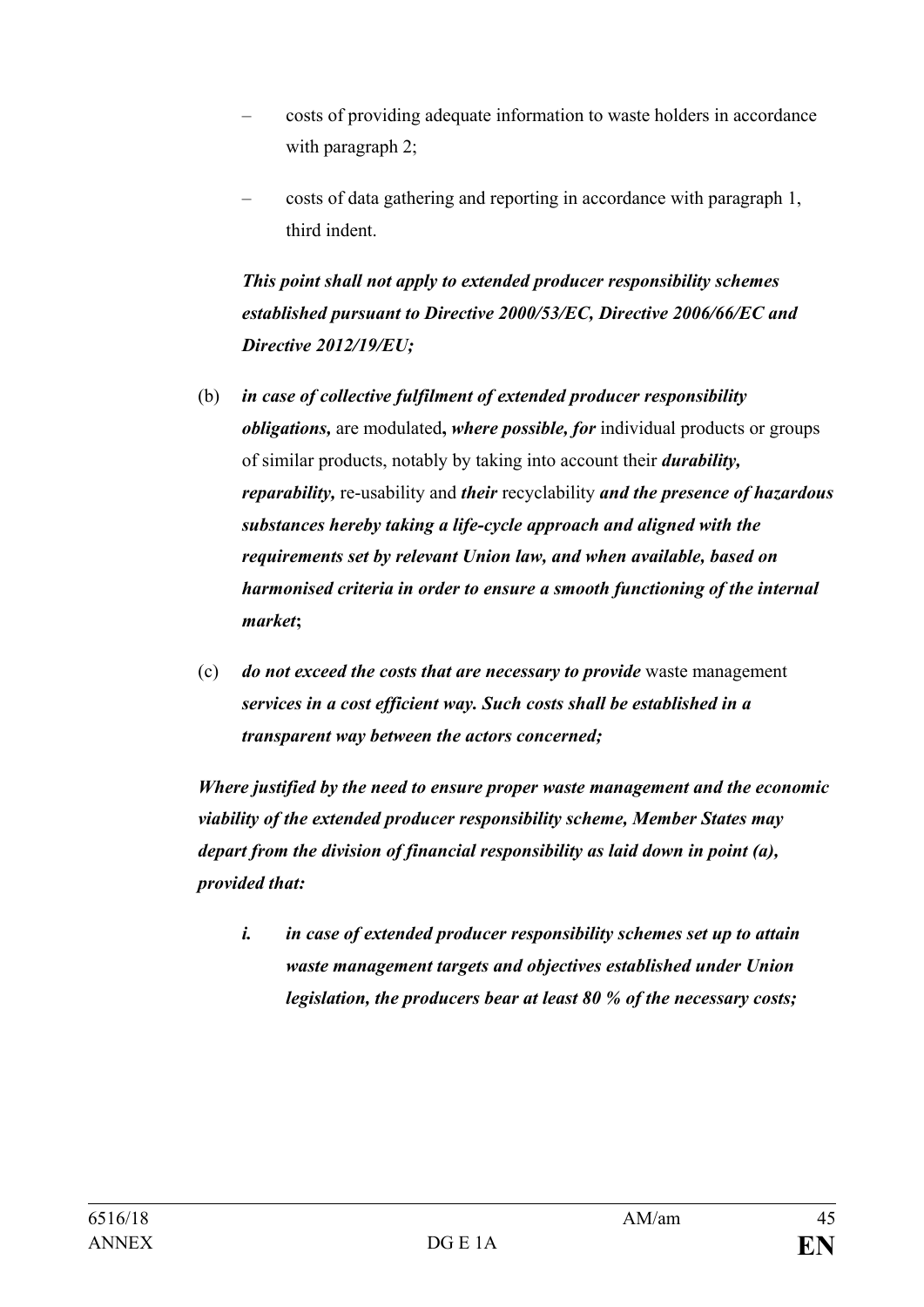- *ii. in case of extended producer responsibility schemes established on or after [insert the date of entry into force of this Directive] to attain waste management targets and objectives solely established in Member State legislation, the producers bear at least 80 % of the necessary costs;*
- *iii. in case of extended producer responsibility schemes established before [insert the date of entry into force of this Directive] to attain waste management targets and objectives solely established in Member State legislation, the producers bear at least 50 % of the necessary costs,*

*and provided that the remaining costs are borne by original waste producers or distributors.*

*This derogation may not be used to lower the proportion of costs borne by producers under extended producer responsibility schemes established before* **...** *[insert the date of entry into force of this Directive]***.**

5. Member States shall establish an adequate monitoring and enforcement framework with *a* view to *ensuring* that the producers of products *and organisations implementing extended producer responsibility obligations on behalf of producers, implement* their extended producer responsibility obligations, *including in the case of distance sales,* the financial means are properly used, and all actors involved in the implementation of the scheme*s* report reliable data.

Where, in the territory of a Member State, multiple organisations implement extended producer responsibility obligations on behalf of the producers, *the* Member State *concerned* shall *appoint at least one body independent of private interests or entrust a public* authority to oversee the implementation of extended producer responsibility obligations.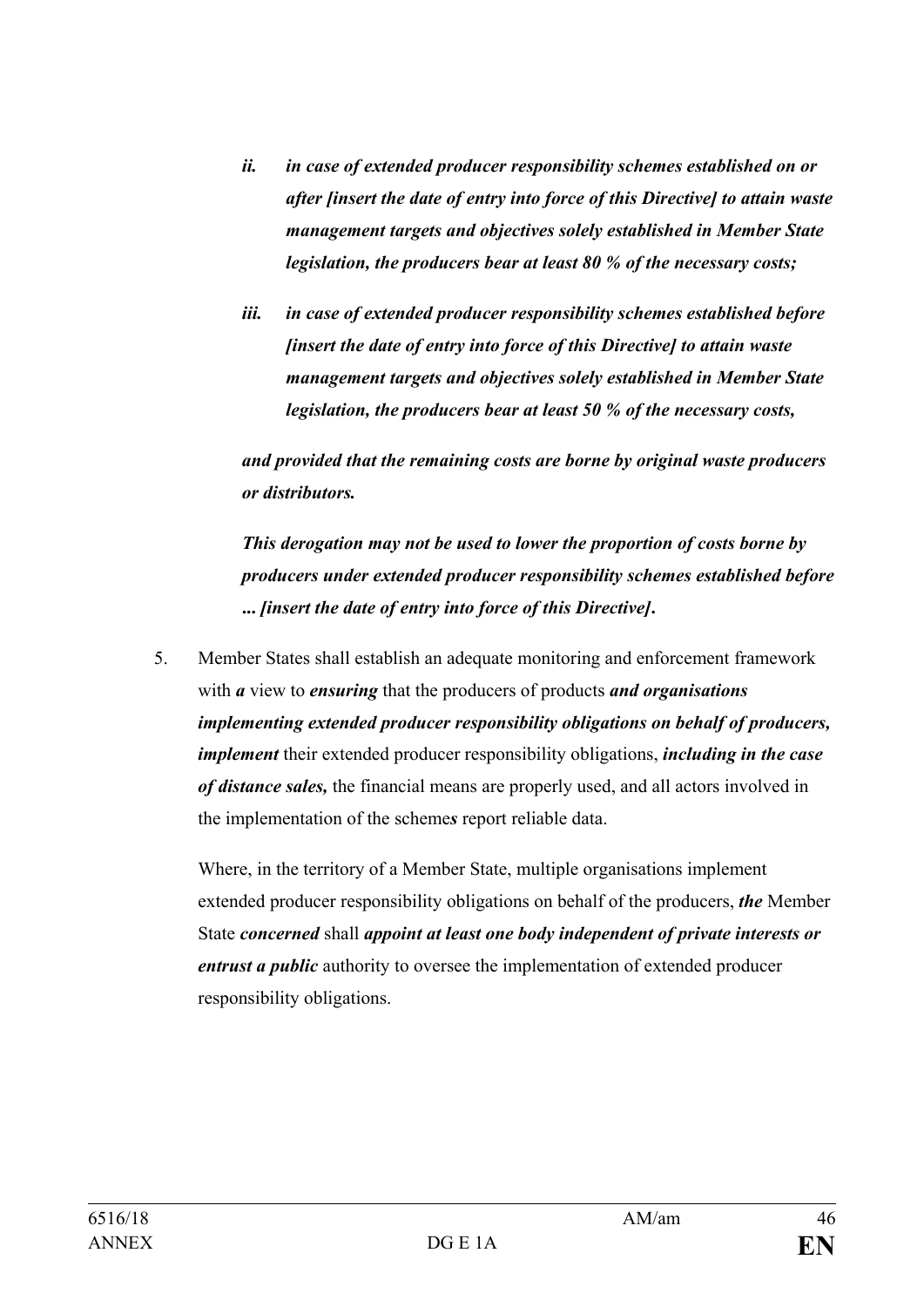*Each Member State shall allow the producers of products established in another Member State and placing products on its territory to appoint a legal or natural person established on its territory as an authorized representative for the purposes of fulfilling the obligations of a producer related to extended producer responsibility scheme on its territory.*

*For the purposes of monitoring and verifying compliance with the producer's obligations in relation to extended producer responsibility scheme, Member States may lay down requirements, such as registration,* **information and** *reporting requirements, to be met by a legal or natural person to be appointed as an authorised representative on their territory.*

- 6. Member States shall **▌** ensure a regular dialogue between *relevant* stakeholders involved in the implementation of extended producer responsibility, including *producers and distributors,* private or public waste operators, local authorities*, civil society organisations* and, where applicable, *▌ social economy actors, re-use and repair networks and* preparation for re-use operators.'
- 7. Member States shall take measures to ensure that extended producer responsibility schemes that have been established before *...* [insert *the* date *of* entry into force of this Directive], comply with the provisions of this article within *fifty-four* months of that date.
- *7a. The provision of information to the public under this Article shall be without prejudice to preserving the confidentiality of commercially sensitive information in conformity with the relevant Union and national law.*

*\_\_\_\_\_\_\_\_\_\_\_\_\_\_\_\_\_\_\_\_\_\_\_\_\_\_*

*<sup>\*</sup> Directive 2012/19/EU of the European Parliament and of the Council of 14 July 2012 on waste electrical and electronic equipment (WEEE) (OJ L 197, 24.7.2012, p. 38).';*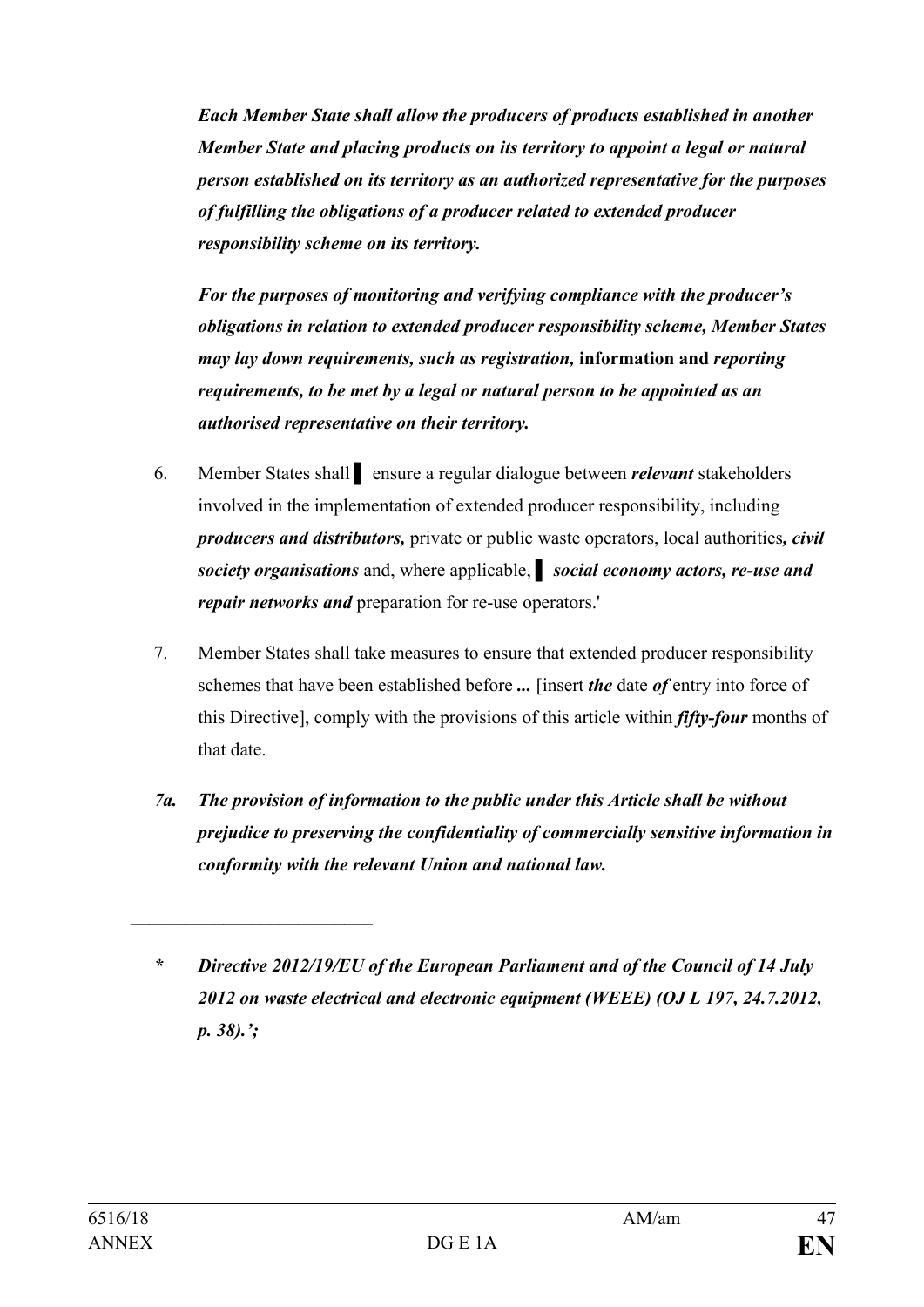9) Article 9 is replaced by the following:

## *'Article 9*

# Prevention of waste

- 1. Member States shall take measures to prevent waste generation. These measures shall*, at least*:
	- *– promote and support sustainable production and consumption models;*
	- *–* encourage the *design, manufacturing and* use of products that are resource efficient, durable *(including in terms of life span and absence of planned obsolescence)*, reparable*, reusable* and *▌ upgradable*;
	- *–* **▌** target products *containing critical* raw materials *▌* to prevent that those materials become waste;
	- *–* encourage the *re-use of products and* setting up of systems promoting *repair and* reuse activities, including in particular for electrical and electronic equipment, textiles and furniture*, as well as packaging and construction materials and products*;
	- *– encourage, as appropriate and without prejudice to intellectual property rights, the availability of spare parts, instruction manuals, technical information, or other instruments, equipment or software enabling the repair and re-use of products without compromising their quality and safety;*
	- *–* reduce waste generation in processes related to industrial production, extraction of minerals*, manufacturing* **▌,** construction and demolition, taking into account best available techniques;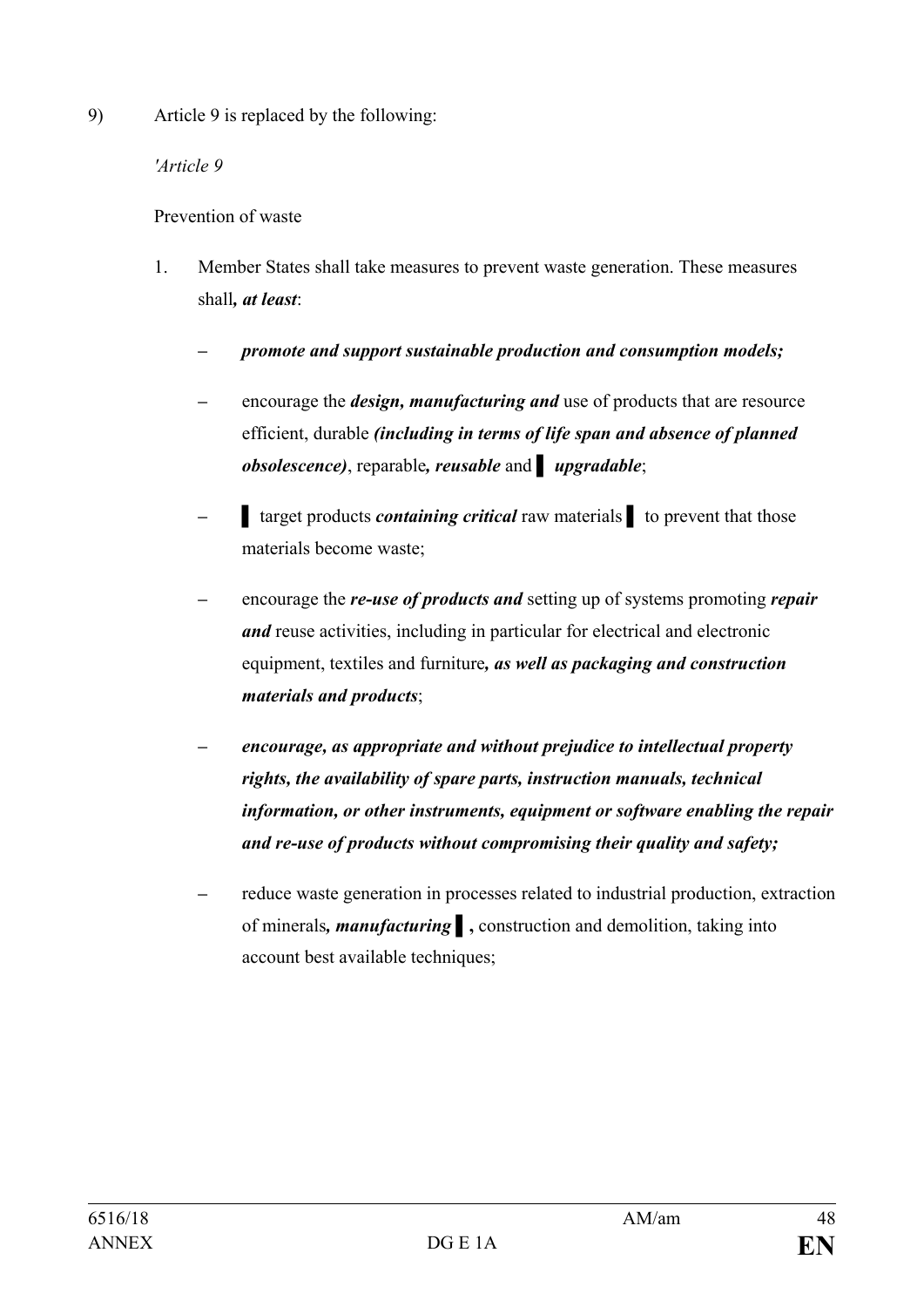- *–* reduce the generation of food waste in primary production, in processing and manufacturing, in retail and other distribution of food, in restaurants and food services as well as in households *as a contribution to the United Nations Sustainable Development Goal to reduce by 50 % the per capita global food waste at the retail and consumer levels and to reduce food losses along production and supply chains by 2030*;
- *– encourage food donation and other redistribution for human consumption, prioritising human use over animal feed and the reprocessing into non-food products;*
- *– promote the reduction of the content of hazardous substances in materials and products, without prejudice to harmonised legal requirements concerning those materials and products laid down at Union level, and ensure that any supplier of an article as defined in point 33 of Article 3 of Regulation (EC) No 1907/2006 of the European Parliament and of the Council\* provides the information pursuant Article 33(1) of that Regulation to the European Chemicals Agency as from ... [30 months after the entry into force of this amending Directive];*
- *– reduce the generation of waste, in particular waste that is not suitable for preparing for re-use or recycling;*
- *– identify products that are the main sources of littering notably in the natural and marine environments and take appropriate measures to prevent and reduce litter from such products. Where Member States decide to implement this obligation through market restrictions, they shall ensure that such restrictions are proportionate and non-discriminatory;*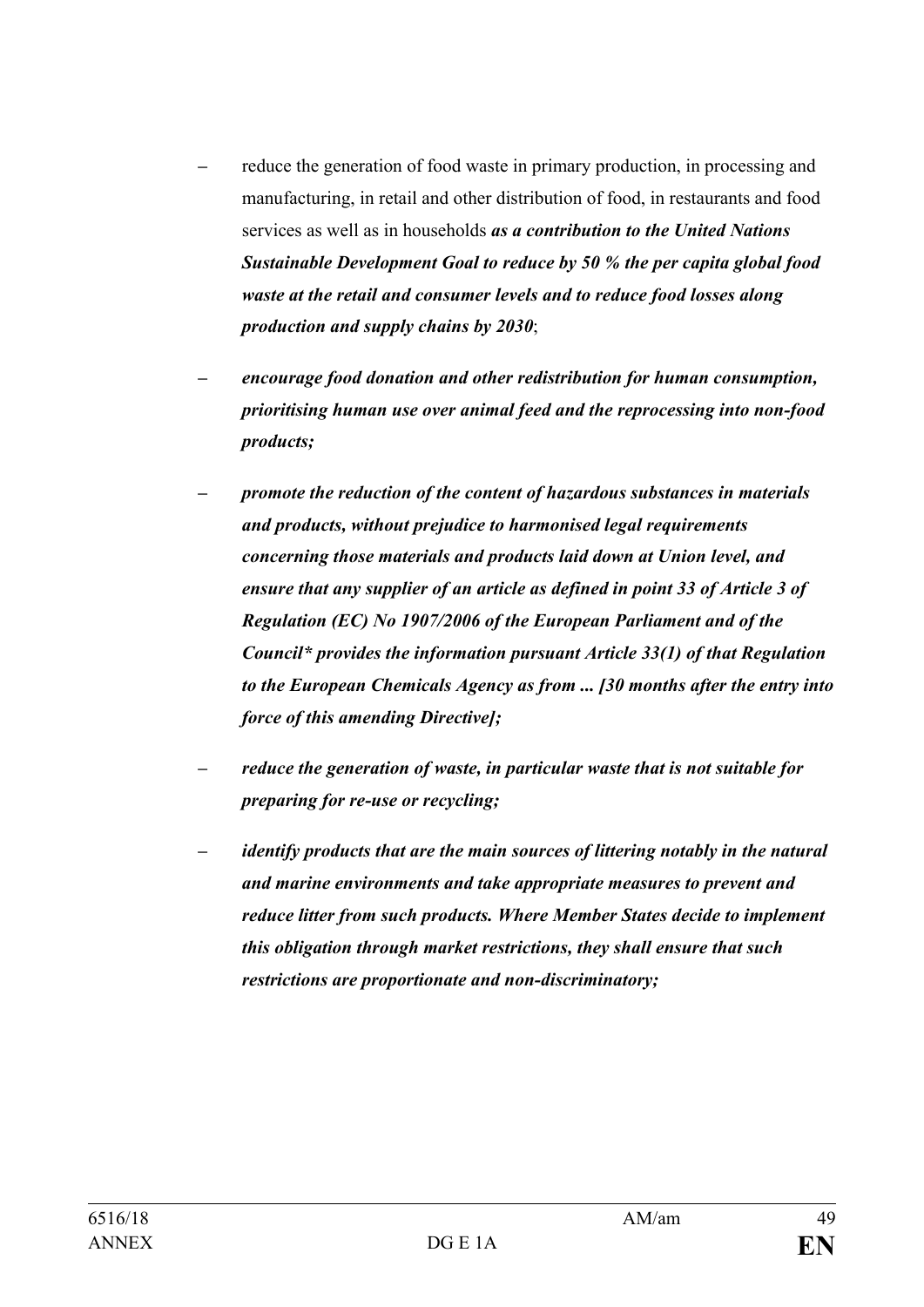- *– aim to halt the generation of marine litter as a contribution towards the UN Sustainable Development Goal to prevent and significantly reduce marine pollution of all kinds; and*
- *– develop and support information campaigns to raise awareness about waste prevention and littering.*
- *1a. The European Chemicals Agency shall establish and maintain a database for the data to be submitted to it pursuant to indent nine of paragraph 1 of this Article no later than ... [18 months after the entry into force of this amending Directive]. The European Chemicals Agency shall provide access to that database to waste treatment operators. The Agency shall also provide access to that database to consumers upon request.*
- 2. Member States shall monitor and assess the implementation of the waste prevention measures. For that purpose, they shall use appropriate qualitative or quantitative indicators and targets, notably on the **▌** quantity of **▌** waste that is *generated*.
- *2a. Member States shall monitor and assess the implementation of their measures on reuse by measuring reuse on the basis of the methodology established by the implementing act referred to in paragraph 4, as from the first full calendar year after the adoption of the implementing act establishing the common methodology in accordance with paragraph 4 of this Article.*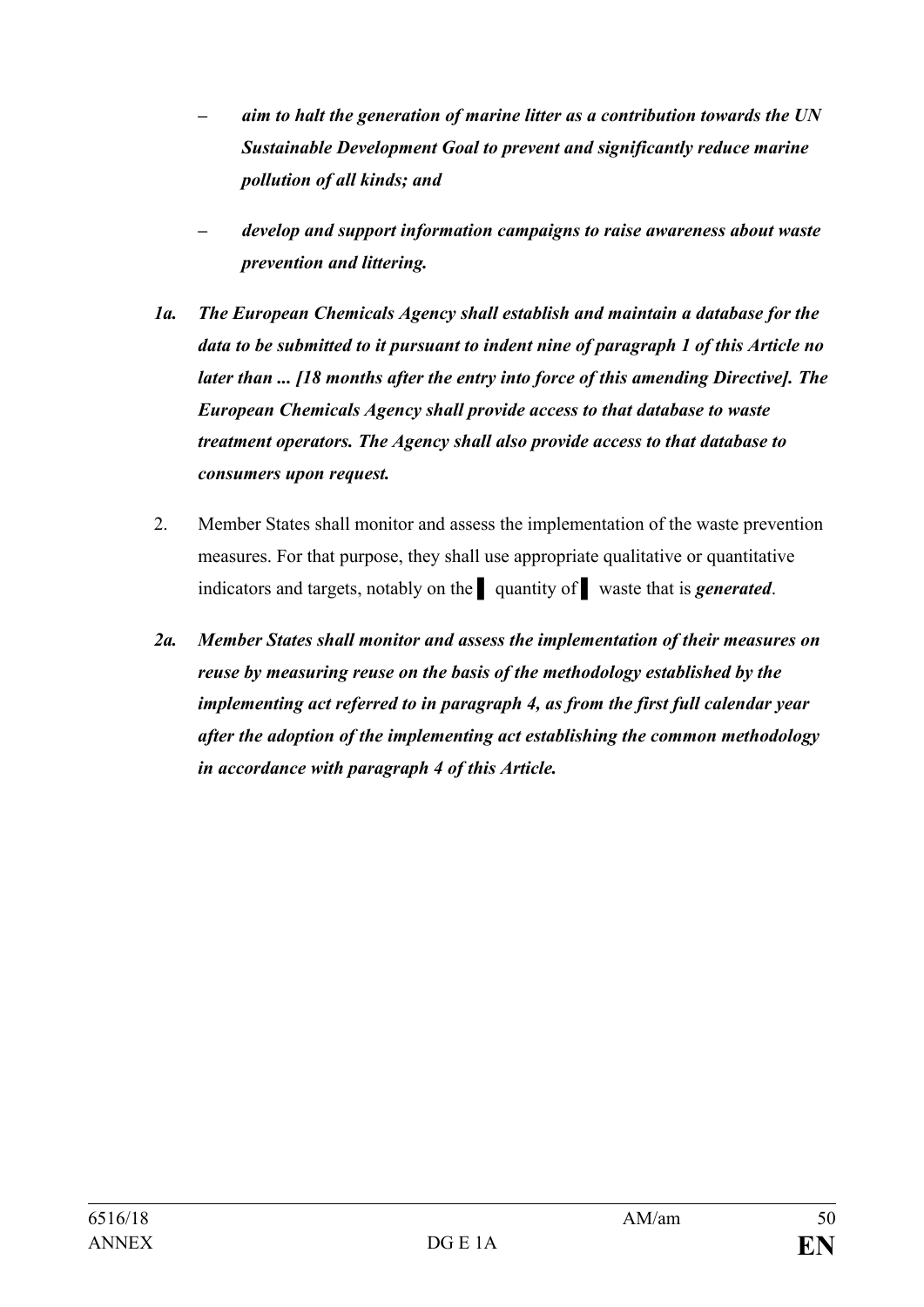- 3. Member States shall monitor and assess the implementation of their food waste prevention measures by measuring *the levels of* food waste on the basis of *the methodology* established in accordance with *the delegated act referred to in*  paragraph *4a, as from the first full calendar year after the adoption of the delegated act that establishes the common methodology and minimum quality requirements in accordance paragraph 4a of this Article*.
- *3a. By 31 December 2023, the Commission shall examine data on food waste provided by Member States in accordance with Article 37(2) with a view to considering the feasibility of setting up a Union-wide food waste reduction target to be met by 2030 on the basis of the data reported by the Member States in accordance with the common methodology established pursuant to paragraph 4a of this Article. To this end, a report from the Commission, accompanied by a proposal, if appropriate, shall be sent to the European Parliament and the Council.*
- 4. The Commission *shall* adopt implementing acts to establish indicators to measure the overall progress in the implementation of waste prevention measures *and shall, by 31 March 2019, adopt an implementing act to establish a common methodology to report on reuse of products. Ihose* implementing acts shall be adopted in accordance with the *examination* procedure referred to in Article 39(2).
- *4a. The Commission shall, by 31 March 2019 and on the basis of the outcome of the work of the EU platform on Food Losses and Food Waste, adopt a delegated act in accordance with Article 38a to supplement this Directive by establishing a common methodology and minimum quality requirements for the uniform measurement of levels of food waste.*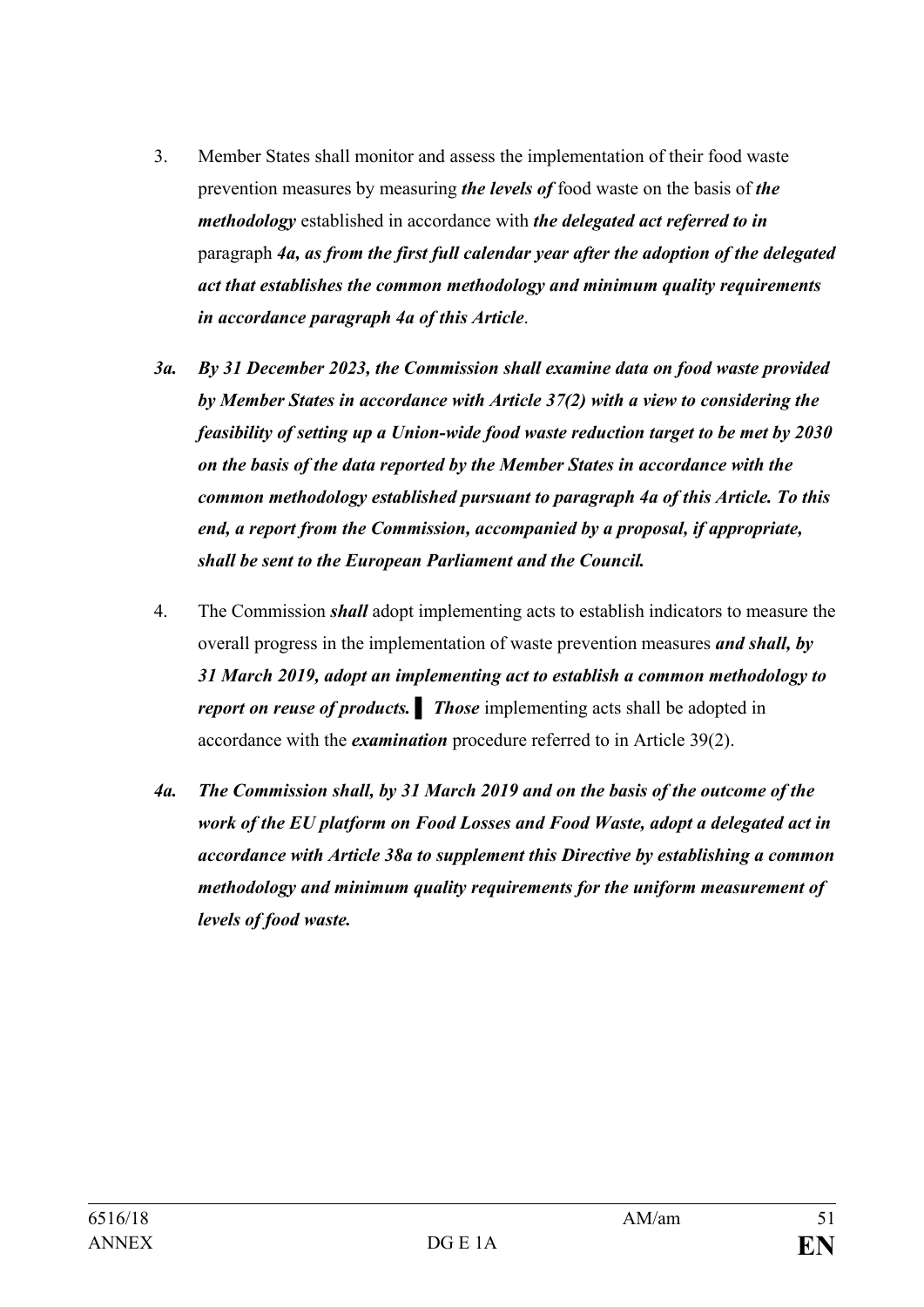- *4b. By 31 December 2024, the Commission shall examine data on reuse provided by Member States in accordance with Article 37(2) with a view to considering the feasibility of measures to encourage the reuse of products, including the setting of quantitative targets. The Commission shall also examine the feasibility of setting other waste prevention measures, including waste reduction targets. To this end, a report of the Commission, accompanied by a proposal, if appropriate, shall be sent to the European Parliament and the Council.*
- *\* Regulation (EC) No 1907/2006 of the European Parliament and of the Council of 18 December 2006 concerning the Registration, Evaluation, Authorisation and Restriction of Chemicals (REACH), establishing a European Chemicals Agency, amending Directive 1999/45/EC and repealing Council Regulation (EEC) No 793/93 and Commission Regulation (EC) No 1488/94 as well as Council Directive 76/769/EEC and Commission Directives 91/155/EEC, 93/67/EEC, 93/105/EC and 2000/21/EC (OJ L 396, 30.12.2006, p. 1).'.*
- *9a) Article 10 is replaced by the following:*

*\_\_\_\_\_\_\_\_\_\_\_\_\_\_\_\_\_\_\_\_\_*

*''Article 10*

**▌**

*Recovery*

- *1. Member States shall take the necessary measures to ensure that waste undergoes preparing for reuse, recycling and other recovery operations, in accordance with Articles 4 and 13.*
- *2. Where necessary to comply with paragraph 1 and to facilitate or improve preparing for reuse, recycling and other recovery operations, waste shall be subject to separate collection and shall not be mixed with other waste or other material with different properties.'*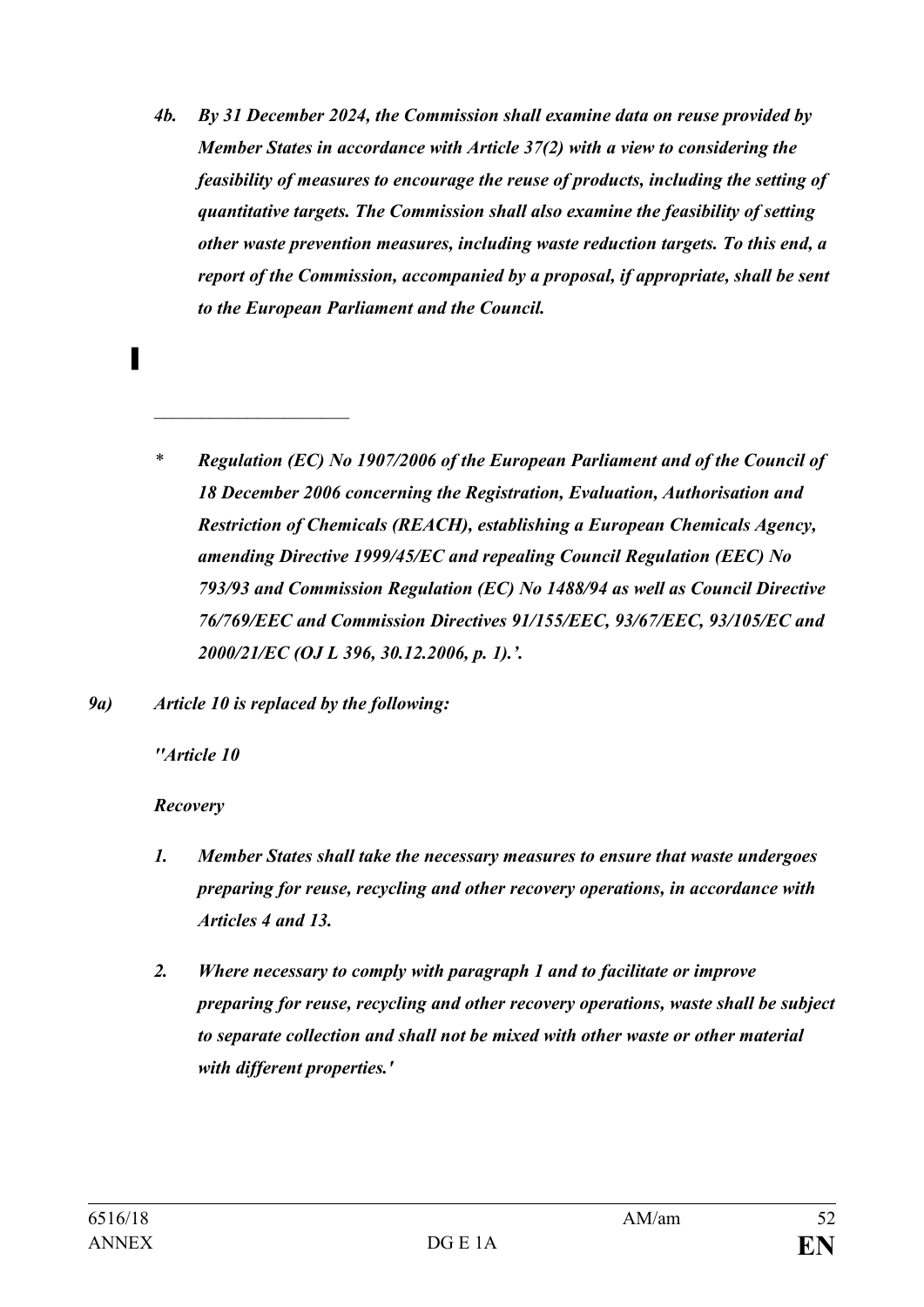- *3. Member States may allow derogations from paragraph 2 provided that at least one of the following conditions is met:* 
	- *(a) collecting certain types of waste together does not affect their potential to undergo preparing for re-use, recycling or other recovery operations in accordance with Article 4 and results in output from those operations which is of comparable quality to that achieved through separate collection;*
	- *(b) separate collection does not deliver the best environmental outcome when considering the overall environmental impacts of the management of the relevant waste streams;*
	- *(c) separate collection is not technically feasible taking into consideration good practices in waste collection;*
	- *(d) separate collection would entail disproportionate economic costs taking into account the costs of adverse environmental and health impacts of mixed waste collection and treatment, the potential for efficiency improvements in waste collection and treatment, revenues from sales of secondary raw materials as well as the application of the polluter pays principle and extended producer responsibility.*

*Member States shall regularly review derogations under this paragraph taking into account good practices in separate collection of waste and other developments in waste management.*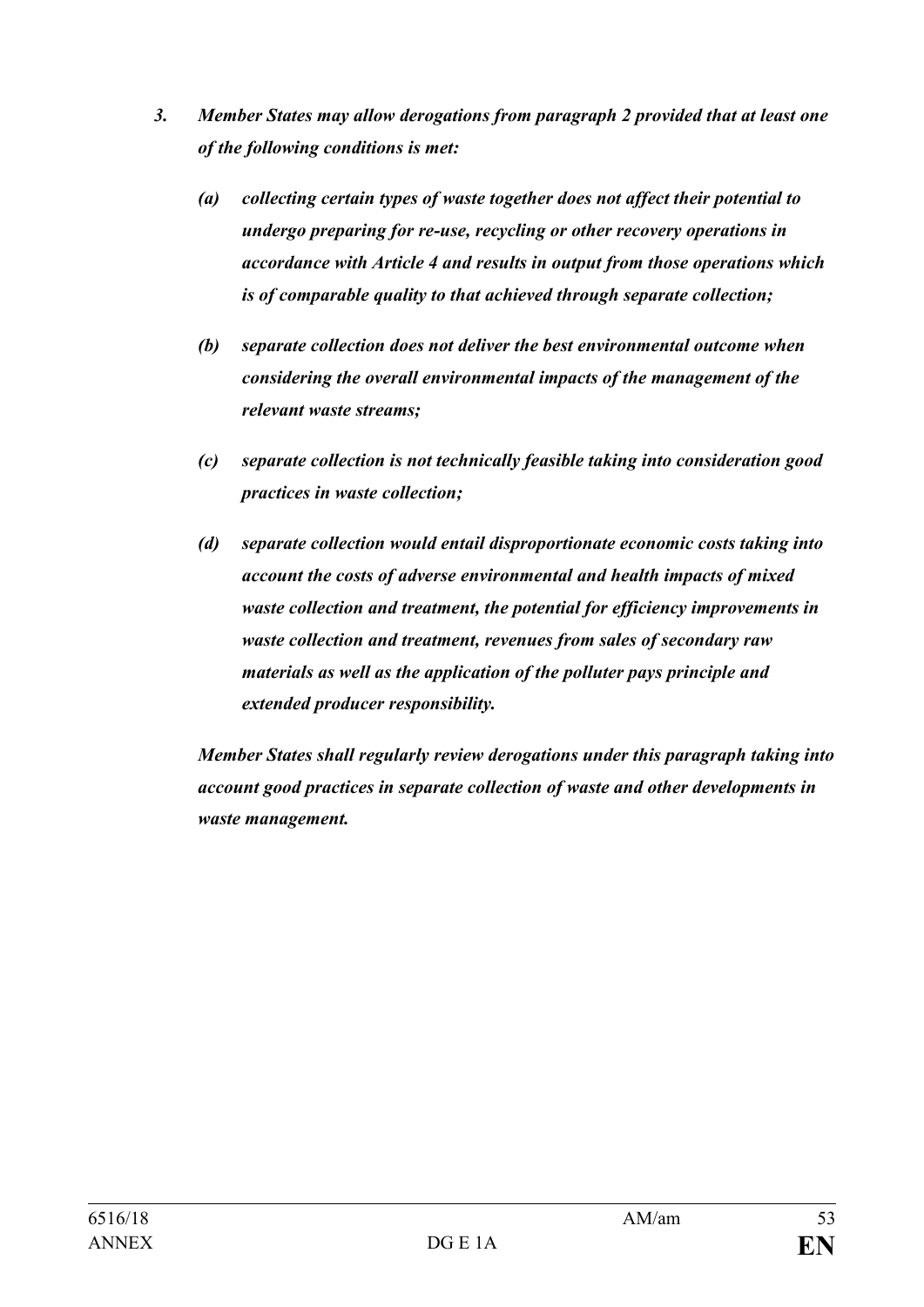- *3a. Member States shall take measures to ensure that waste that has been separately collected for preparing for re-use and recycling pursuant to Article 11(1) and Article 22 is not incinerated with the exception of waste resulting from subsequent treatment operations of the separately collected waste for which incineration delivers the best environmental outcome in accordance with Article 4.*
- *3b. Where necessary to comply with paragraph 1 and to facilitate or improve recovery, Member States shall take the necessary measures, before or during recovery, to remove hazardous substances, mixtures and components from hazardous waste with a view to their treatment in accordance with Articles 4 and 13.*
- *4. By 31 December 2021, Member States shall submit a report to the Commission on the implementation of this Article as regards municipal waste and bio-waste, including on the material and territorial coverage of separate collection and any derogations under paragraph 3.';*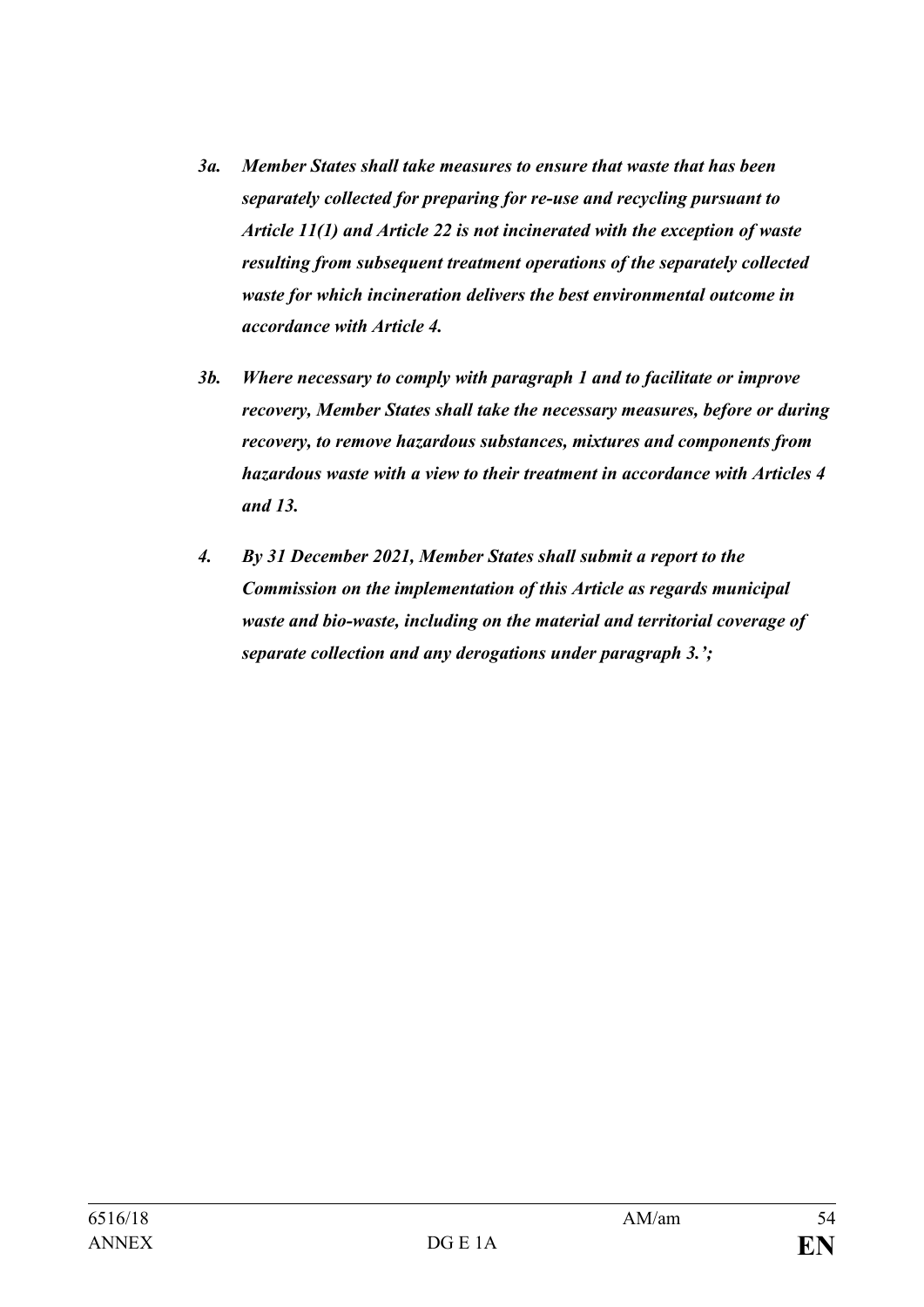- 10) Article 11 is amended as follows:
	- *(-a) the title is replaced by the following:*

### *'Preparing for re-use and recycling';*

- (a) **▌**paragraph 1 **▌** *is* replaced by the following:
	- '1. Member States shall take measures, **▌** to promote preparing for re-use activities, notably by encouraging the establishment of and support for *preparation for* reuse and repair networks*,* **▌** by facilitating*, where compatible with proper waste management, their* access ▌ to waste *held by collection schemes or facilities that can be prepared for re-use but is not destined for preparation for re-use by the same schemes or facilities,* and by promoting the use of economic instruments, procurement criteria, quantitative objectives or other measures.

Member States shall take measures to promote high quality recycling and, to this end, *subject to Article 10(2) and (3),* shall set up separate collection of waste **▌**.

*Subject to Article 10(2) and (3), separate collection shall be set up at least for paper, metal, plastic, and glass and, by 1 January 2025, for textiles.*

Member States shall take measures to promote *selective demolition in order to enable removal and safe handling of hazardous substances and facilitate reuse and high quality recycling by selective removal of materials, and to ensure the establishment of* sorting systems for construction and demolition waste **▌** for at least the following: wood, **▌**, *mineral fractions (concrete, bricks, tiles and ceramics, stones)*, metal, glass*, plastics* and plaster.';

**▌**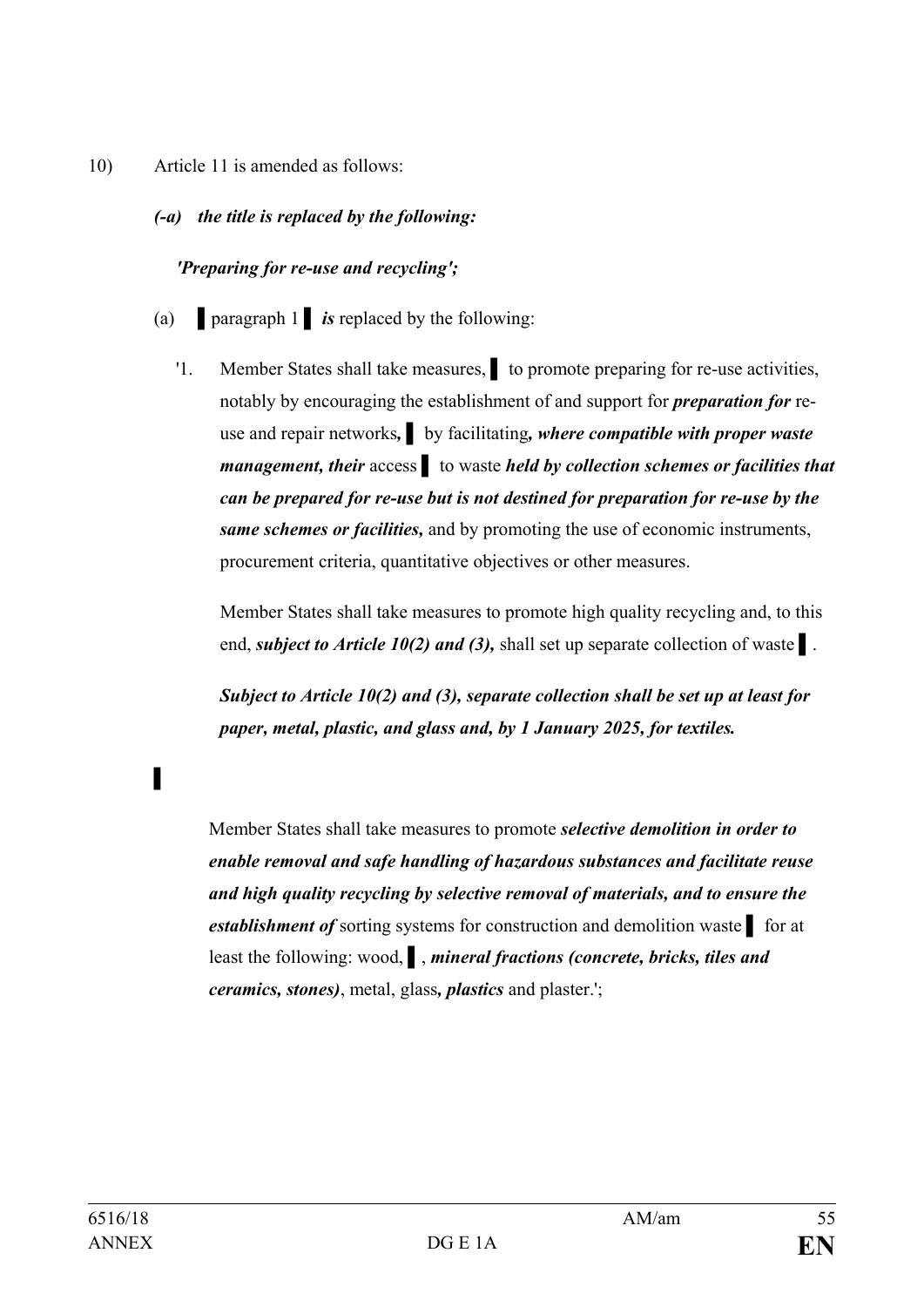- (c) **▌**paragraph 2 *is amended as follows:*
	- *(i) the introductory part is replaced by the following:*
	- *'2. In order to comply with the objectives of this Directive, and move towards a European circular economy with a high level of resource efficiency, Member States shall take the necessary measures designed to achieve the following targets:';*
	- *(ii)* **▌**, the following points **▌** are added:
	- '(c) by 2025, the preparing for re-use and the recycling of municipal waste shall be increased to a minimum of *55* % by weight;
	- (d) by 2030, the preparing for re-use and the recycling of municipal waste shall be increased to a minimum of *60* % by weight;
	- *(e) by 2035, the preparing for re-use and the recycling of municipal waste shall be increased to a minimum of 65 % by weight.'*;
- (e) paragraphs 3 **▌***,* 4 *and 5* are replaced by the following:
	- '3. *A Member State may postpone the deadline for attaining the targets referred to in points (c), (d) and (e) of paragraph 2 by up to five years provided that that Member State:*
		- *(a) prepared for re-use and recycled less than 20 % or landfilled more than 60 % of its municipal waste in 2013 as reported under the Joint Questionnaire of the OECD and Eurostat;*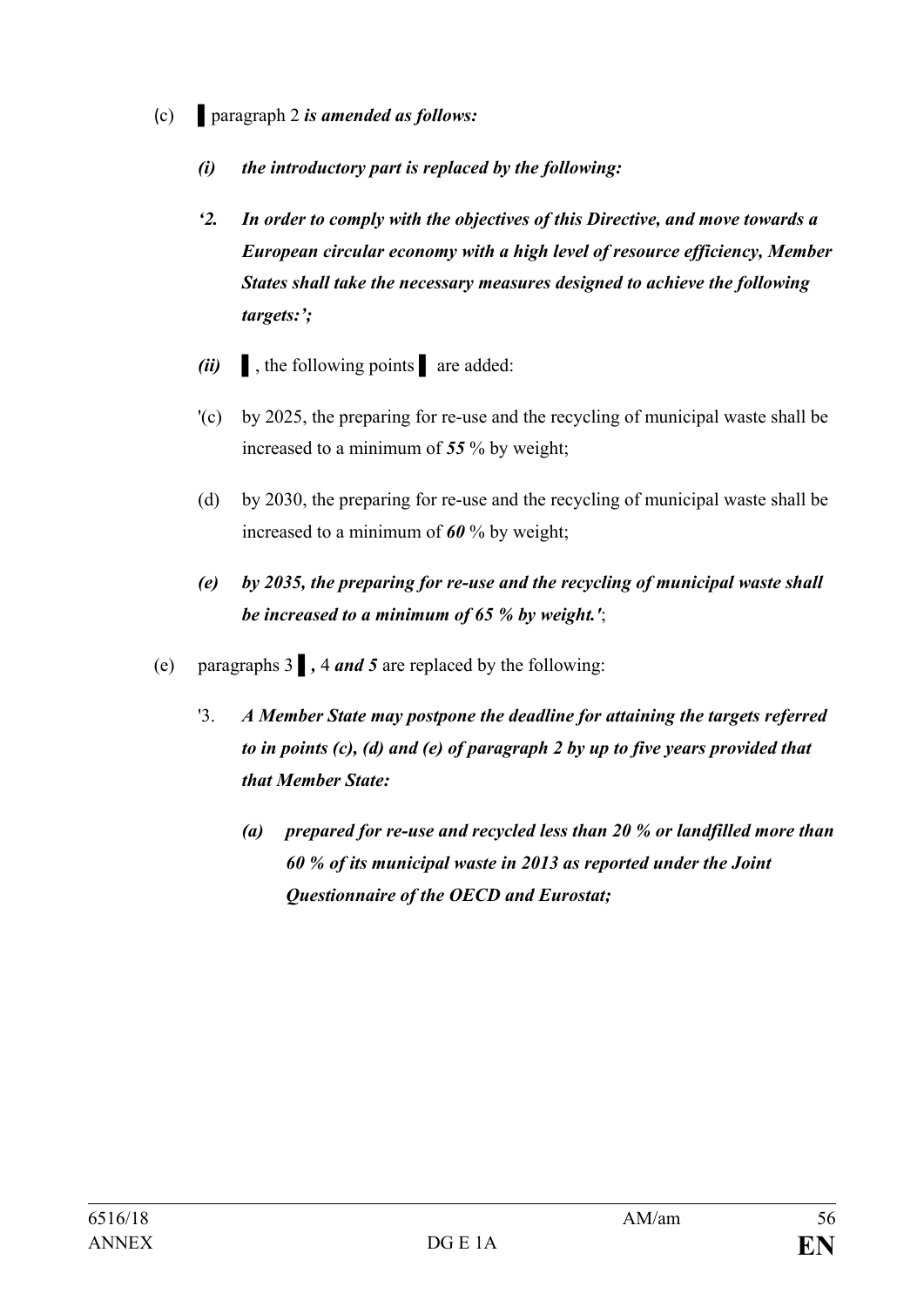- *(b) at the latest 24 months before the respective deadline laid down in points (c), (d) or (e) of paragraph 2, notifies the Commission of its intention to postpone the respective deadline and submits an implementation plan in accordance with Annex IVb.*
- *4. The Commission may request a Member State to revise the implementation plan submitted pursuant to point (b) of paragraph 3 if the Commission considers that the plan does not comply with the requirements of Annex IVb within three months of its receipt. The Member State shall submit a revised plan within three months of receipt of the request by the Commission.*
- *5.* In the event of *postponing the attainment of the targets in accordance with paragraph 3,* the Member State shall take the necessary measures to increase the preparing for re-use and the recycling of municipal waste:
	- *(a)* to a minimum of 50 % *by 2025 in case of postponing the deadline for attaining the target referred to in point (c) of paragraph 2*;
	- *(b) to a minimum of 55 % by 2030 in case of postponing the deadline for attaining the target referred to in point (d) of paragraph 2*;
	- *(c) to a minimum of 60 % by 2035 in case of postponing the deadline for attaining the target referred to in point (e) of paragraph 2*.';

**▌**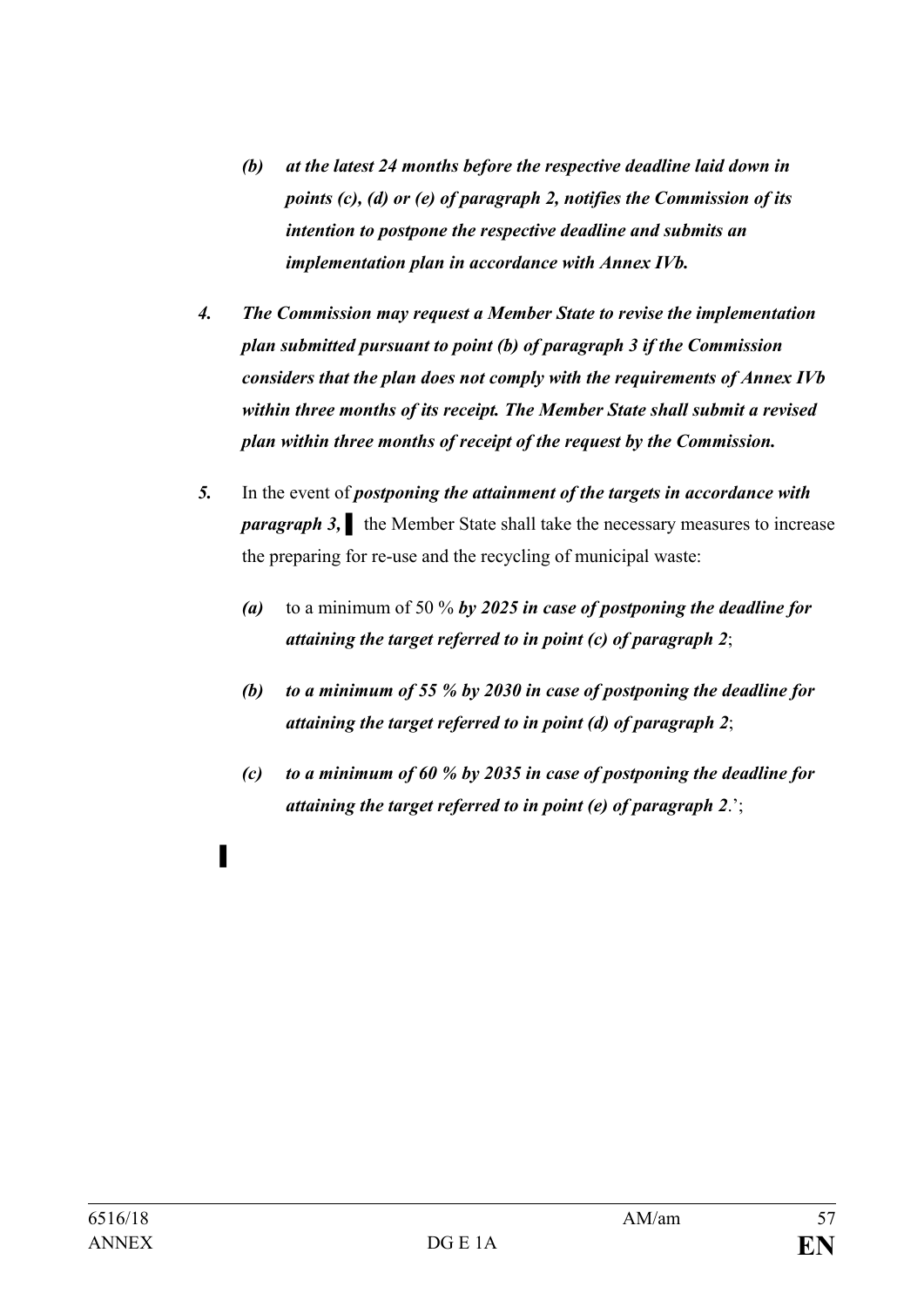#### *(ea) the following paragraphs are added:*

- *'6.* By 31 December 2024 ▌, the Commission shall **▌** *consider* the setting of *preparing for reuse and recycling* targets for *construction and demolition waste and its material-specific fractions, textile waste, ▌ commercial waste, non-hazardous industrial waste and* other waste streams*, as well as preparing for reuse targets for municipal waste and recycling targets for municipal biowaste*. To this end, a report of the Commission, accompanied by a proposal, if appropriate, shall be sent to the European Parliament and the Council.
- *7. By 31 December 2028, the Commission shall review the target laid down in paragraph 2, point (e). To this end, the Commission shall submit a report, if appropriate accompanied by a legislative proposal, to the European Parliament and the Council.*

*The Commission shall assess co-processing technology that allows the incorporation of minerals in the co-incineration process of municipal waste. Where a reliable methodology can be found, as part of this review, the Commission shall consider whether such minerals may be counted towards recycling targets.';*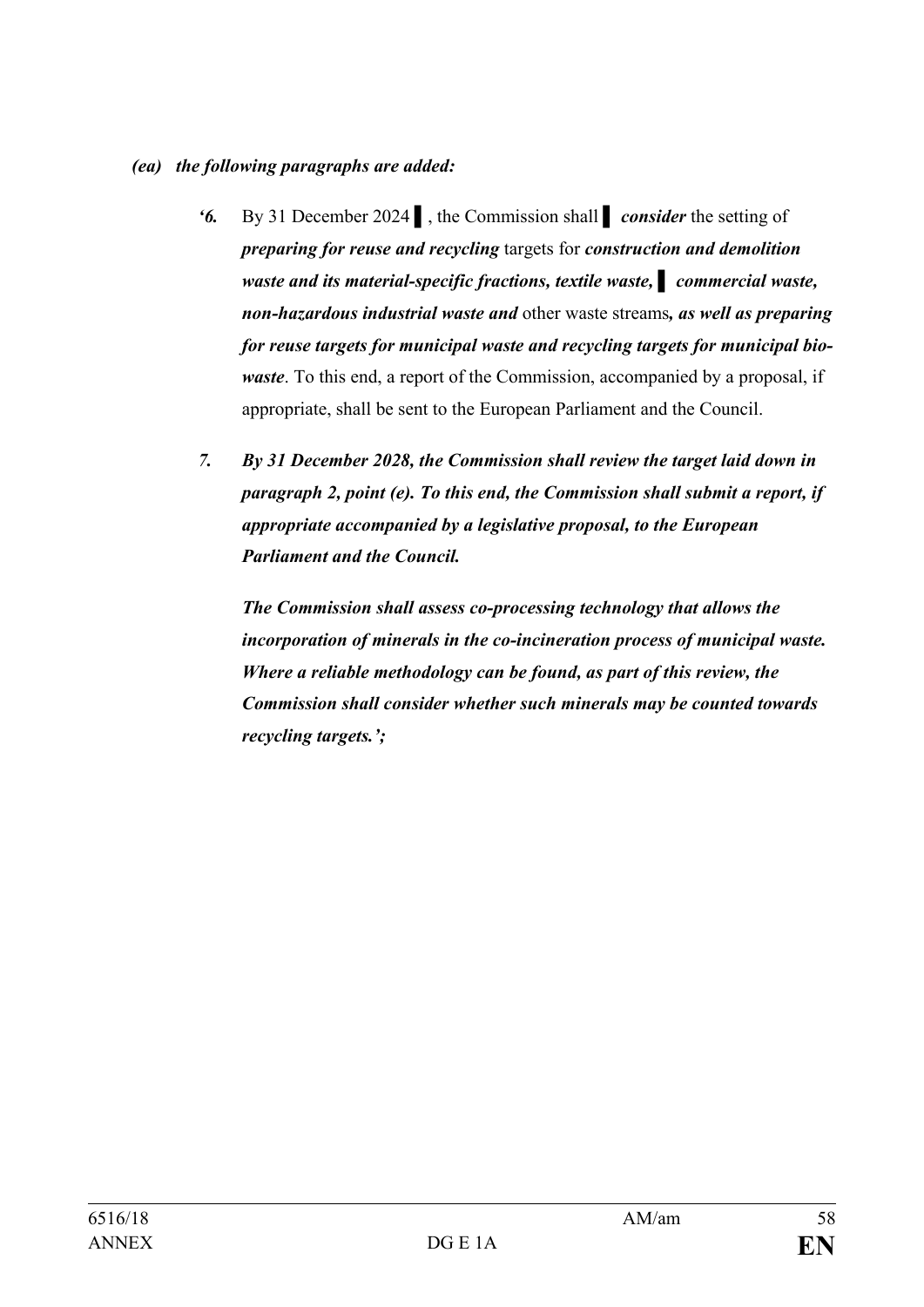11) the following Article is inserted:

# '*Article 11a*

## *Rules on the calculation of the attainment of the targets*

- '1. For the purpose of calculating whether the targets laid down in Article 11(2)(c), (d) *and (e)* and 11(3) have been attained,
	- (-a) *Member States shall calculate the weight of the municipal waste generated and prepared for re-use or recycled in a given calendar year;*
	- (a) the weight of the municipal waste *prepared for reuse* shall be *calculated* as the weight of *products or components of products that have become municipal waste and have undergone all necessary checking, cleaning or repairing operations to enable re-use without further sorting or pre-processing*;
	- (b) the weight of the municipal waste *recycled* shall be *calculated* as the weight of **waste** *which, having* undergone all necessary checking, sorting and other preliminary operations to *remove waste materials that are not targeted by the subsequent reprocessing and to ensure high quality recycling, enters the recycling operation whereby waste materials are actually reprocessed into products, materials or substances*.

**▌**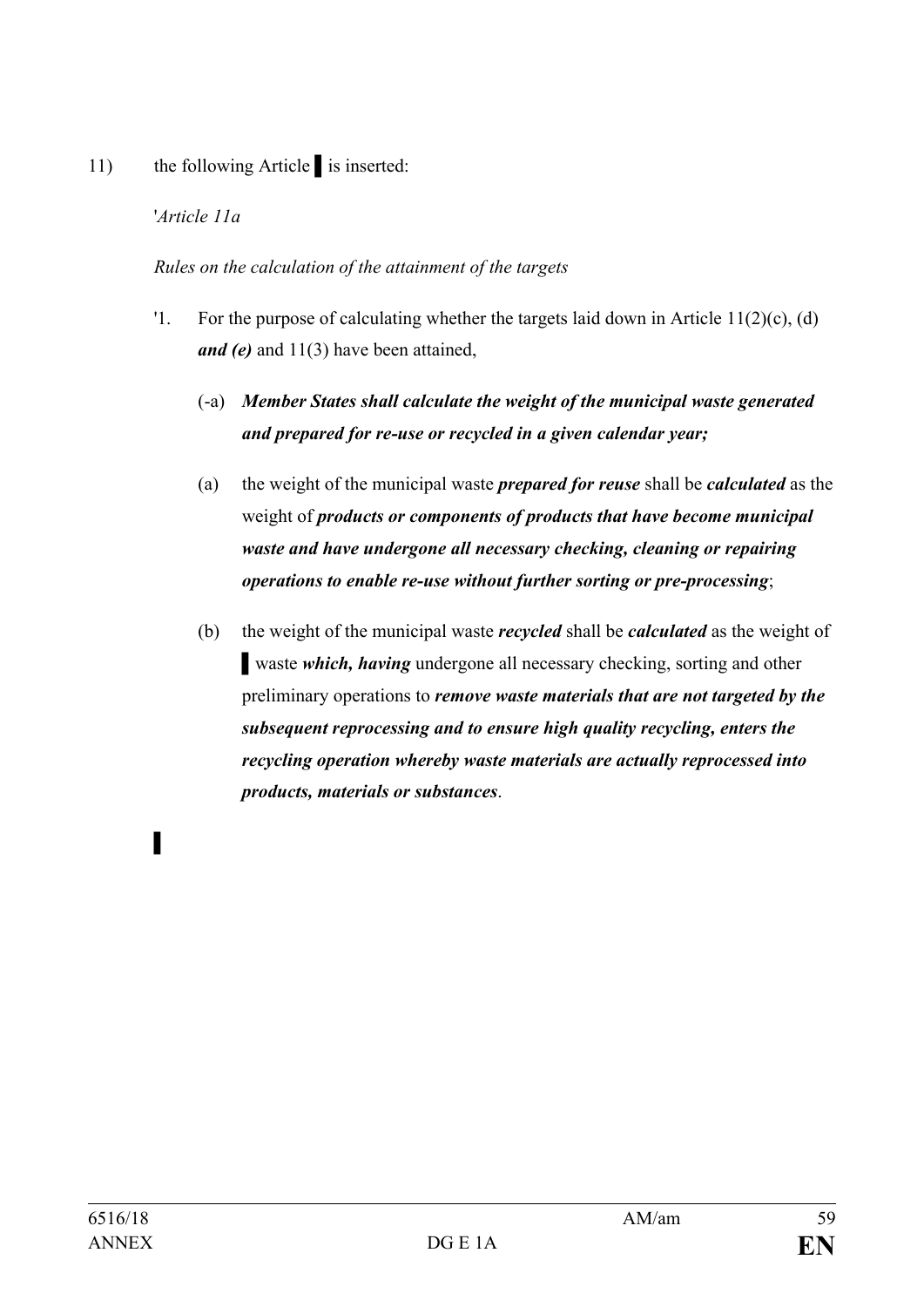3. *For the purposes of* paragraph 1*(b)*, the weight of the *municipal waste recycled shall be measured when it enters the recycling operation.*

*By way of derogation from the first paragraph, municipal waste recycled may be measured at the* output of any sorting operation **▌** provided that:

- (a) such output waste is *subsequently recycled*;
- (b) the weight of materials or substances that are *removed by further operations preceding the recycling operation and are not subsequently recycled is not included in the* weight *of waste ▌* reported as recycled.
- 4. Member States shall establish an effective system of quality control and traceability of the municipal waste to ensure that conditions laid down in *paragraphs 1(b) and* 3 **▌***of this Article* are met. *To ensure the reliability and accuracy of the data gathered on recyled waste,* the system may consist of either electronic registries set up pursuant to Article 35(4), technical specifications for the quality requirements of sorted waste*,* or *average loss rates for sorted waste for various waste types and waste management practices respectively. Average loss rates shall only be used in cases where reliable data cannot be obtained otherwise and shall be calculated on the basis of the calculation rules established in the delegated act adopted pursuant to paragraph 8a*.
- *4a. For the purpose of calculating the targets laid down in Article 11(2)(c), (d) and (e) and Article 11(3), the amount of municipal biodegradable waste that enters aerobic or anaerobic treatment may be counted as recycled where that treatment generates compost, digestate, or other output with similar quantity of recycled content in relation to input, which is to be used as a recycled product, material or substance. Where the output is used on land, it may only be considered as recycled if resulting in benefit to agriculture or ecological improvement.*

*As of 1 January 2027, municipal bio-waste entering aerobic or anaerobic treatment may only be counted as recycled if, in accordance with Article 22, it has been separately collected or separated at source.*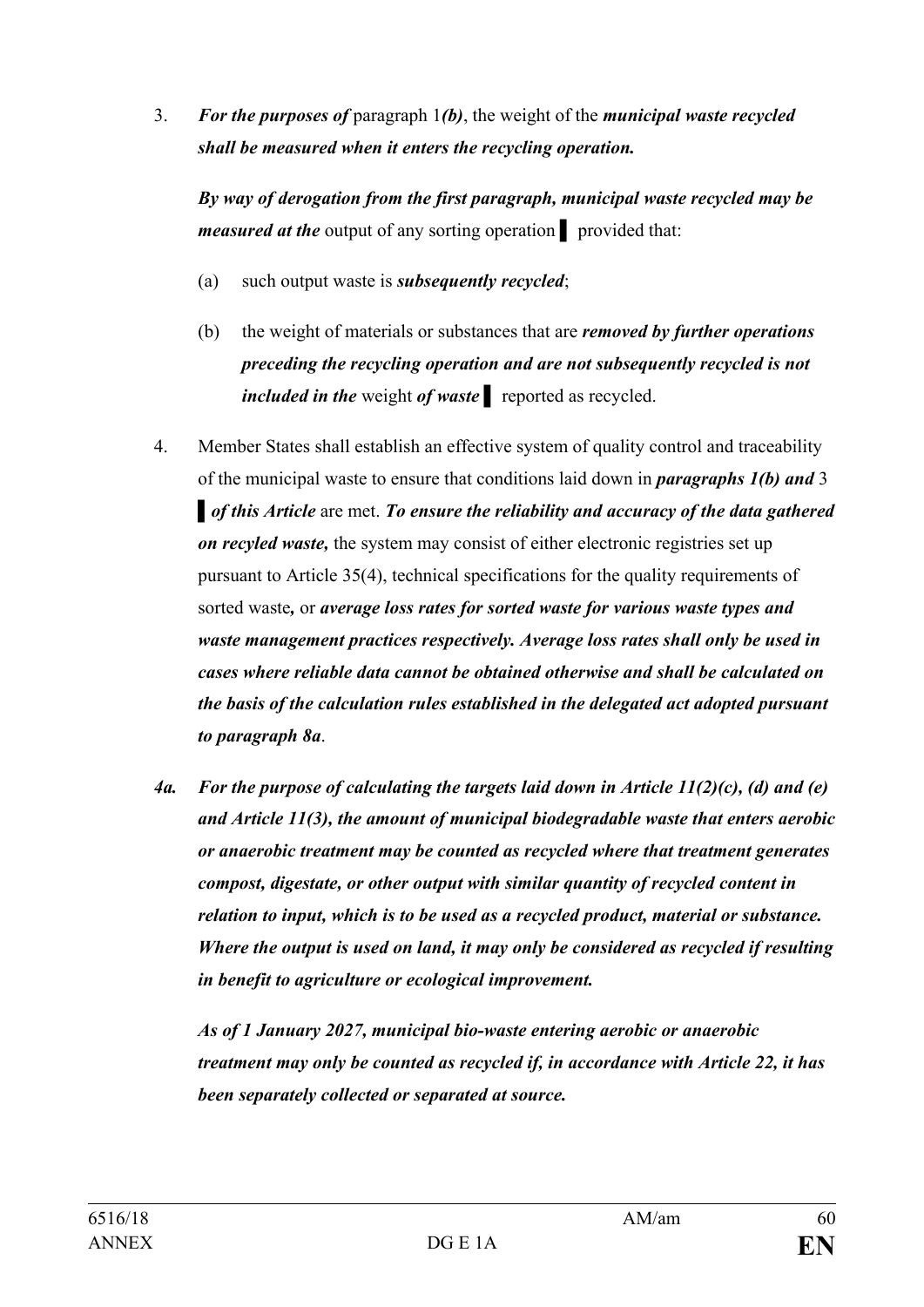- *4b. For the purposes of calculating the targets laid down in Article 11(2)(c), (d) and (e) and Article 11(3), the amount of waste materials that have ceased to be waste as a result of a preparatory operation before being reprocessed may be counted as recycled provided that such materials are destined for subsequent reprocessing into products, materials or substances to be used for the original or other purposes. However, end-of-waste materials to be used as fuels or other means to generate energy, be incinerated, backfilled or landfilled, cannot be counted towards the recycling targets.*
- 5. For the purposes of calculating whether the targets laid down in Article 11(2)(c), (d) and *(e)* and Article 11(3) have been achieved*,* Member States may take into account the recycling of metals *separated after* incineration *▌*of municipal waste *▌*provided that the recycled metals meet certain quality *criteria laid down in the implementing act referred to in paragraph 8 of this Article*.
- *6*. Waste sent to another Member State for the purposes of preparing for re-use, recycling or backfilling in that other Member State may only be counted towards the attainment of the targets laid down in Articles 11(2) and (3) by the Member State in which that waste was collected.
- *7*. Waste exported from the Union for preparation for re-use or recycling shall only count towards the attainment of the targets laid down in Articles 11(2) and (3) *of this*  **Directive** by the Member State in which it was collected if the requirements of paragraph 4 *of this Article* are met and if, in accordance with Regulation (EC) No 1013/2006, the exporter can prove that the shipment of waste complies with the requirements of that Regulation and that the treatment of waste outside the Union took place in conditions that are *broadly* equivalent to the requirements of the relevant Union environmental legislation.;

*▌*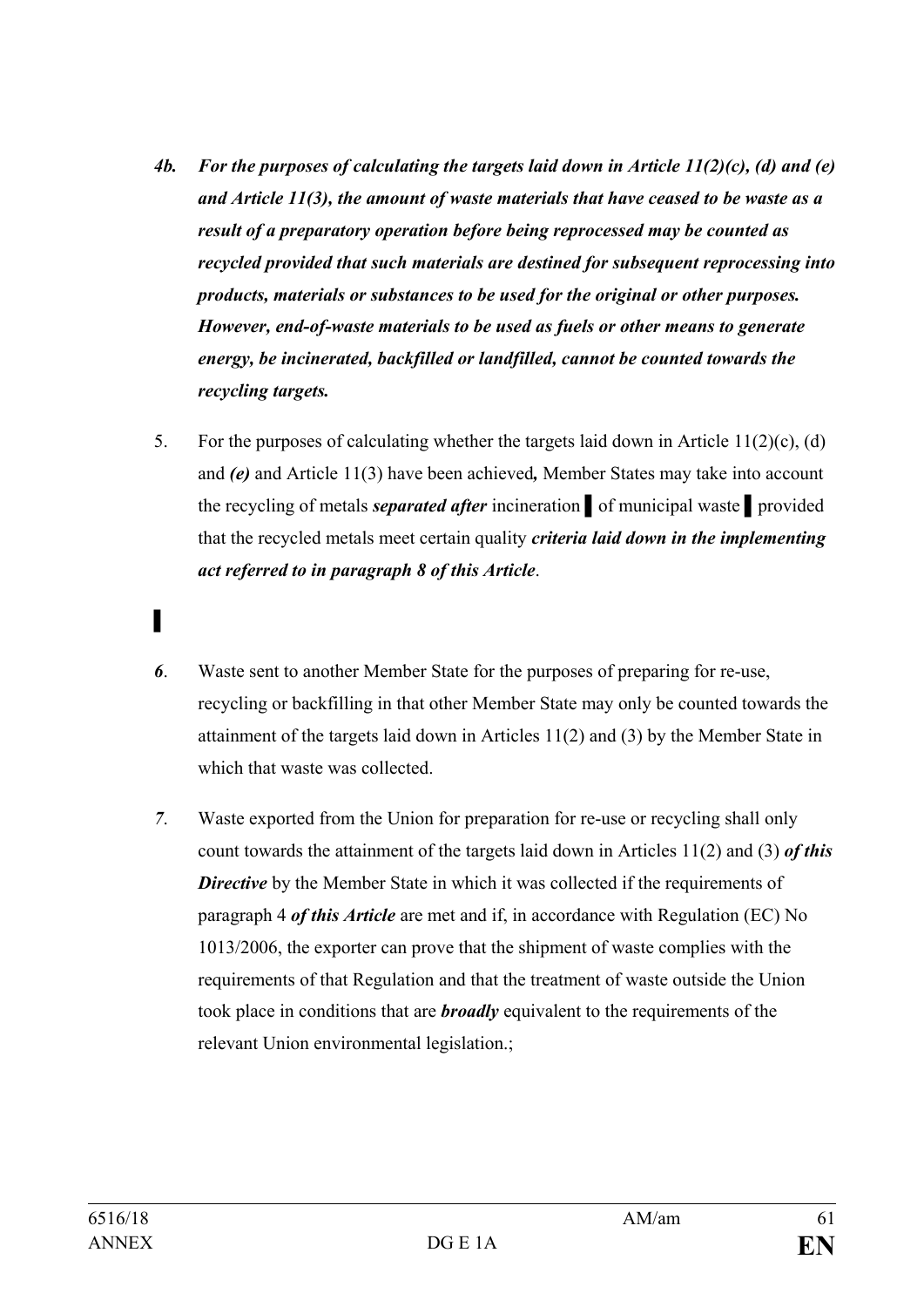- *8*. In order to ensure *uniform* conditions for the application of *▌ this Article*, the Commission shall adopt *implementing* acts, **▌** establishing **▌** *rules for the calculation, verification and reporting of data, in particular as regards:*
	- *(a)* a common methodology for the calculation of the weight of metals that have **been recycled in accordance with paragraph 5 of this Article, including** quality criteria for the recycled metals, *and*
	- *(b) bio-waste separated and recycled at source.*

*Those implementing acts shall be adopted by 31 March 2019 in accordance with the examination procedure referred to in Article 39(2).*

- *8a. The Commission shall, by 31 March 2019, adopt a delegated act in accordance with Article 38a in order to supplement this Directive by establishing rules for the calculation, verification and reporting of the weight of materials or substances, which are removed after a sorting operation and which are not subsequently recycled, based on average loss rates for sorted waste.';*
- 12) the following Article ▌is inserted:

'*Article 11b*

Early warning report

1. The Commission shall, in cooperation with the European Environment Agency, draw up reports on the progress towards the achievement of the targets laid down in Articles 11(2)(c), (d) and *(e)* and (3) three years before each time-limit laid down in those provisions at the latest.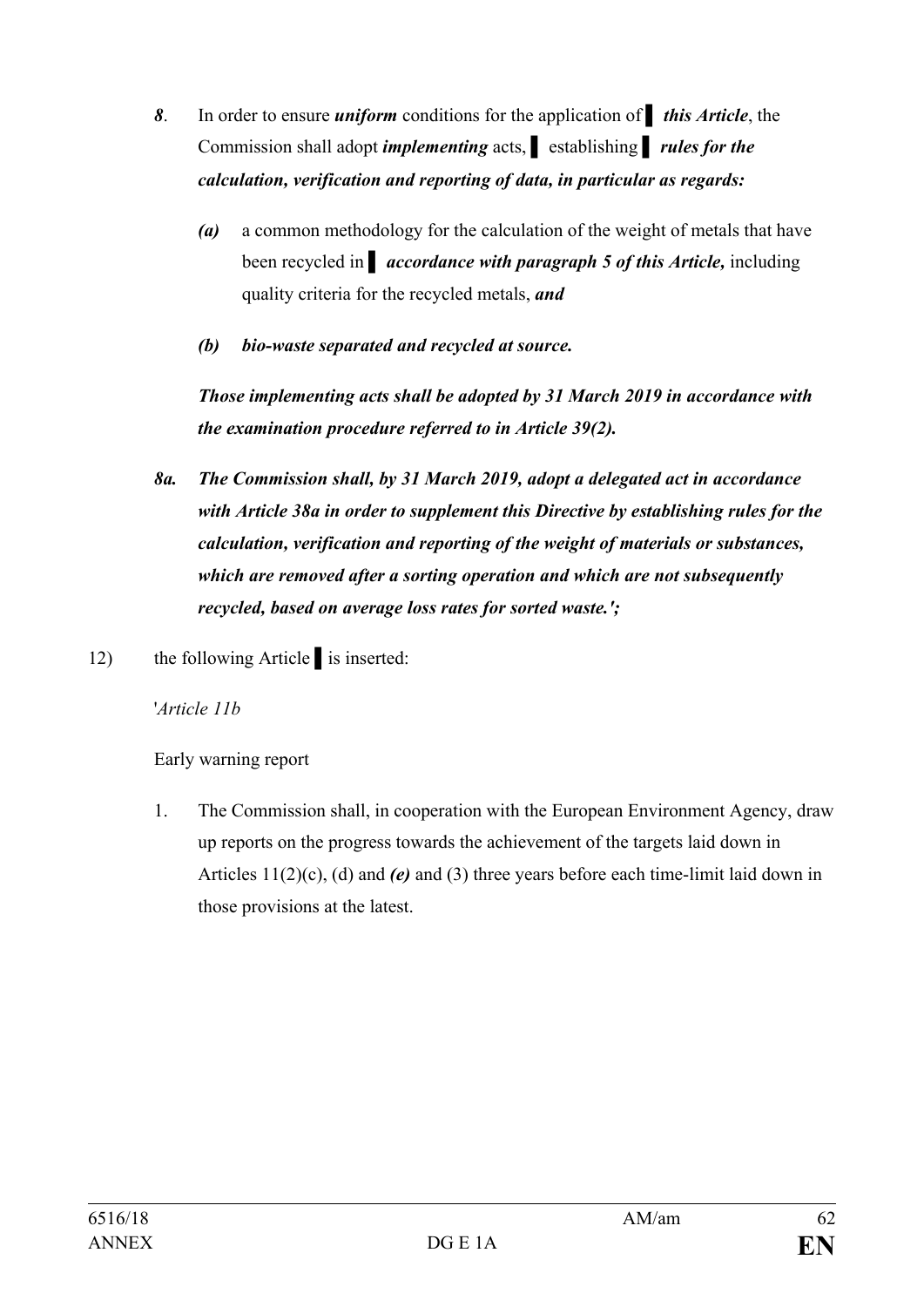- 2. The reports referred to in paragraph 1 shall include the following:
	- (a) an estimation of the achievement of the targets by each Member State;
	- (b) a list of Member States at risk of not achieving the targets within the respective time limits accompanied by appropriate recommendations for the Member States concerned;
	- *(ba) examples of best practices that are used throughout the Union and that could provide guidance for progressing towards achieving the targets.*';
- *12a) Article 12 is replaced by the following:*

*'Article 12*

# *Disposal*

- *1. Member States shall ensure that, where recovery in accordance with Article 10(1) is not undertaken, waste undergoes safe disposal operations which meet the provisions of Article 13 on the protection of human health and the environment.*
- *2. By 31 December 2024, the Commission shall carry out an assessment of the disposal operations listed in Annex I, in particular in the light of Article 13 and shall submit a proposal, if appropriate, to the European Parliament and the Council with a view to regulating disposal operations, including through possible restrictions, and to consider a disposal reduction target, to ensure environmentally sound waste management.';*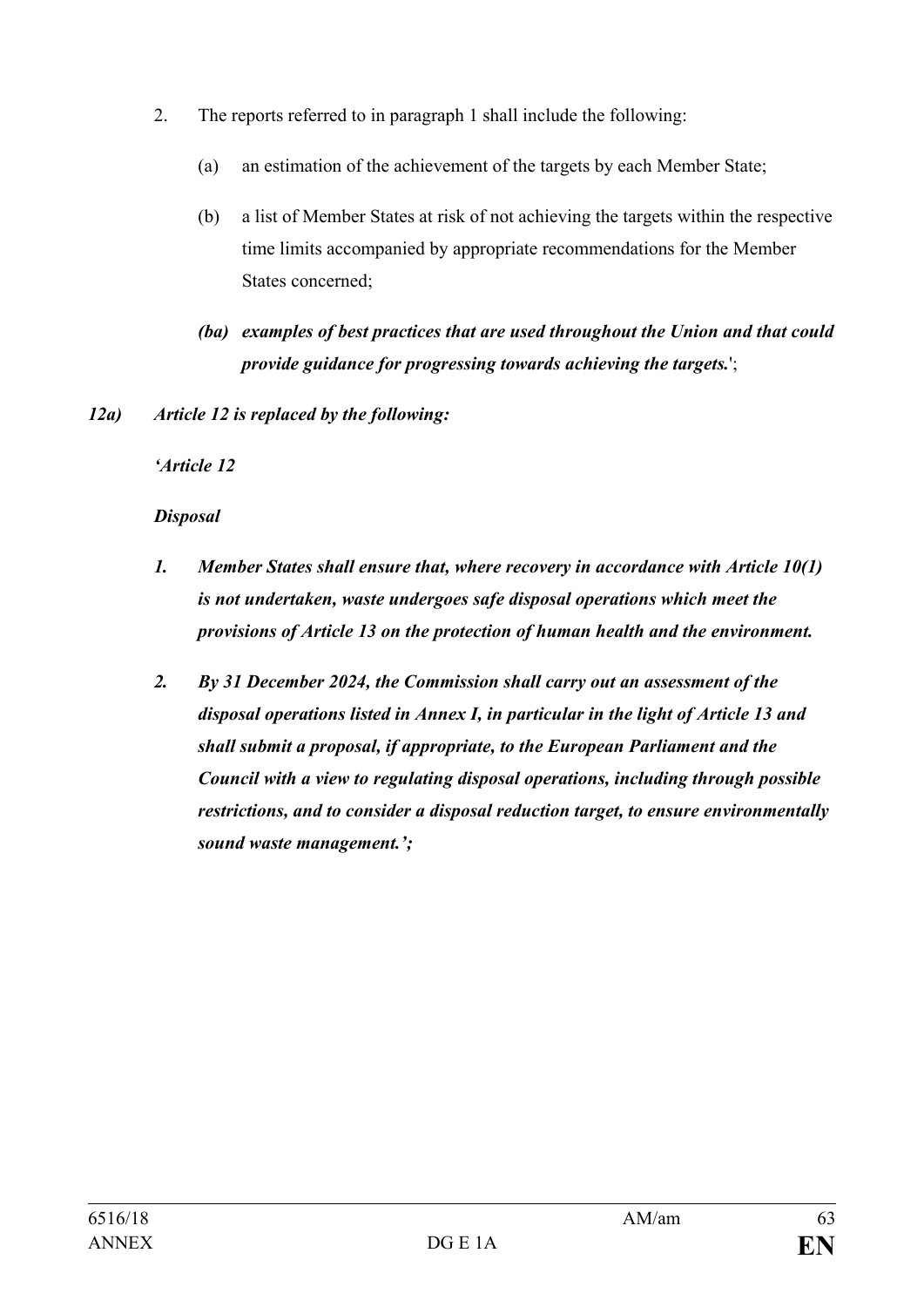*12b) Article 14 is replaced by the following:*

## *'Article 14*

*Costs*

- *1. In accordance with the polluter pays principle, the costs of waste management, including for the necessary infrastructure and its operation, shall be borne by the original waste producer or by the current or previous waste holders.*
- *2. Without prejudice to Articles 8 and 8a, Member States may decide that the costs of waste management are to be borne partly or wholly by the producer of the product from which the waste came and that the distributors of such product may share these costs.';*
- *12c) In Article 18, paragraph 3 is replaced by the following:*
	- *'3. Where hazardous waste has been unlawfully mixed in breach of this Article, Member States shall ensure, without prejudice to Article 36, that separation is carried out where technically feasible and necessary to comply with Article 13.*

*Where separation is not required in accordance with the first sub-paragraph, Member States shall ensure that the mixed waste is treated in a facility that has obtained a permit in accordance with Article 23 to treat such a mixture.';*

*12d) In Article 20, the following paragraphs are inserted:*

*'By 1 January 2025, Member States shall set up separate collection for hazardous waste fractions produced by households to ensure they are treated in accordance with Articles 4 and 13 and do not contaminate other municipal waste streams;*

*By ... [18 months after the date of entry into force of this Directive], the Commission shall draw up guidelines to assist and facilitate Member States in the separate collection of hazardous waste fractions generated by households.';*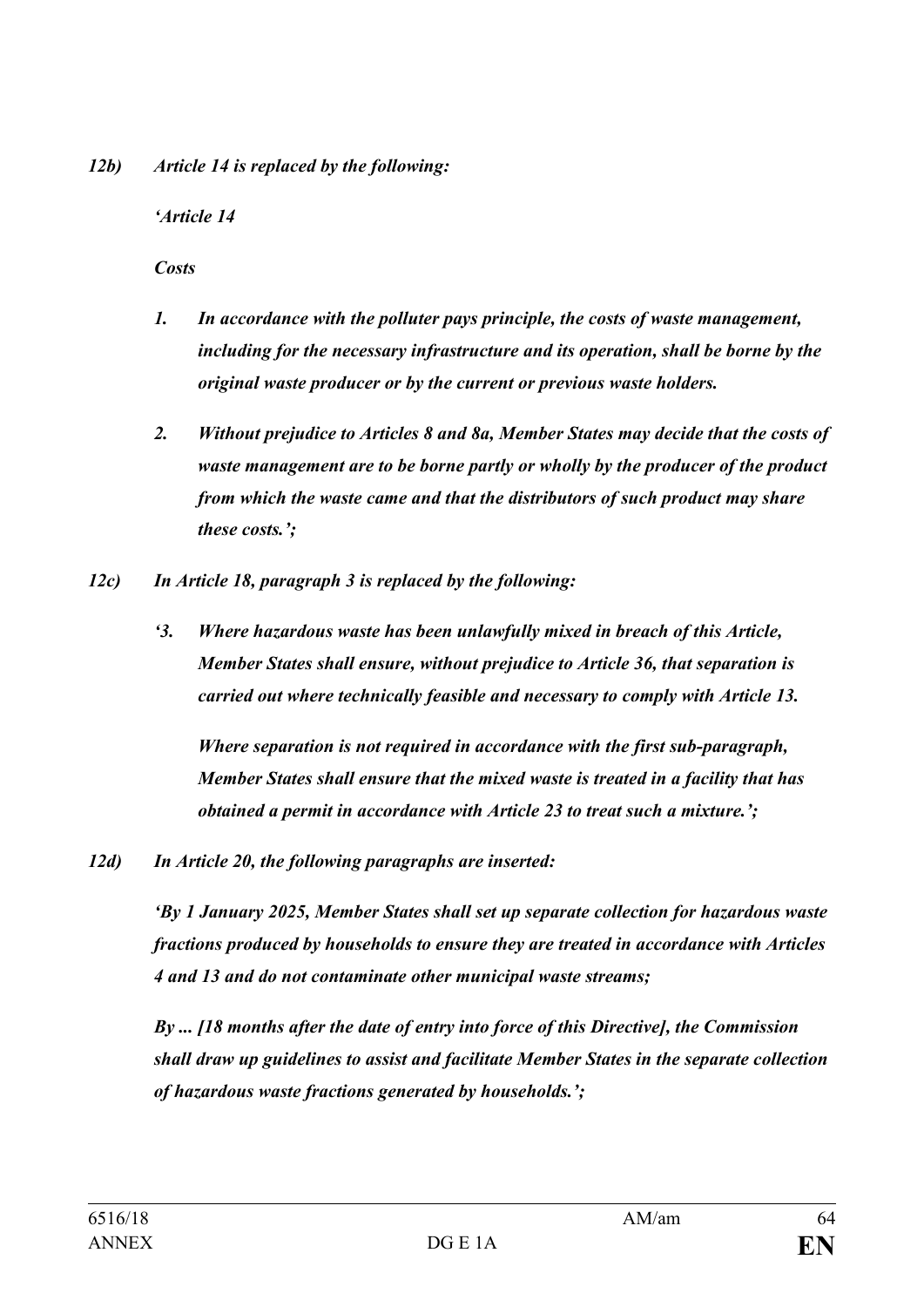#### *12e) Article 21 is amended as follows:*

- *(a) In paragraph 1, points (a), (b) and (c) are replaced by the following:*
	- *'(a) waste oils are collected separately, unless separate collection is not technically feasible taking into account good practices;*
	- *(b) waste oils are treated, giving priority to regeneration or alternatively to other recycling operations delivering equivalent or better overall environmental outcome than regeneration, in accordance with Articles 4 and 13;*
	- *(c) waste oils of different characteristics are not mixed and waste oils are not mixed with other kinds of waste or substances, if such mixing impedes their regeneration or alternatively other recycling operations delivering equivalent or better overall environmental outcome than regeneration.';*
- *(b) the following paragraph is added:*
	- *'4. By 31 December 2022 the Commission shall examine data on waste oils provided by Member States in accordance with Article 37(2a) with a view to considering the feasibility of setting measures for the treatment of waste oils, including quantitative targets on regeneration of waste oils and any further measures to promote the regeneration of waste oils. To this end, a report of the Commission, accompanied by a proposal, if appropriate, shall be sent to the European Parliament and the Council.';*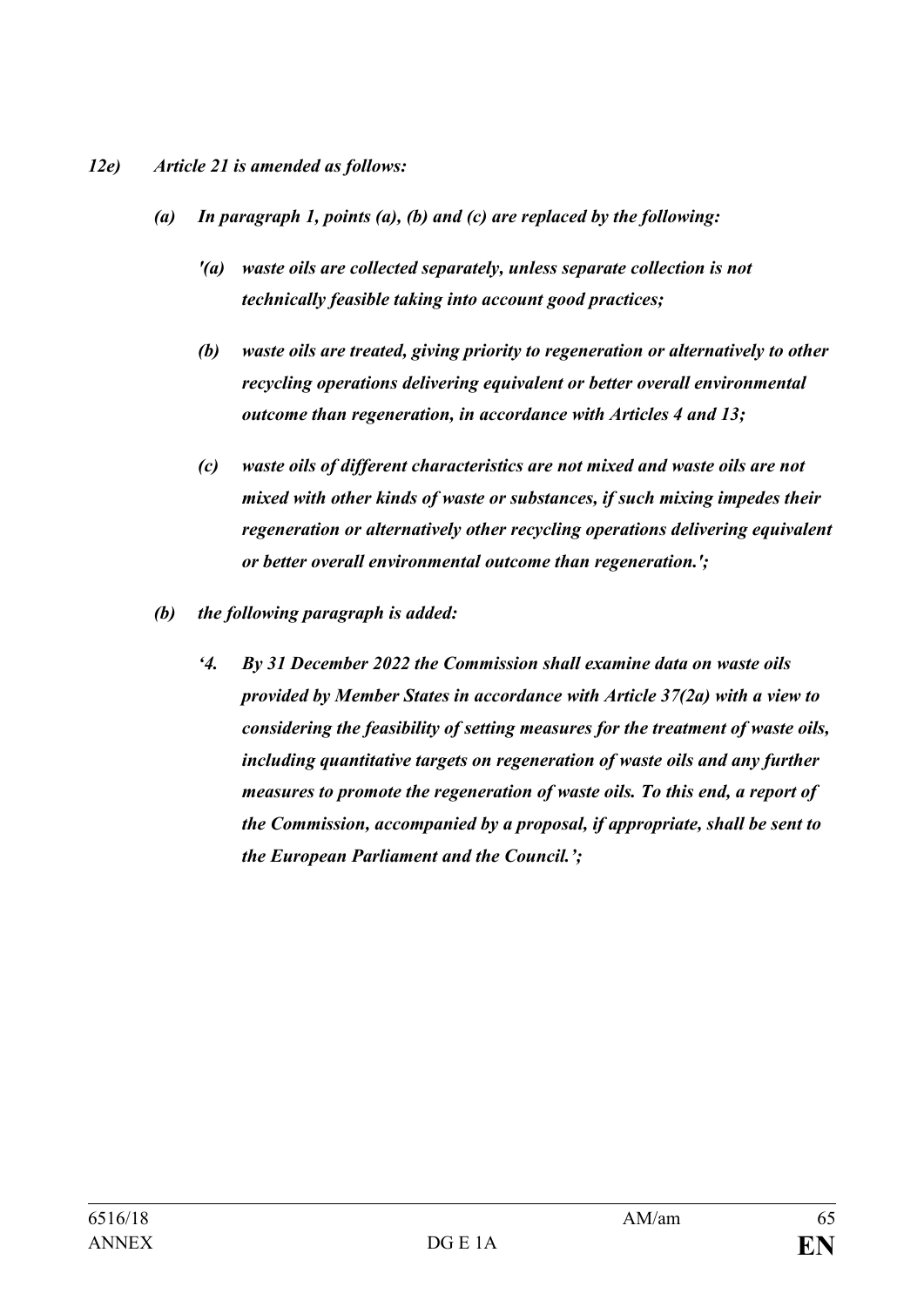13) Article 22 is replaced by the following:

## '*Article 22*

#### *Bio-waste*

1. Member States shall ensure **that by 31 December 2023 and subject to Article 10(2)** *and (3), bio-waste is either separated and recycled at source, or is collected separately and is not mixed with other types of waste.* 

*Member States may allow waste with similar biodegradability and compostability properties which complies with relevant European standards, and any equivalent national standards, for packaging recoverable through composting and biodegradation to be collected together with bio-waste*.

- *2. Member States* shall take measures **▌** in accordance with Articles 4 and 13, to ▌:
	- (a) *encourage* the recycling, including composting and digestion*,* of bio-waste *in a way that fulfils a high level of environment protection and results in output which meets relevant high quality standards*;
	- (b) *encourage home composting; and*
	- (c) *promote* the use of **▌** materials produced from bio-waste.
	- *3. By 31 December 2018, the Commission shall request the European standardisation organisations to develop European standards for bio-waste entering organic recycling processes, for compost and for digestate, based on best available practices.';*

**▌**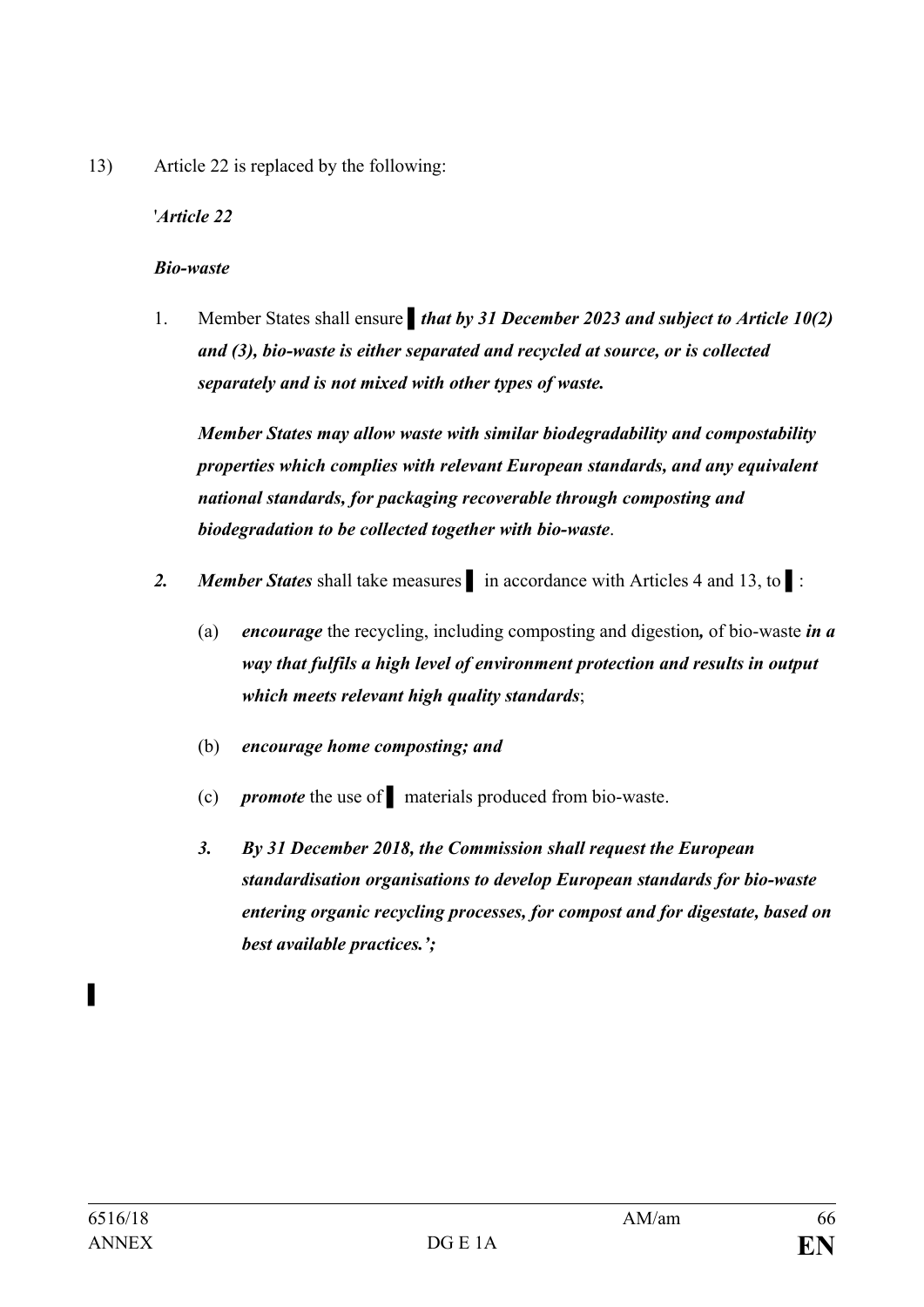- 15) Article 27 is amended as follows:
	- (a) paragraph 1 is replaced by the following:
		- '1. The Commission shall **▌** adopt delegated acts in accordance with Article 38a *in order to supplement this Directive by* setting out technical minimum standards for treatment activities*, including for sorting and recycling of waste,* which require a permit pursuant to Article 23 where there is evidence that a benefit in terms of the protection of human health and the environment would be gained from such minimum standards.';
	- (b) paragraph 4 is replaced by the following:
		- '4. The Commission shall **▌** adopt delegated acts in accordance with Article 38a *in order to supplement this Directive by* setting out the minimum standards for activities that require registration pursuant to points (a) and (b) of Article 26 where there is evidence that a benefit in terms of the protection of human health and the environment or in avoiding disruption to the internal market would be gained from such minimum standards.';
- 16) Article 28 is amended as follows:
	- (a) paragraph 3 is amended as follows:
		- (i) point (b) is replaced by the following:
			- '(b) existing **▌** major disposal and recovery installations, including any special arrangements for waste oils, hazardous waste, waste containing significant amounts of *critical* raw materials **▌***,* or waste streams addressed by specific Union legislation;';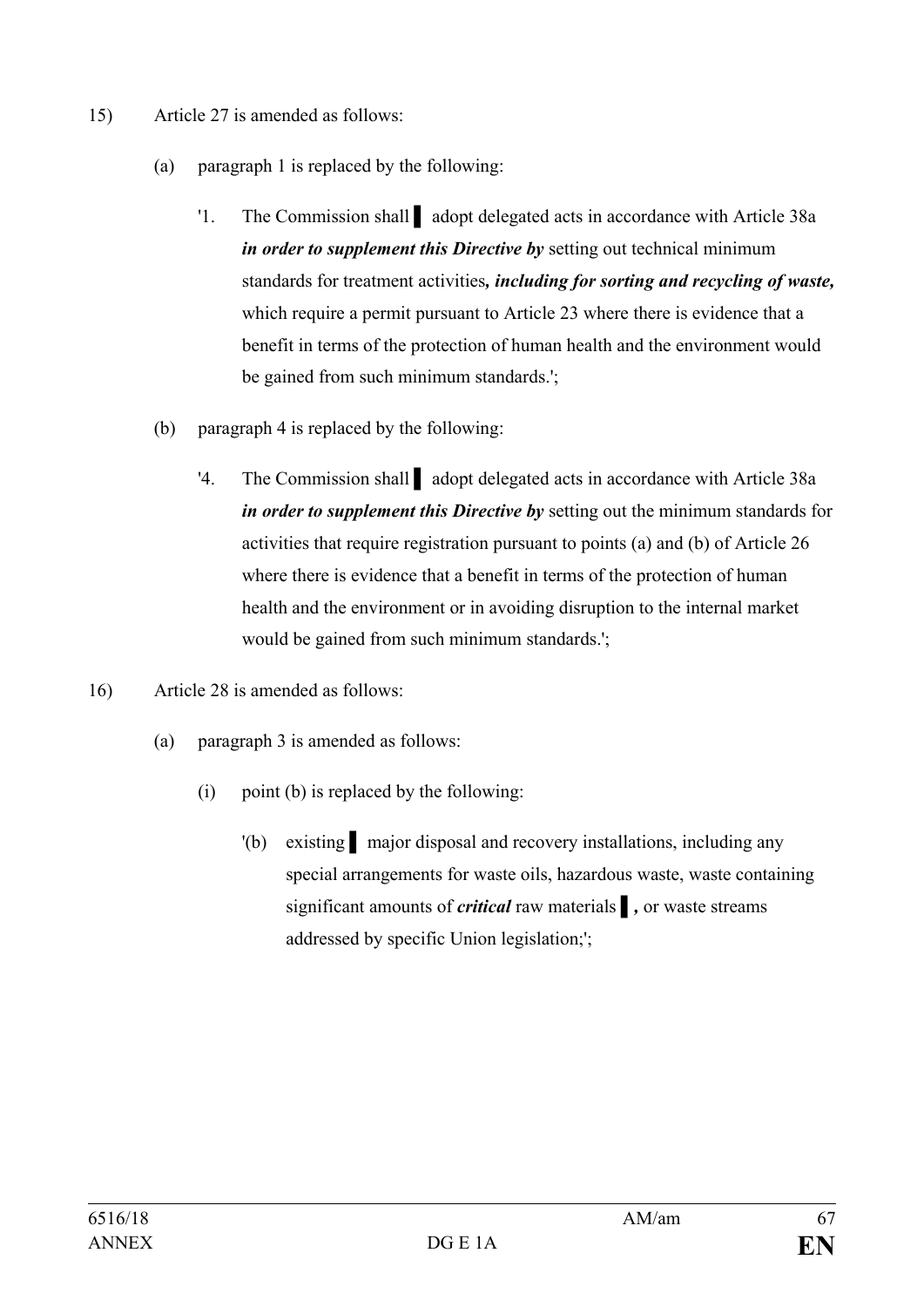- *(ia) point (c) is replaced by the following:*
	- *'(c) an assessment of the need for closure of existing waste installations, and of additional waste installation infrastructure in accordance with Article 16;'*
- *(ib) the following points are inserted:*
	- *'(c-a)information on the measures to attain the objectives laid down in Article 5(3a) in Directive 1999/31/EC or in other strategic documents covering the entire territory of the Member State concerned;*
	- *(ca) an assessment of existing waste collection schemes, including the material and territorial coverage of separate collection and measures to improve its operation, of any derogations granted in accordance with Article 10(3), and of the need for new collection schemes.*
	- *(cb) Member States shall ensure that an assessment of the investments and other financial means, including for local authorities, required to meet the needs identified in accordance with paragraph c above, is carried out. This assessment shall be included in the relevant waste management plans or other strategic documents covering the entire territory of the Member State concerned.';*
- (ii) the following *points are* added:
	- '(f) measures to combat *and prevent* all forms of littering and to clean up all types of litter;
	- *(g) appropriate qualitative or quantitative indicators and targets, including on the quantity of generated wastes and their treatment and on municipal waste that is disposed of or subject to energy recovery.';*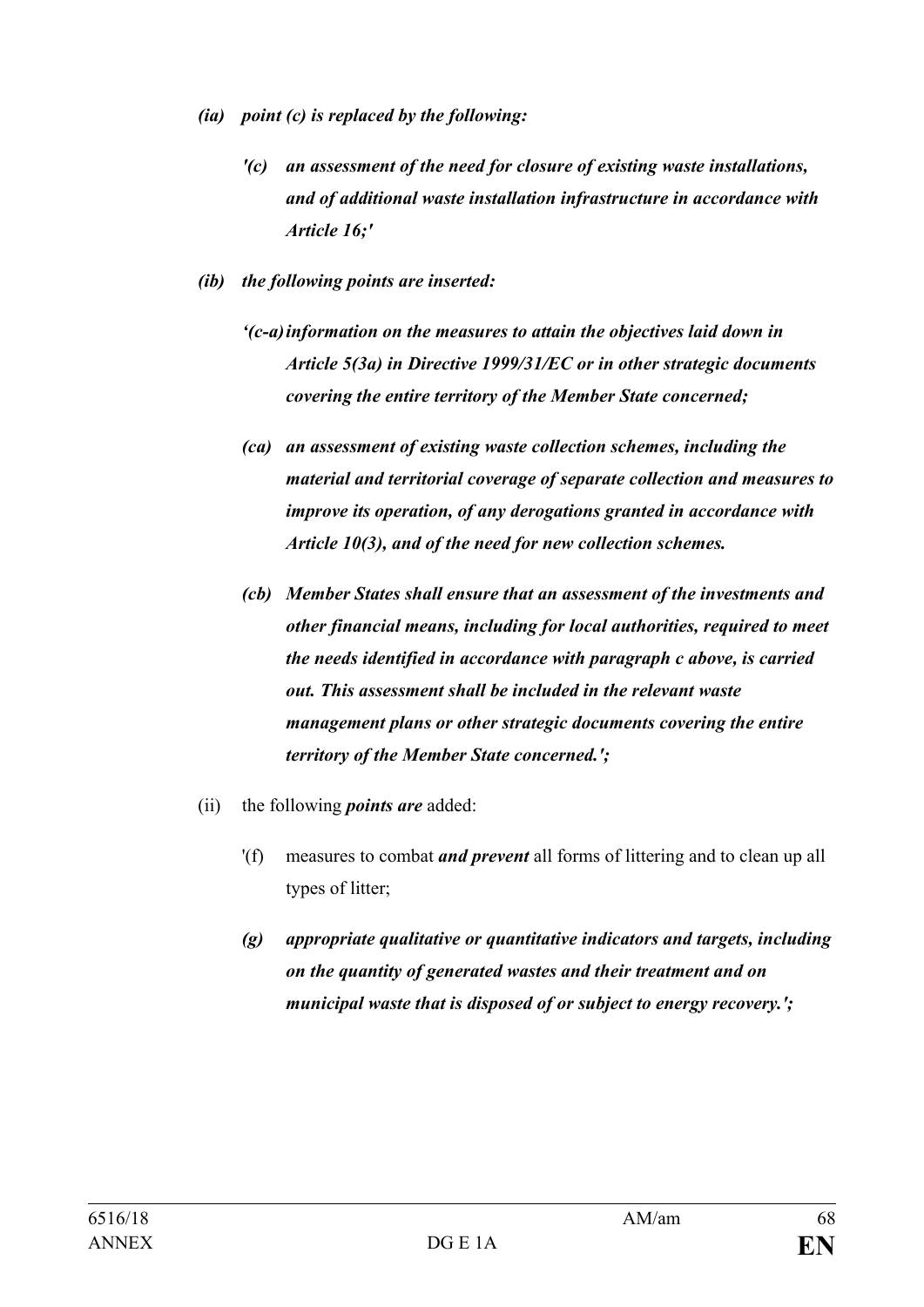(b) paragraph 5 is replaced by the following:

*\_\_\_\_\_\_\_\_\_\_\_\_\_\_\_*

- '5. Waste management plans shall conform to the waste planning requirements laid down in Article 14 of Directive 94/62/EC, the targets laid down in Article 11(2) and (3) of this Directive and the requirements in Article 5 of Directive 1999/31/EC, *and for the purposes of litter prevention, to the requirements in Article 13 of Directive 2008/56/EC of the European Parliament and of the Council\* and Article 11 of Directive 2000/60/EC of the European Parliament and of the Council\*\*.*
	- *\* Directive 2008/56/EC of the European Parliament and of the Council of 17 June 2008 establishing a framework for Community action in the field of marine environmental policy (OJ L 164, 25.6.2008, p. 19).*
	- *\*\* Directive 2000/60/EC of the European Parliament and of the Council of 23 October 2000 establishing a framework for Community action in the field of water policy (OJ L 327, 22.12.2000, p. 1).*';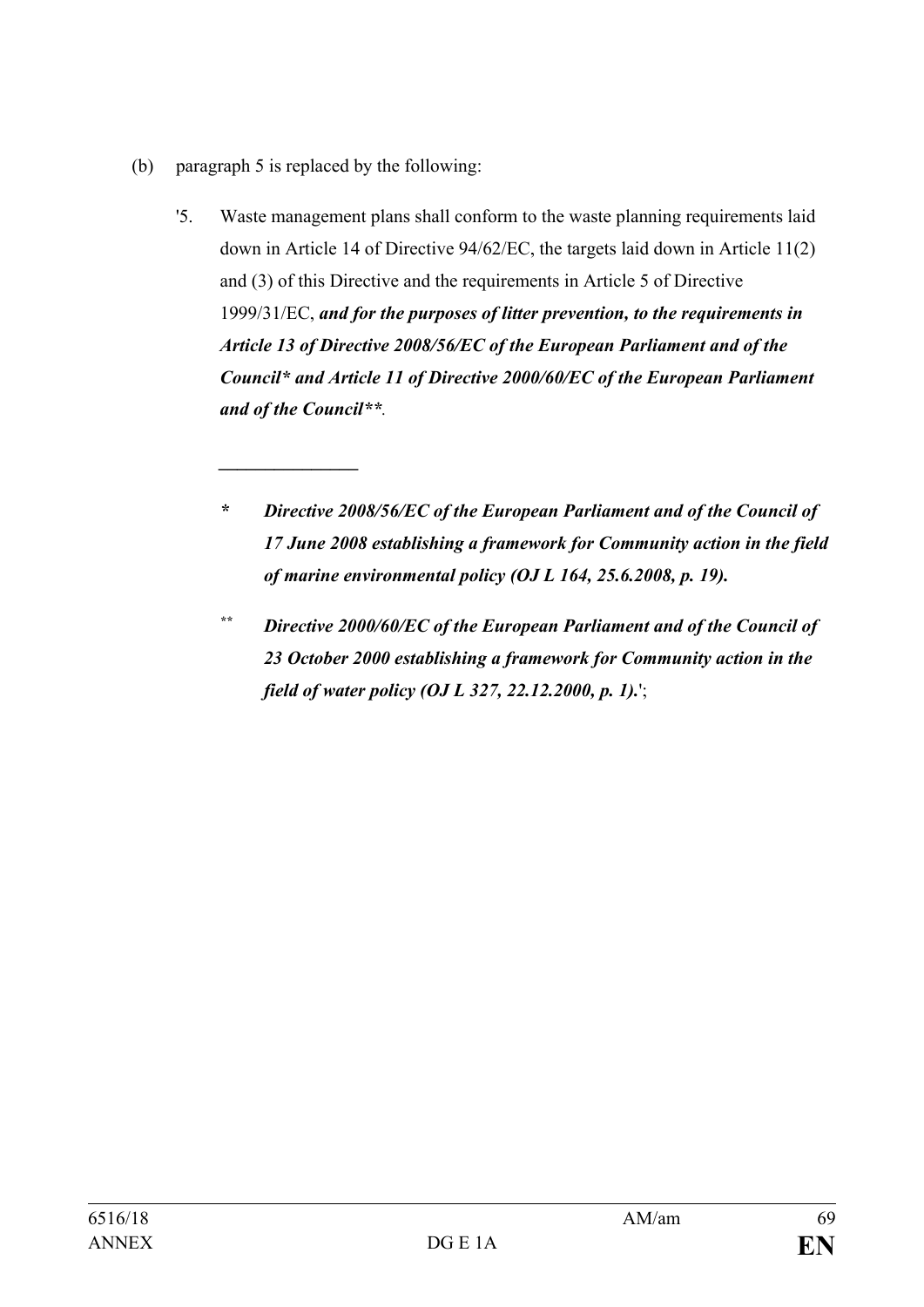- 17) Article 29 is amended as follows:
	- (a) **▌**paragraph 1 **▌** is replaced by the following:
		- '1. Member States shall establish waste prevention programmes setting out*, at least,* waste prevention measures *as laid down in Article 9(1)* in accordance with Articles 1 **▌** and *4*.

*Such programmes shall be integrated either into the waste management plans provided for in Article 28 or into other environmental policy programmes, as appropriate, or shall function as separate programmes. If any such programme is integrated into the waste management plan or into other programmes, the waste prevention objectives and measures shall be clearly identified.';*

*(aa) in paragraph 2, the first subparagraph is replaced by the following:*

- *'2. When establishing such programmes, Member States shall, where relevant, describe the contribution of instruments and measures listed in Annex IVa to waste prevention and shall evaluate the usefulness of the examples of measures indicated in Annex IV or other appropriate measures. The programmes shall also describe existing waste prevention measures and their contribution to waste prevention.'*
- *(ab) the following paragraph is inserted:*
	- *'2a. Member States shall adopt specific food waste prevention programmes within their waste prevention programmes as referred to in this Article.';*
- (b) paragraphs 3 and 4 are deleted;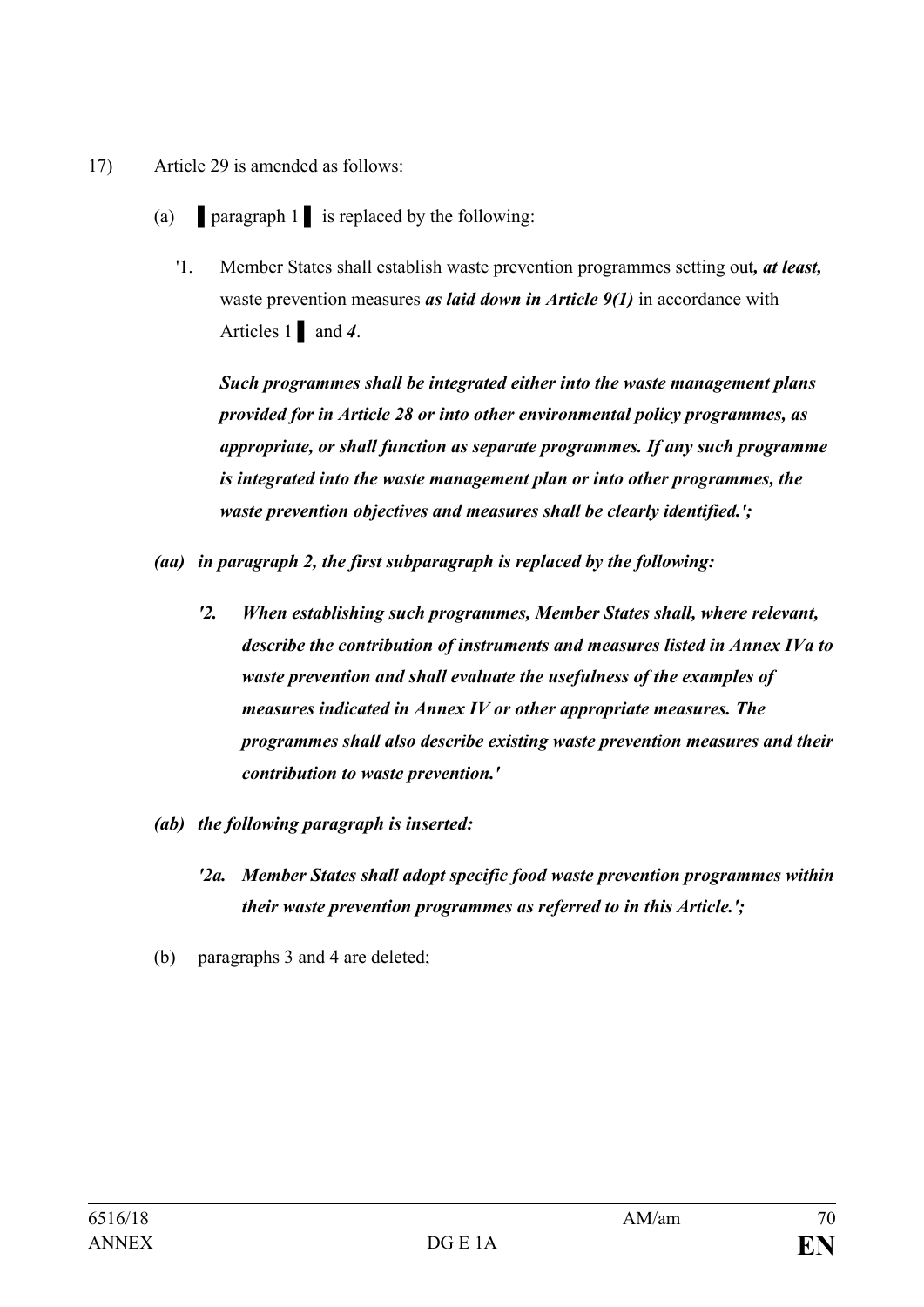- *17a) In Article 30, paragraph 2 is replaced by the following:*
	- *'2. The European Environment Agency shall publish, every two years, a report containing a review of progress in the completion and implementation of waste prevention programmes, including an assessment of the evolution as regards the prevention of waste generation for each Member State and for the Union as a whole and as regards the decoupling of waste generation from economic growth and the transition towards a circular economy.';*
- 18) Article 33, paragraph 2 is replaced by the following:
	- '2. The Commission shall adopt implementing acts to establish the format for notifying the information on the adoption and substantial revisions of those plans and programmes. Those implementing acts shall be adopted in accordance with the procedure referred to in Article 39(2).';
- 19) Article 35 is amended as follows:
	- (a) paragraph 1 is replaced by the following:
		- '1. The establishments or undertakings referred to in Article 23(1), the producers of hazardous waste and the establishments and undertakings which collect or transport hazardous waste on a professional basis, or act as dealers and brokers of hazardous waste, shall keep a chronological record of*:*
			- *(a)* the quantity, nature and origin of that waste *and the quantity of products and materials resulting from preparing for re-use, recyling or other recovery operations*; and
			- *(b)* where relevant, the destination, frequency of collection, mode of transport and treatment method foreseen in respect of the waste.

They shall make that data available to the competent authorities through the electronic registry or registries to be established pursuant to paragraph 4.';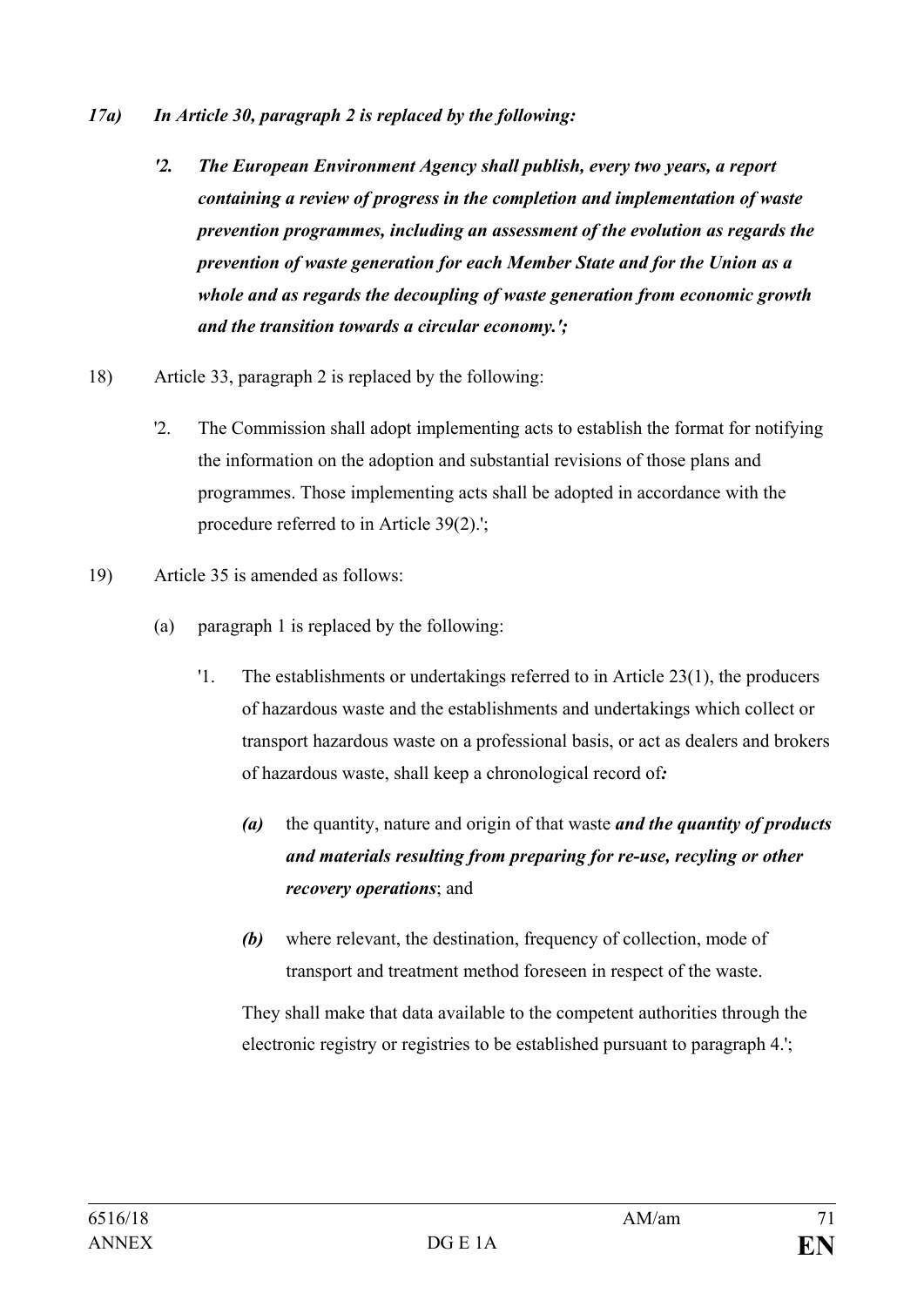- (b) the following paragraphs **▌**are added:
	- '4. Member States shall set up an electronic registry or coordinated registries to record the data on hazardous waste referred to in paragraph 1 covering the entire geographical territory of the Member State concerned. Member States may establish such registries for other waste streams, in particular those waste streams for which targets are set in Union legislation. Member States shall use the data on waste reported by industrial operators in the European Pollutant Release and Transfer Register set up under Regulation (EC) No 166/2006 of the European Parliament and of the Council *▌\* ▌*.
	- 5. The Commission may adopt implementing acts to establish minimum conditions for the operation of such registries. Those implementing acts shall be adopted in accordance with the procedure referred to in Article 39(2).
		- \* Regulation (EC) No 166/2006 of the European Parliament and of the Council of 18 January 2006 concerning the establishment of a European Pollutant Release and Transfer Register and amending Council Directives 91/689/EEC and 96/61/EC (OJ L 33, 4.2.2006, p. 1).';
- 20) In Article 36, paragraph 1 is replaced by the following:

 $\mathcal{L}_\text{max}$  , where  $\mathcal{L}_\text{max}$ 

'1. Member States shall take the necessary measures to prohibit the abandonment, dumping or uncontrolled management of waste, including littering.';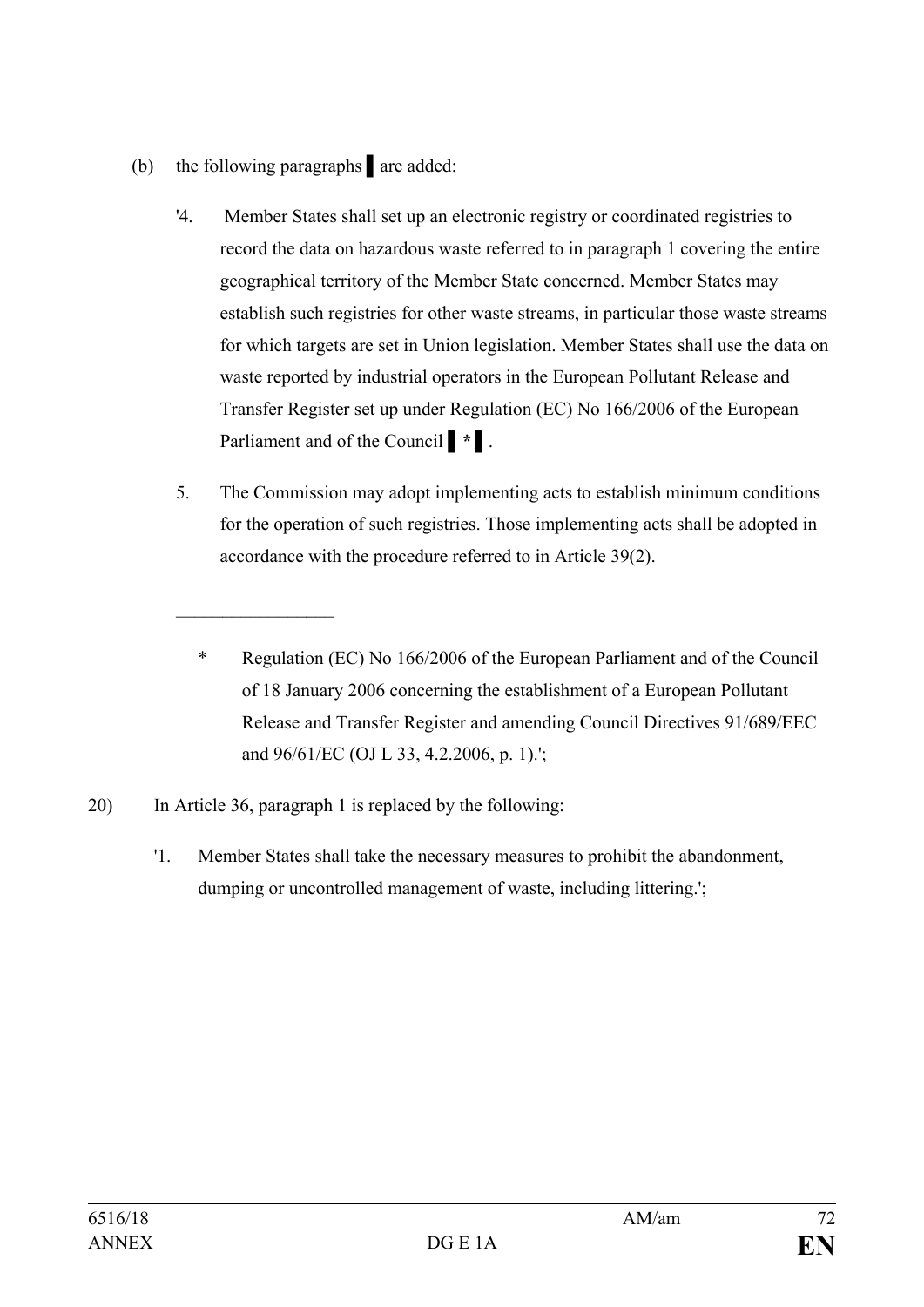21) Article 37 is replaced by the following:

'*Article 37*

# Reporting

1. Member States shall report the data concerning the implementation of Article 11(2)(a) to (*e*) and Article 11(3) for each calendar year to the Commission.

They shall report this data electronically within 18 months of the end of the reporting year for which the data are collected. The data shall be reported in the format established by the Commission in accordance with paragraph 6. The first reporting *period* shall *start in the first full calendar year after the adoption of the implementing act that establishes the format, in accordance with paragraph 6*.

*1a. For the purposes of verifying compliance with Article 11(2)(b), the amount of waste used for backfilling and other material recovery operations shall be reported separately from the amount of waste prepared for re-use or recycled. The reprocessing of waste into materials that are to be used for backfilling operations shall be reported as backfilling.*

*For the purposes of verifying compliance with Article 11(2)(c) to (e) and Article 11(3), the amount of waste prepared for re-use shall be reported separately from the amount of waste recycled.*

2. Member States shall report the data concerning the implementation of *Article 9*(*2a*) and Article 9(*3*) to the Commission every **▌** year *and* **▌** shall report this data electronically within 18 months of the end of the reporting period for which the data are collected. The data shall be reported in the format established by the Commission in accordance with paragraph 6. The first reporting *period* shall *start in the first full calendar year after the adoption of the implementing act that establishes the format, in accordance with paragraph 6*.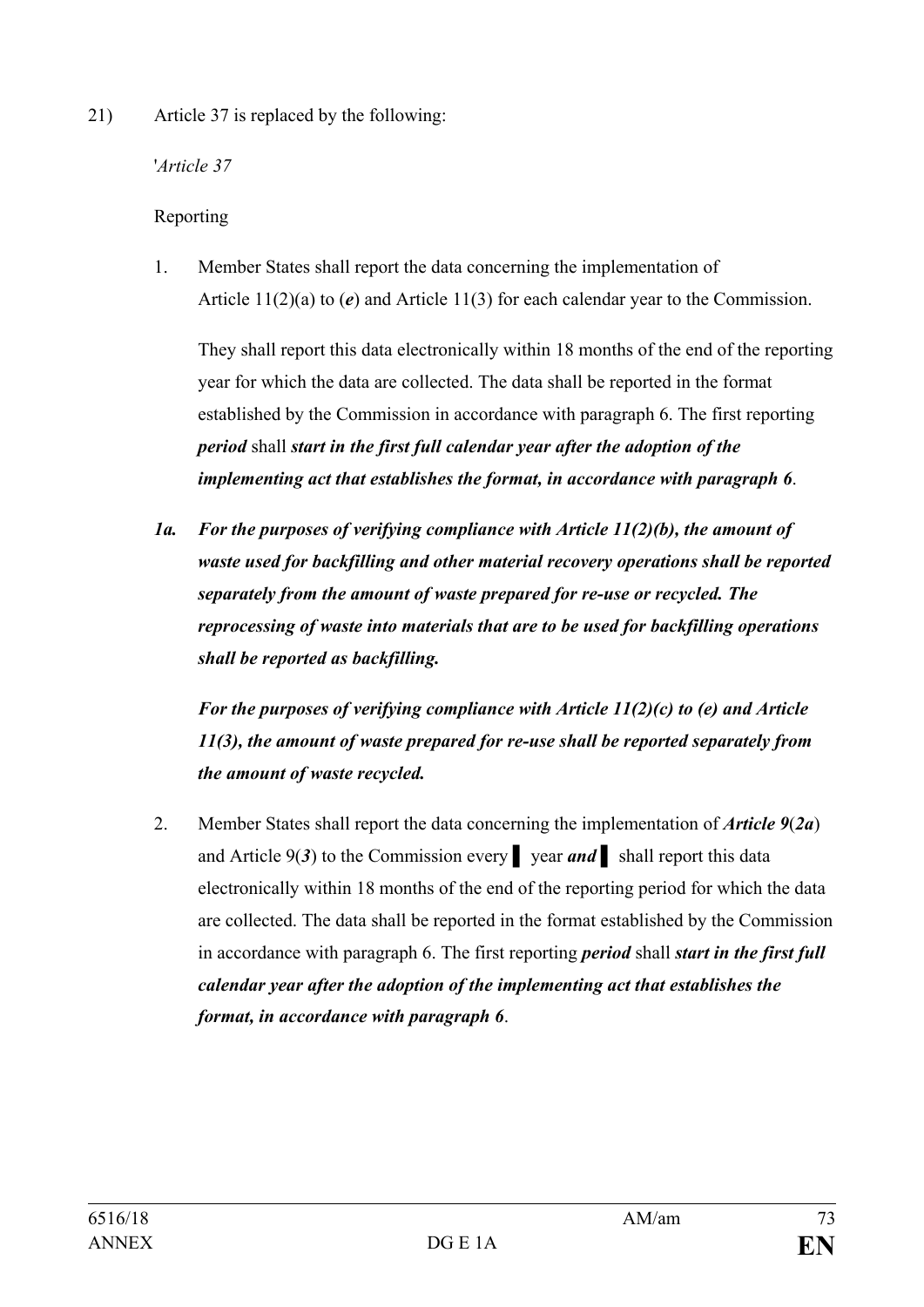- *2a. Member States shall report the data on mineral or synthetic lubrication or industrial oils placed on the market and waste oils separately collected and treated for each calendar year to the Commission. They shall report this data electronically within 18 months of the end of the reporting period year for which the data are collected. The data shall be reported in the format established by the Commission in accordance with paragraph 6. The first reporting period shall start in the first full calendar year after the adoption of the implementing act that establishes the format, in accordance with paragraph 6.*
- 4. The data reported by the Member State in accordance with this Article shall be accompanied by a quality check report and a report on the measures taken pursuant to Article 11a(4) *and (7), including detailed information about the average loss rates where applicable*. *This information shall be reported in the format established by the Commission in accordance with paragraph 6.*
- 5. The Commission shall review the data reported in accordance with this Article and publish a report on the results of its review. The report shall assess the organisation of the data collection, the sources of data and the methodology used in Member States as well as the completeness, reliability, timeliness and consistency of that data. The assessment may include specific recommendations for improvement. The report shall be drawn up every *four* years.

**▌**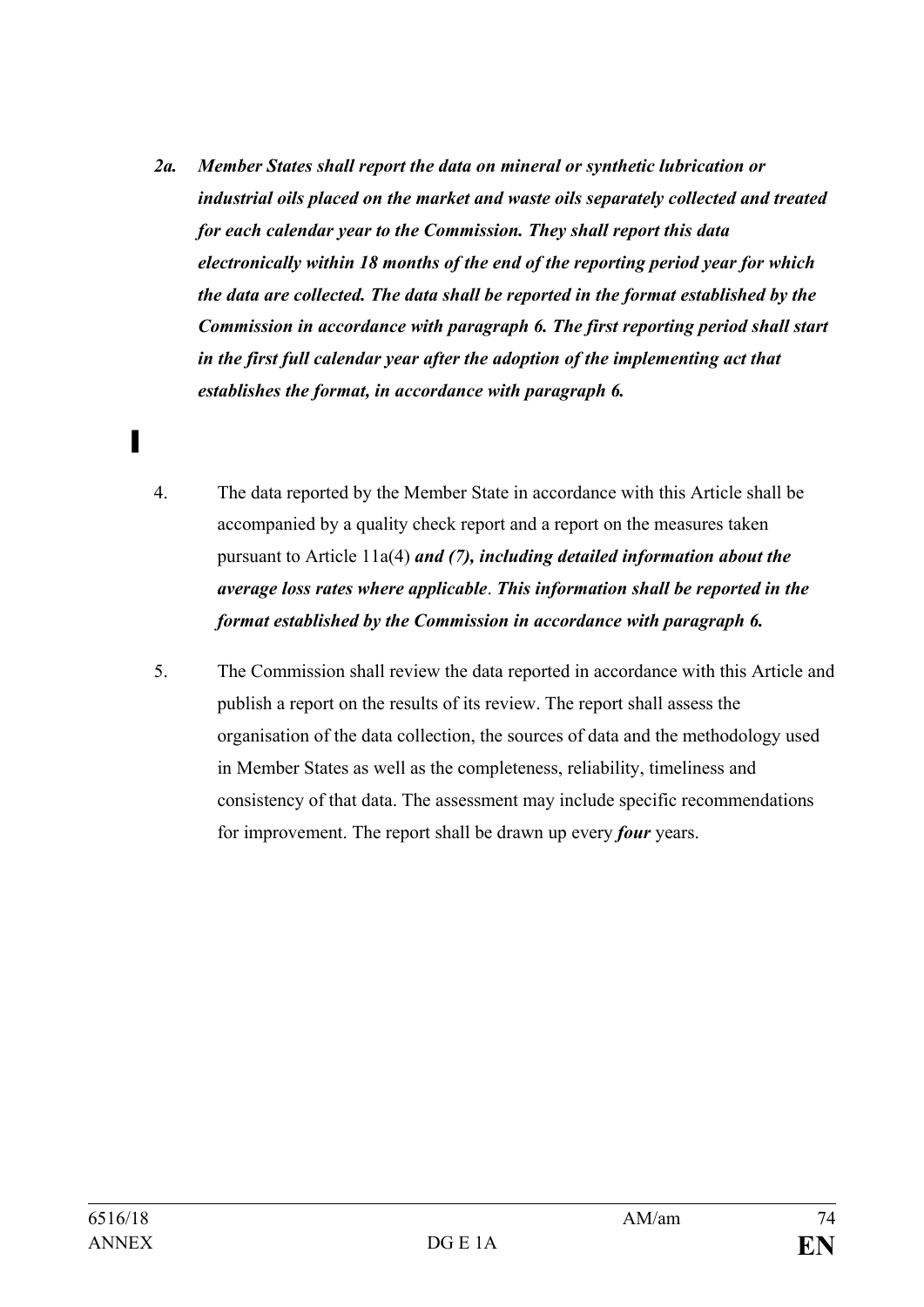- 6. The Commission shall adopt implementing acts laying down the format for reporting data *referred to in* paragraphs 1*,* **▌**2*, 2a and 4 by 31 March 2019. For the purposes of reporting on the implementation of Article 11(2)(a) and (b) Member States shall use formats established in accordance with Commission Implementing Decision C(2012)2384. For the purpose of reporting on food waste, the methodologies developed under Article 9(4a) shall be taken into account when developing the reporting format.* Those implementing acts shall be adopted in accordance with the procedure referred to in Article 39(2).';
- 22) Article 38 is replaced by the following:

#### *'Article 38*

*Exchange of information and sharing of best practices, interpretation and adaptation to technical progress*

- *-1. The Commission shall organize a regular exchange of information and share of best practices between Member States, including, where appropriate, with regional and local authorities, on the practical implementation and enforcement of the requirements of this Directive, including on:*
	- *– the application of the calculation rules set out in Article 11a and the development of measures and systems to trace municipal waste streams from sorting to recycling;*
	- *– adequate governance, enforcement, cross-border cooperation;*
	- *– innovation in the field of waste management;*
	- *– national by-product and end-of-waste criteria, referred to in paragraph 3 of Article 5 and paragraphs 4 and 4a new of Article 6, facilitated by an EU-wide electronic register to be established by the Commission;*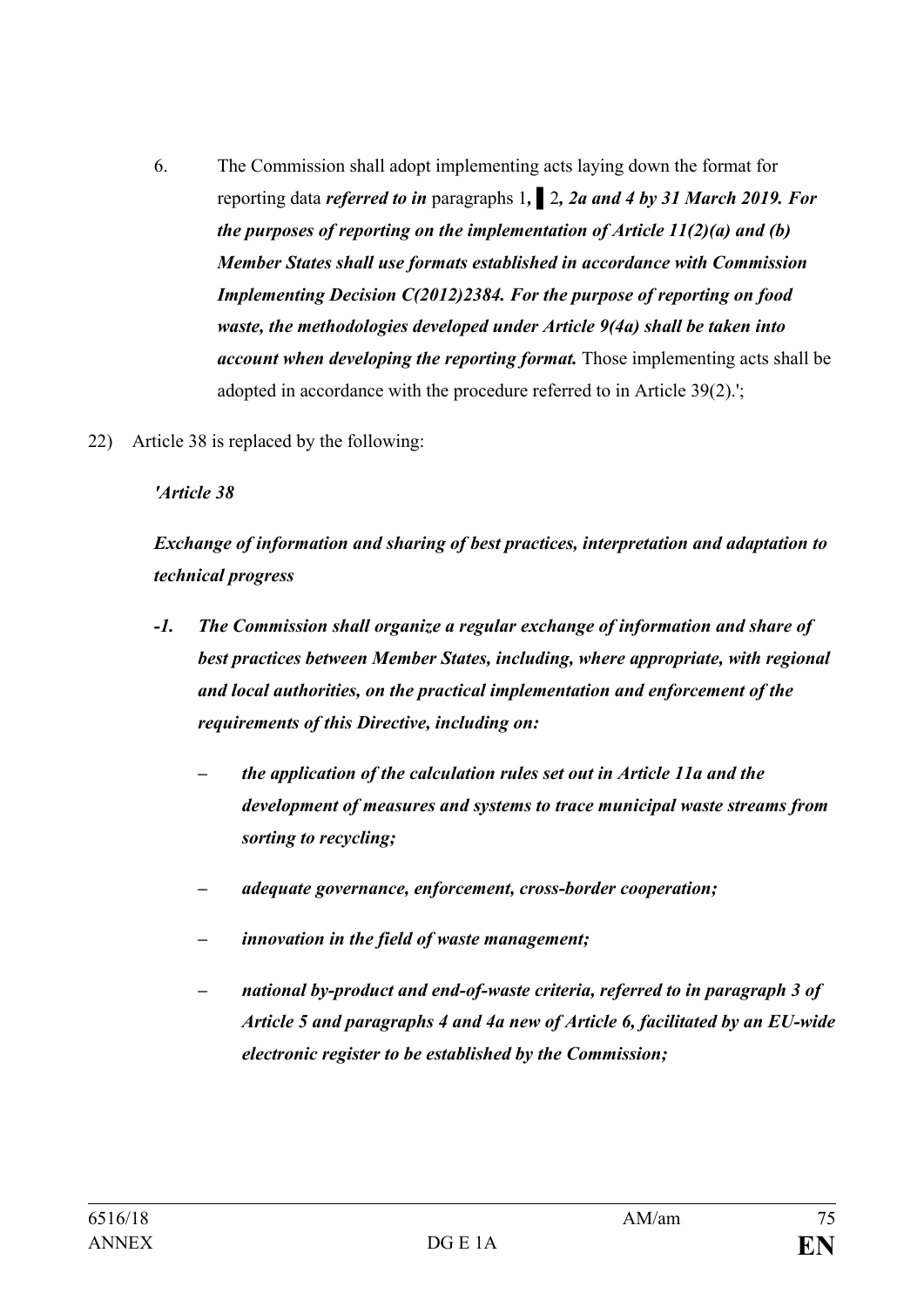- *– the instruments and incentives used in accordance with Article 4(3) in order to boost the achievement of the objectives laid down in Article 4;*
- *– measures laid down in paragraphs 1 and 2 of Article 8;*
- *– prevention and the setting up of systems which promote re-use activities and the extension of life span;*
- *– the implementation of the obligations with regard to separate collection;*
- *– the instruments and incentives towards achieving the targets laid down in points (c), (d) and (e) of Article 11(2).*

*The Commission shall make the results of the exchange of information and sharing of best practice publicly available.*

1. The Commission may develop guidelines for the interpretation of the *requirements set out in this Directive, including on the definition of waste, prevention, re-use, preparation for re-use,* recovery*, recycling,* disposal*, and on the application of the calculation rules set out in Article 11a.*

# *The Commission shall develop guidelines on the definitions of municipal waste and backfilling.*

The Commission shall be empowered to adopt delegated acts in accordance with Article 38a to specify the application of the formula for incineration facilities referred to in point R1 of Annex II. Local climatic conditions may be taken into account, such as the severity of the cold and the need for heating insofar as they influence the amounts of energy that can technically be used or produced in the form of electricity, heating, cooling or processing steam. Local conditions of the outermost regions as recognised in the third subparagraph of Article 349 of the Treaty on the Functioning of the European Union and of the territories mentioned in Article 25 of the 1985 Act of Accession may also be taken into account.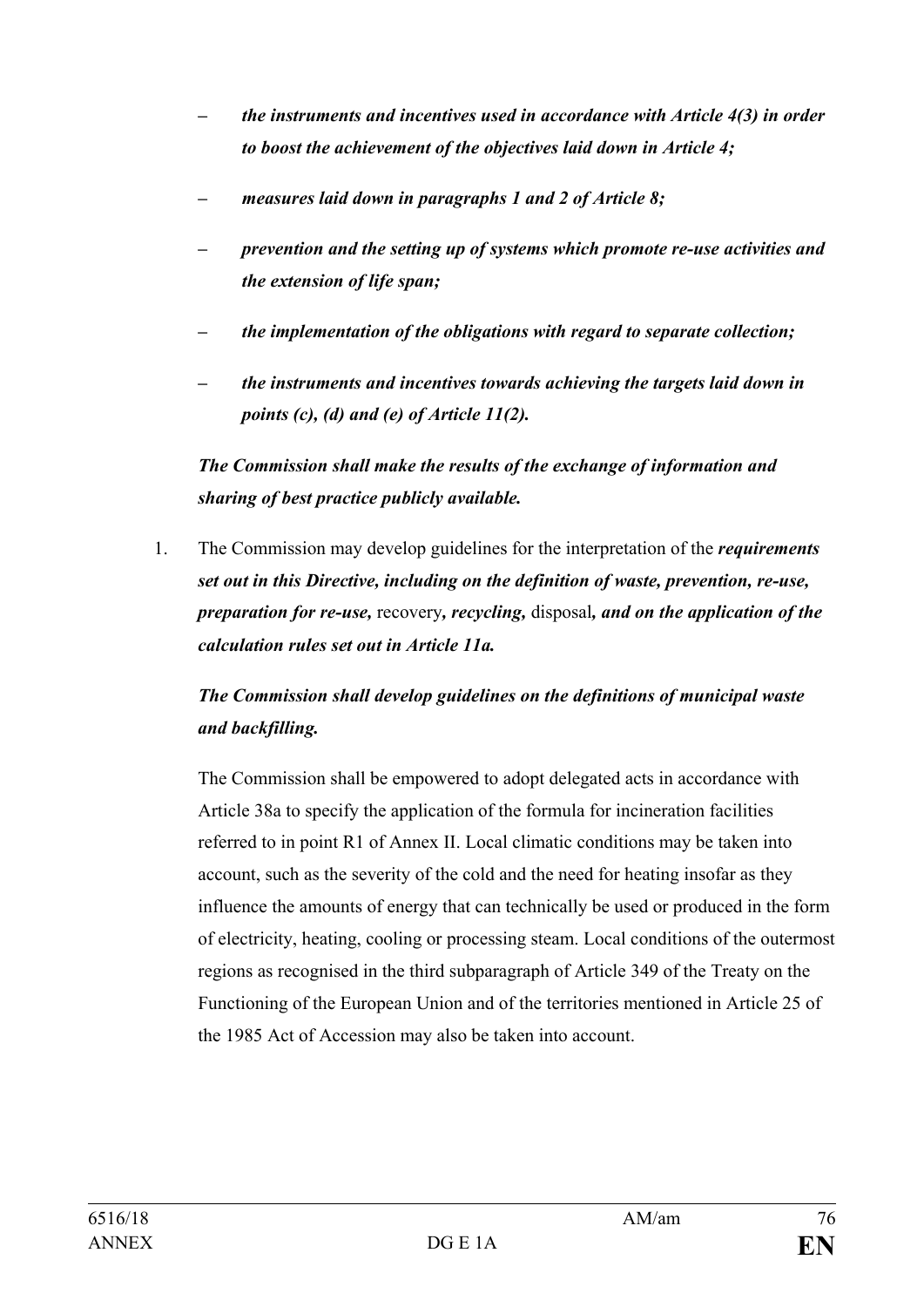2. The Commission shall be empowered to adopt delegated acts in accordance with Article 38a to amend Annexes **▌** *IV and* V in the light of scientific and technical progress.

**▌**';

23) the following Article **▌**is inserted:

'*Article 38a*

Exercise of the delegation

- 1. The power to adopt delegated acts is conferred on the Commission subject to the conditions laid down in this Article.
- 2. The power to adopt delegated acts referred to in Articles **▌** 7(1), *9(4a)*, **▌** *11a(8a), 27(1), 27(4), 38(1) and 38(2)* shall be conferred on the Commission for a period of *▌ 5 years* from [*enter date of entry into force of this Directive*]. *The Commission shall draw up a report in respect of the delegation of power not later than nine months before the end of the 5 year period. The delegation of power shall be tacitly extended for periods of an identical duration, unless the European Parliament or the Council opposes such extension not later than three months before the end of each period.*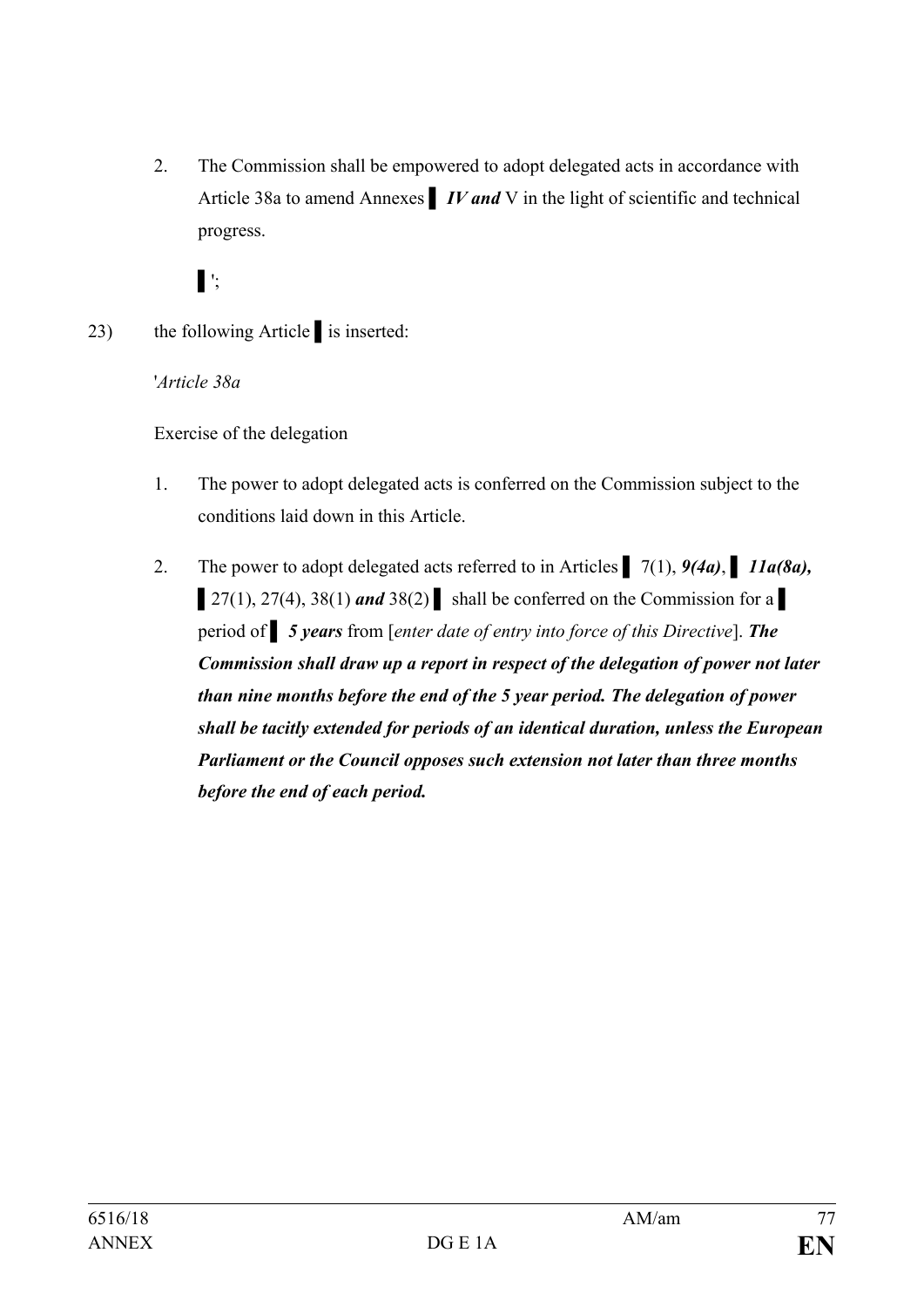- 3. The delegation of power referred to in Articles **▌** 7(1), *9(4a)*, **▌** *11a(8a), ▌*27(1), 27(4), 38(1) *and* 38(2) **▌** may be revoked at any time by the European Parliament or by the Council. A decision to revoke shall put an end to the delegation of the power specified in that decision. It shall take effect the day following the publication of the decision in the *Official Journal of the European Union* or at a later date specified therein. It shall not affect the validity of any delegated acts already in force.
- *3a. Before adopting a delegated act, the Commission shall consult experts designated by each Member State in accordance with the principles laid down in the Interinstitutional Agreement of 13 April 2016 on Better Law Making.*
- 4. As soon as it adopts a delegated act, the Commission shall notify it simultaneously to the European Parliament and to the Council.
- 5. A delegated act adopted pursuant to Articles **▌** 7(1), *9(4a)*, **▌** *11a(8a), ▌*27(1), 27(4), 38(1) *and* 38(2) **▌** shall enter into force only if no objection has been expressed either by the European Parliament or the Council within a period of two months of notification of that act to the European Parliament and the Council or if, before the expiry of that period, the European Parliament and the Council have both informed the Commission that they will not object. That period shall be extended by two months at the initiative of the European Parliament or of the Council.';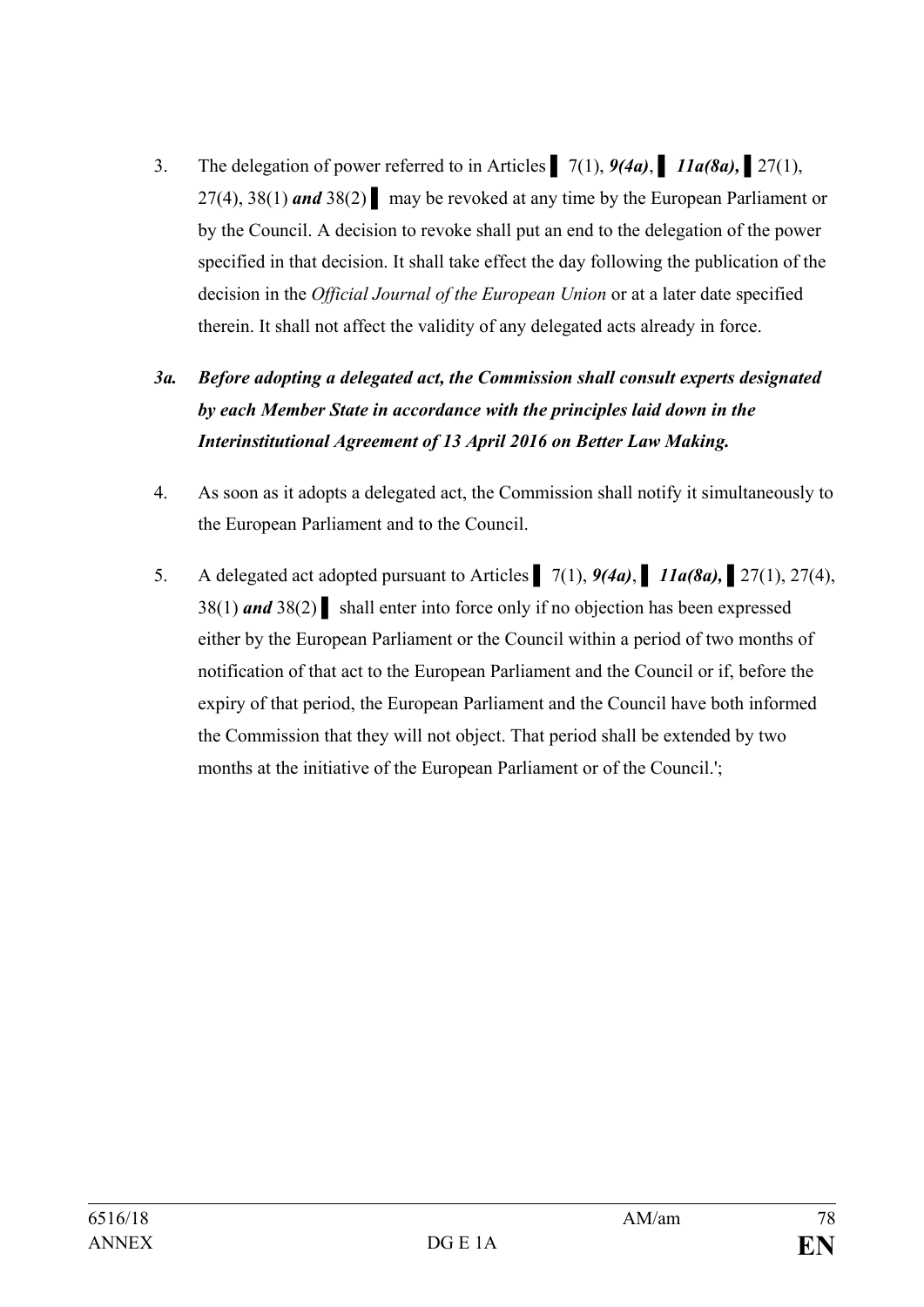24) Article 39 is replaced by the following:

'*Article 39*

Committee procedure

*\_\_\_\_\_\_\_\_\_\_\_\_\_\_*

- 1. The Commission shall be assisted by a committee. That committee shall be a committee within the meaning of Regulation (EU) No 182/2011 of the European Parliament and the Council*\**.
- 2. Where reference is made to this paragraph, Article 5 of Regulation (EU) No 182/2011 shall apply.

*Where the committee delivers no opinion, the Commission shall not adopt the draft implementing act and the third subparagraph of Article 5(4) of Regulation (EU) No 182/2011 shall apply.*

*\* Regulation (EU) No 182/2011 of the European Parliament and of the Council of 16 February 2011 laying down the rules and general principles concerning mechanisms for control by Member States of the Commission's exercise of implementing powers (OJ L 55, 28.2.2011, p. 13).';*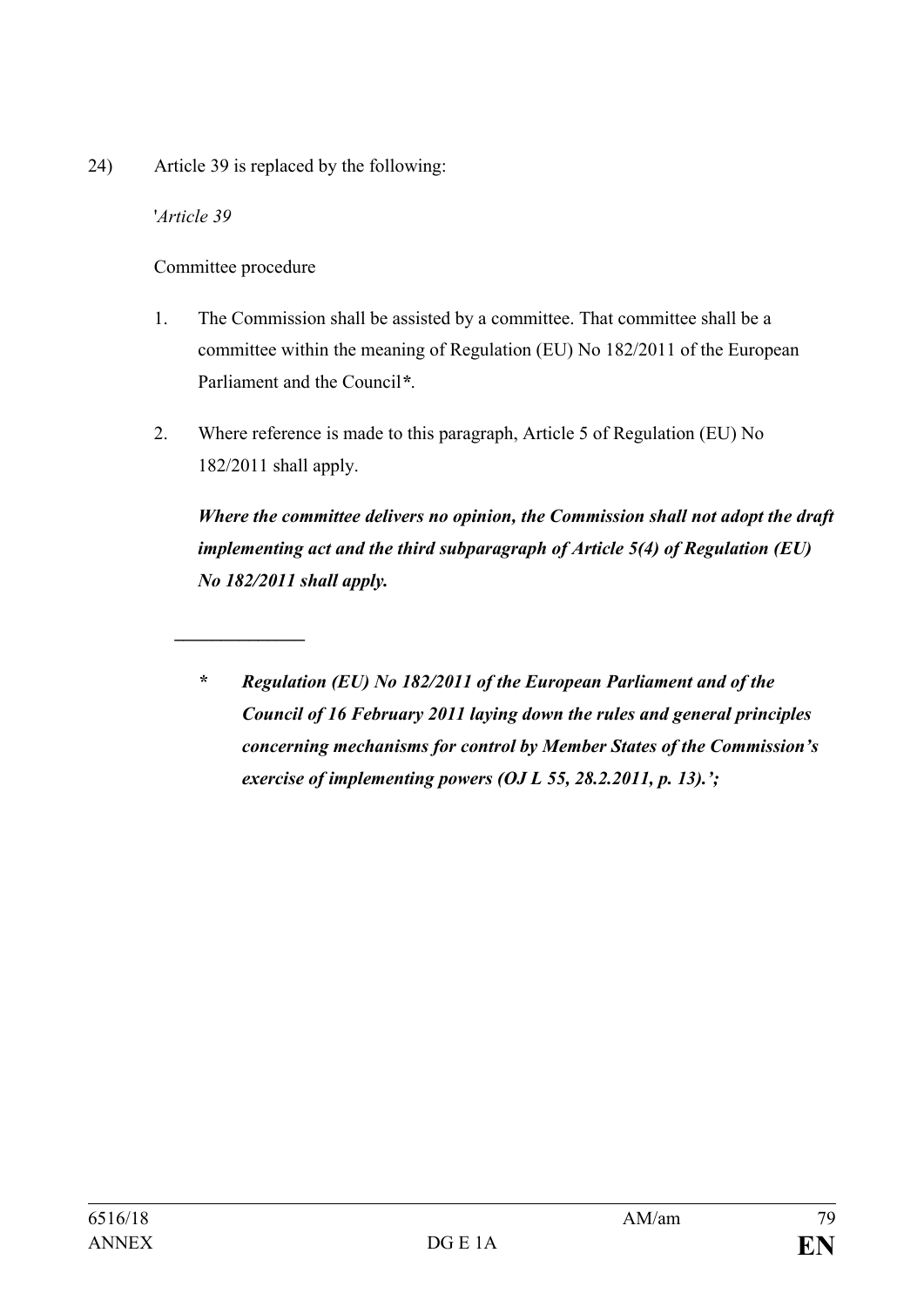- *24a) In Annex II, operations R 3, R 4 and R 5 are replaced by the following:* 
	- *'R 3 Recycling/reclamation of organic substances which are not used as solvents (including composting and other biological transformation processes)\*\**
	- *R 4 Recycling/reclamation of metals and metal compounds\*\*\**
	- *R 5 Recycling/reclamation of other inorganic materials\*\*\*\**
	- *\*\* This includes preparing for re-use, gasification and pyrolysis using the components as chemicals and recovery of organic materials in the form of backfilling.*
	- *\*\*\* This includes preparing for re-use.*

*\_\_\_\_\_\_\_\_\_\_\_\_\_\_\_\_\_\_*

- *\*\*\*\* This includes preparing for re-use, recycling of inorganic construction materials, recovery of inorganic materials in the form of backfilling, and soil cleaning resulting in recovery of the soil.';*
- 25) Annexes *IVa and IVb are* inserted in accordance with the Annex to this Directive.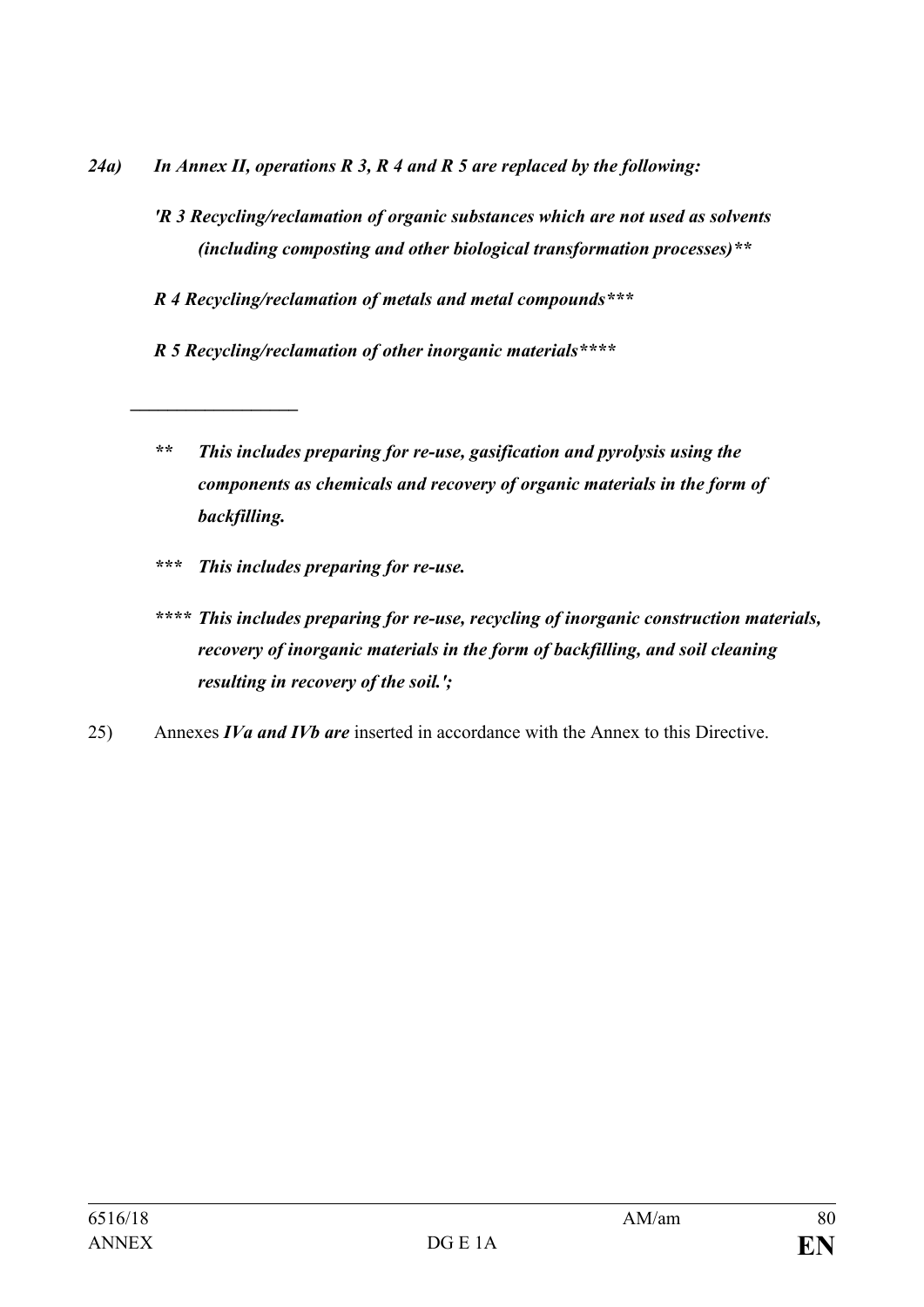## Article 2

## **Transposition**

1. Member States shall bring into force the laws, regulations and administrative provisions necessary to comply with this Directive by [insert date *24* months after the entry into force of this Directive] **▌**.

# They shall *immediately inform* the Commission *thereof*.

When Member States adopt those *measures*, they shall contain a reference to this Directive or *shall* be accompanied by such a reference on the occasion of their official publication. *The methods of making such reference shall be laid down by* Member States.

2. Member States shall communicate to the Commission the text of the main *measures* of national law which they adopt in the field covered by this Directive. *The Commission shall inform the other Member States thereof.*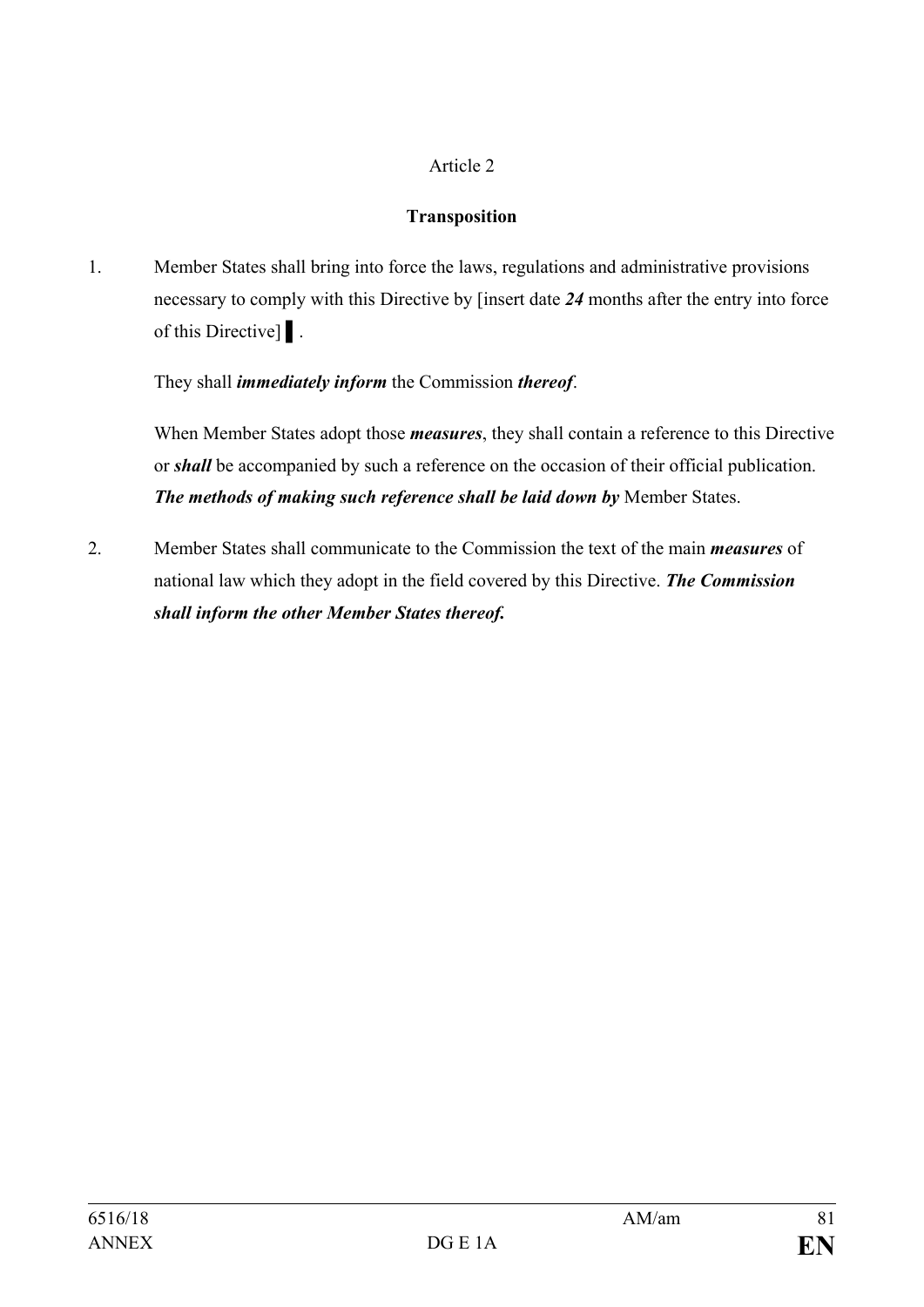## *Article 3*

#### **Entry into force**

This Directive shall enter into force on the twentieth day following that of its publication in the *Official Journal of the European Union*.

## *Article 4*

## **Addressees**

This Directive is addressed to the Member States.

Done at ...,

*For the European Parliament For the Council*

*The President The President*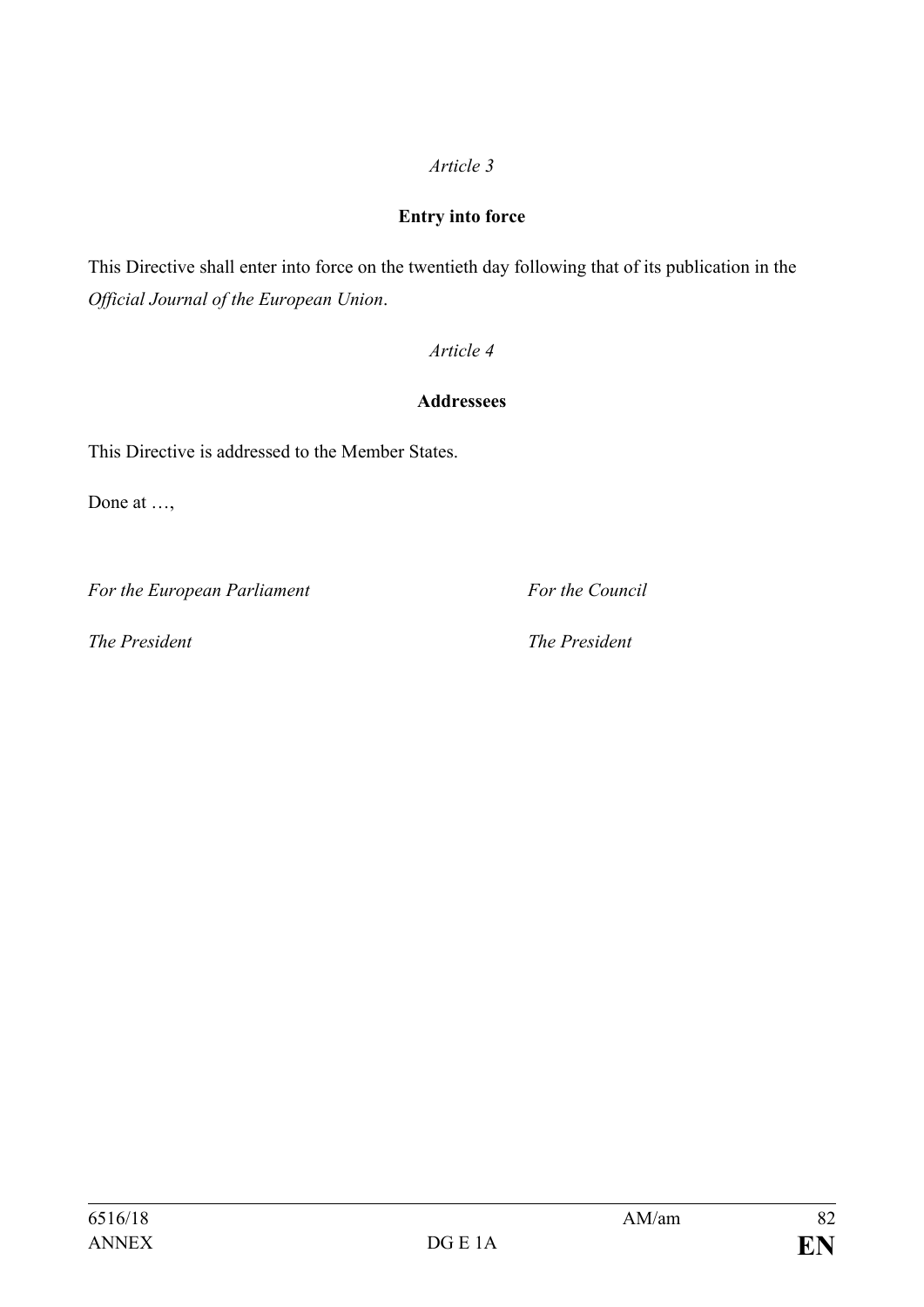#### **ANNEX**

*The following Annexes are inserted:*

## *'Annex IVa*

*Examples of economic instruments and other measures to provide incentives for the application of the waste hierarchy referred to in article 4[21](#page-82-0)*

- *1. Charges and restrictions for the landfilling and incineration of waste which incentivise waste prevention and recycling, while keeping landfilling the least preferred waste management option;*
- *2. 'Pay-as-you-throw' systems that charge waste producers on the basis of the actual amount of waste generated and provide incentives for separation at source of recyclable waste and for reduction of mixed waste;*
- *3. Fiscal incentives for donation of products, in particular food;*
- *4. Extended producer responsibility schemes for various types of waste and measures to increase their effectiveness, cost efficiency and governance;*
- *5. Deposit-refund schemes and other measures to encourage efficient collection of used products and materials;*
- *6. Sound planning of investments in waste management infrastructure, including through the European funds;*

<span id="page-82-0"></span> $21$ **<sup>21</sup>** *While these instruments and measures may provide incentives for waste prevention, which is the highest step in the waste hierarchy, a comprehensive list of more specific examples of waste prevention measures is set out in Annex 4.*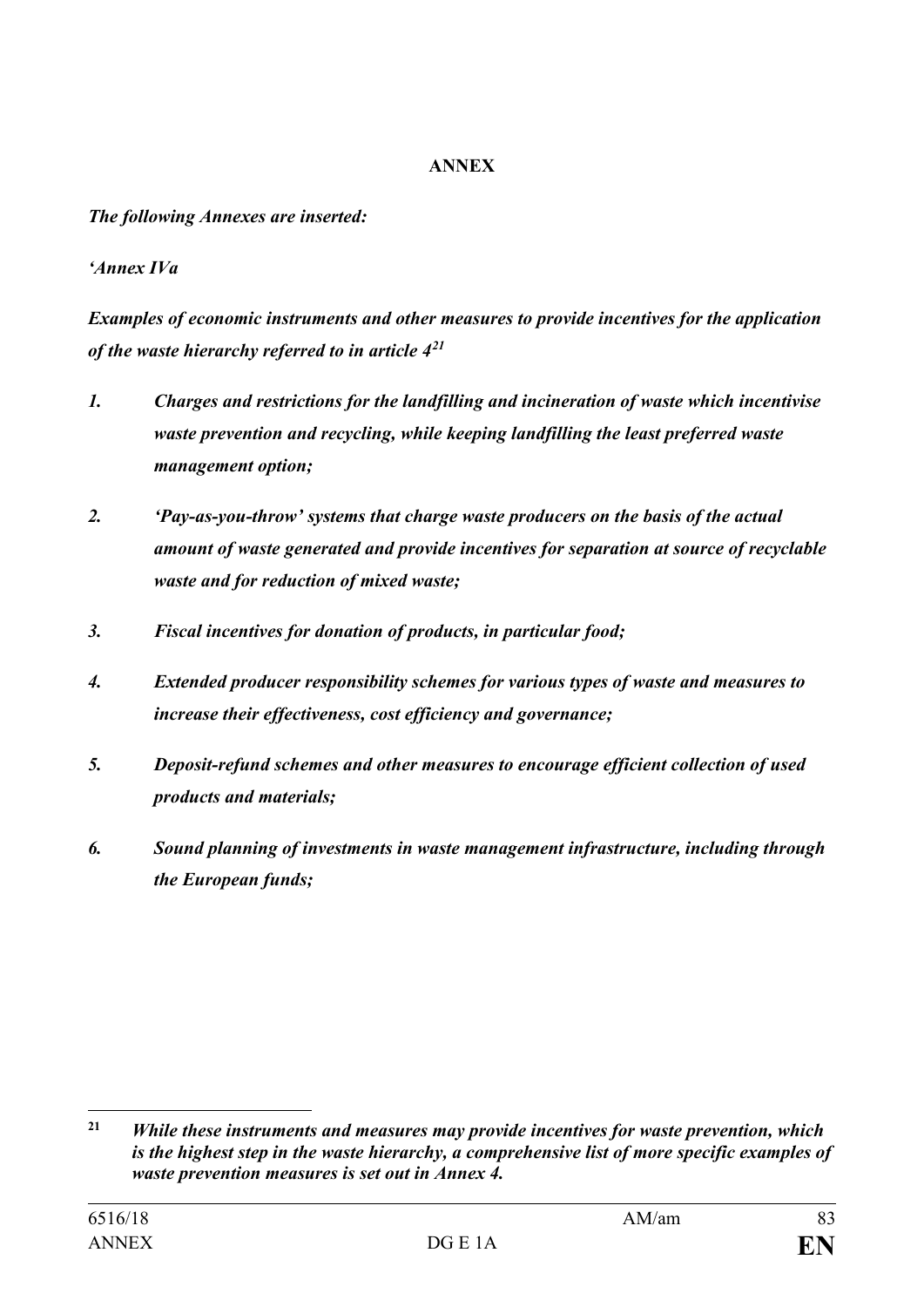- *7. Sustainable public procurement to encourage better waste management and the use of recycled products and materials;*
- *8. Phasing out subsidies which are not consistent with the waste hierarchy;*
- *9. Use of fiscal measures or other means to promote the uptake of products and materials that are prepared for reuse or recycled;*
- *10. Support to research and innovation in advanced recycling technologies and remanufacturing;*
- *11. Use of best available techniques for waste treatment;*
- *12. Economic incentives for regional and local authorities, in particular to promote waste prevention and intensify separate collection schemes, while avoiding support to landfilling and incineration;*
- *13. Public awareness campaigns, in particular on separate collection, waste prevention and litter reduction, and mainstreaming these issues in education and training;*
- *14. Systems for coordination, including by digital means, between all competent public authorities involved in waste management;*
- *15. Promoting continuous dialogue and cooperation between all stakeholders in waste management and encouraging voluntary agreements and company reporting on waste.'*